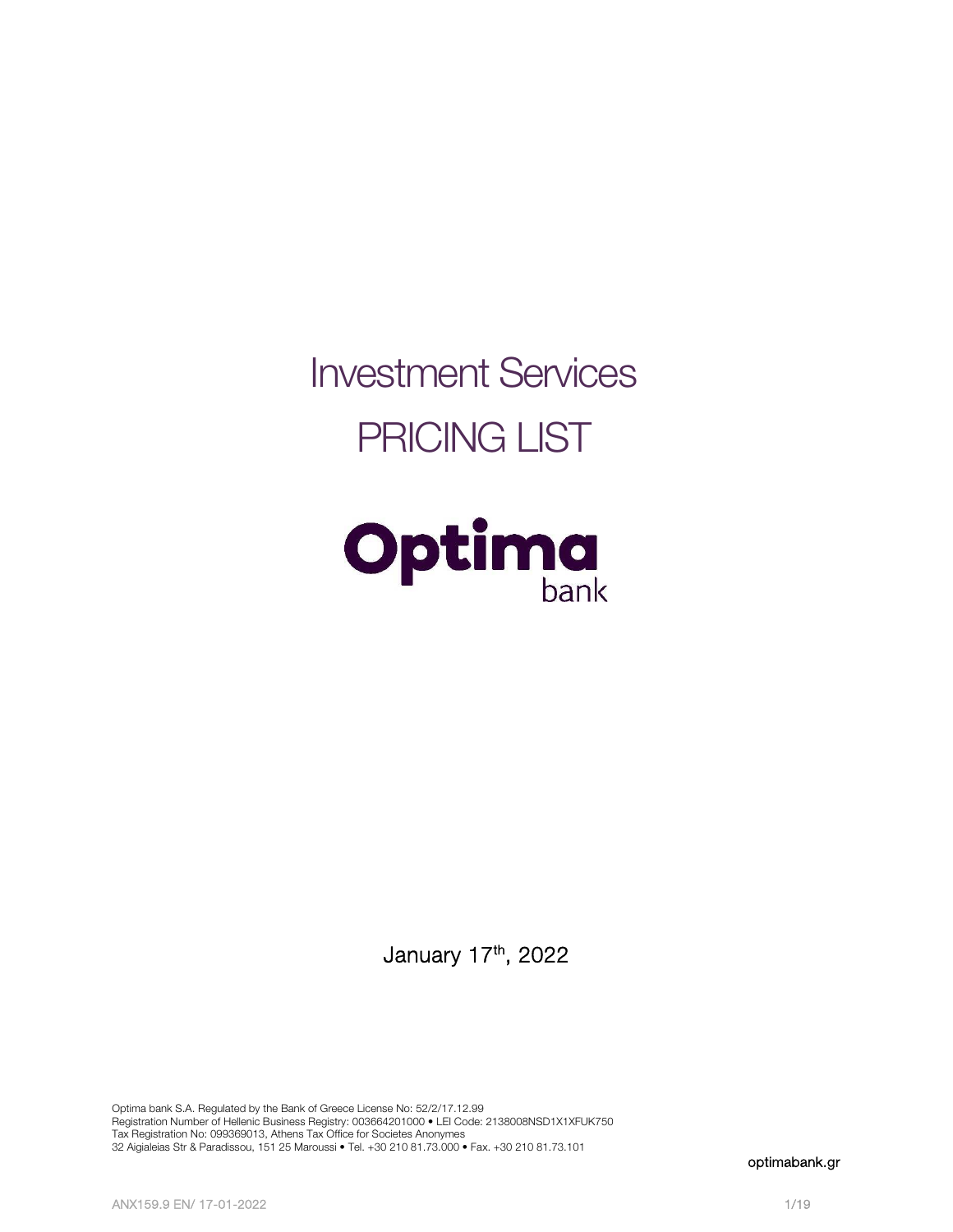

# Investment Services Pricing List

# Versions

| Version                  | <b>Effective date</b> |
|--------------------------|-----------------------|
| ANX159.2 EN / 01-07-2020 | 01-07-2020            |
| ANX159.3 EN / 03-08-2020 | 03-08-2020            |
| ANX159.4 EN / 21-10-2020 | 21-10-2020            |
| ANX159.5 EN / 04-01-2021 | 04-01-2021            |
| ANX159.6 EN / 22-02-2021 | 22-02-2021            |
| ANX159.7 EN / 13-10-2021 | 13-10-2021            |
| ANX159.8 EN / 01-12-2021 | 01-12-2021            |
| ANX159.9 EN /17-01-2022  | 17-01-2022            |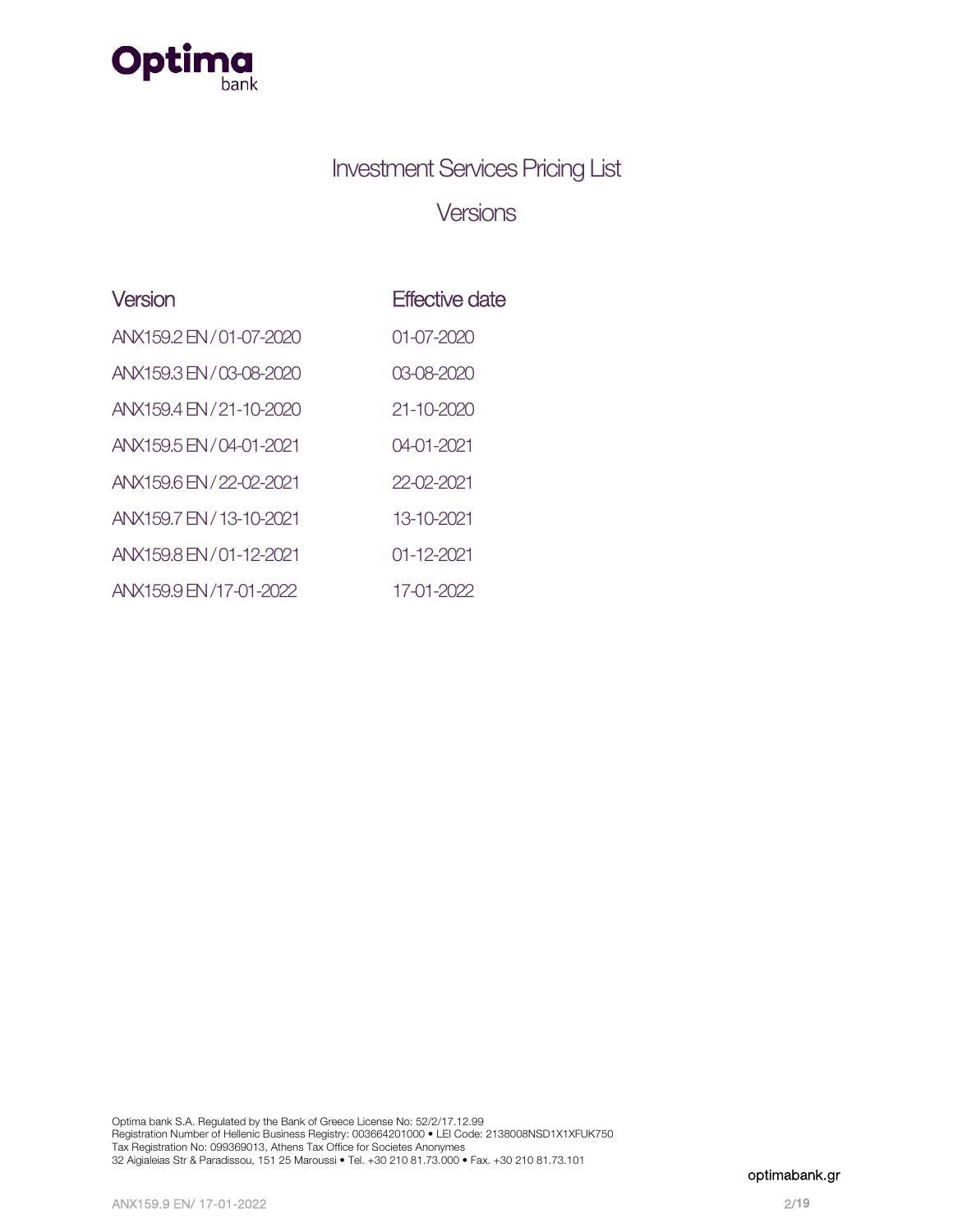

# TABLE OF CONTENTS

| 2. Over-the-counter Transfers due to transactions in Equity Options, ETFs on the Athens Stock Exchange |
|--------------------------------------------------------------------------------------------------------|
|                                                                                                        |
| 4. Over-the-counter Transfers due to transactions in Bonds on the Athens Stock Exchange (ATHEX)  6     |
| 5. Trades in Foreign UCITS Funds not affiliated with the Bank - Redemption cost per transaction 6      |
| 6. Trades in transferable securities & Exchange-Traded Funds (ETFs) international markets 6            |
|                                                                                                        |
|                                                                                                        |
| 9. Other charges in favour of ATHEX and the Athens Exchange Clearing House (ATHEXClear) 9              |
|                                                                                                        |
|                                                                                                        |
|                                                                                                        |
|                                                                                                        |
|                                                                                                        |
|                                                                                                        |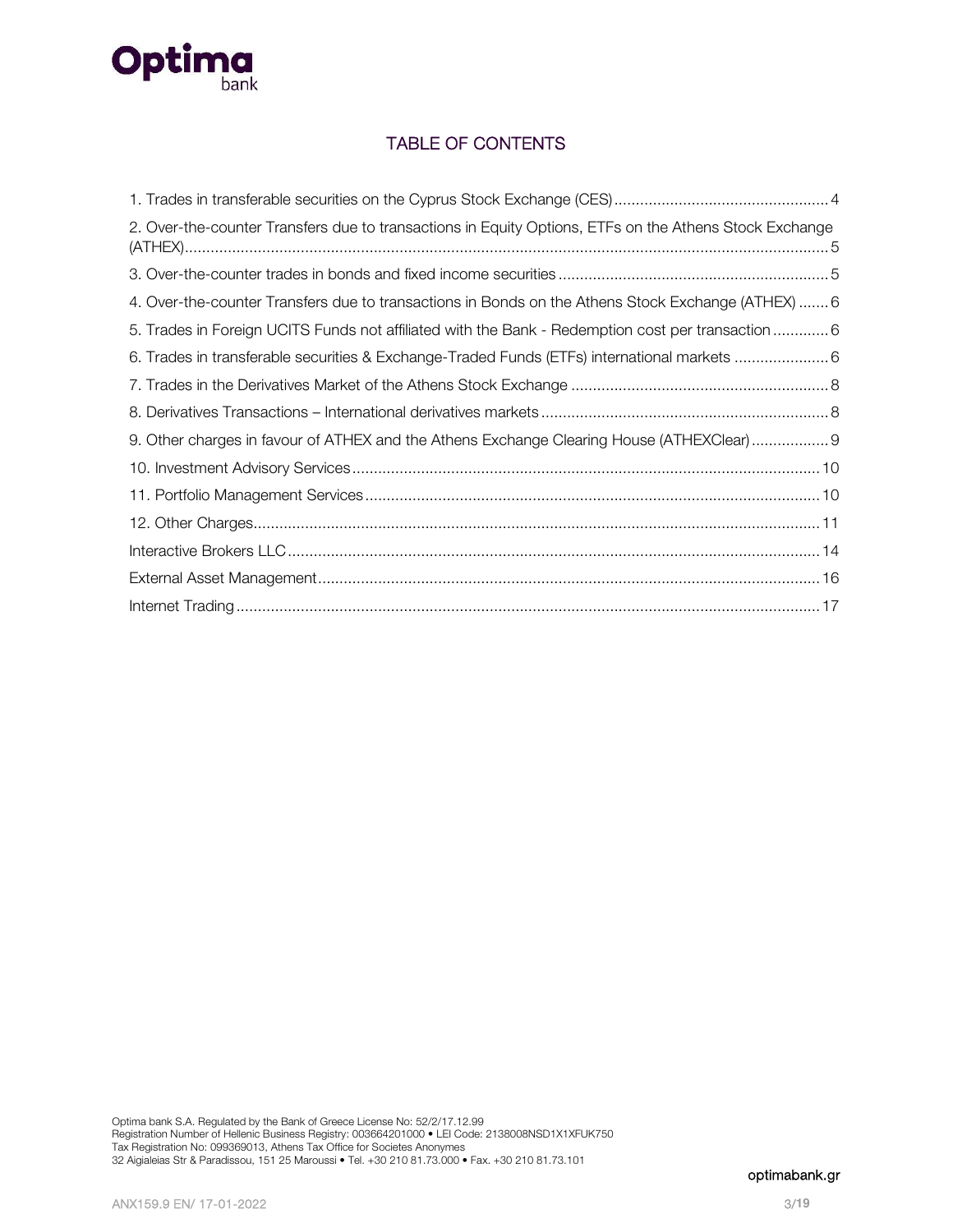# **Optima**

|                                                       | 1. Trades in transferable securities on the Cyprus Stock Exchange (CES)                                                              |                                              |                                                      |                       |                     |                                                                                           |
|-------------------------------------------------------|--------------------------------------------------------------------------------------------------------------------------------------|----------------------------------------------|------------------------------------------------------|-----------------------|---------------------|-------------------------------------------------------------------------------------------|
|                                                       |                                                                                                                                      |                                              |                                                      | Charge                | Minimum             | Maximum                                                                                   |
| 1.1                                                   | <b>Bank Commission</b>                                                                                                               |                                              |                                                      |                       | €10/trade           | $1\%$ of<br>transaction<br>value                                                          |
| 1.2                                                   |                                                                                                                                      | Settlement costs (per transferable security) |                                                      | €0,75                 |                     |                                                                                           |
| 1.3                                                   |                                                                                                                                      | Sales tax (of the transaction value)         |                                                      | $0,2\%$ (1)           |                     |                                                                                           |
| 1.4                                                   |                                                                                                                                      | CSE charges of the transaction value:        |                                                      |                       |                     |                                                                                           |
|                                                       |                                                                                                                                      | <b>Main Market</b><br><b>Securities</b>      | Emerging<br>Companies<br>Market<br><b>Securities</b> | Alternative<br>Market | Sovereign<br>Debt   | Corporate<br>Debt                                                                         |
| Subscription to<br><b>CSE</b> "Variable<br>charge (3) |                                                                                                                                      | 0,0125%                                      | 0,0125%                                              | 0,040%                |                     | 0.0001% on<br>the Emerging<br>Companies<br>Market and<br>0.0025% on<br>the Main<br>Market |
|                                                       | Transaction<br>fee through ODL                                                                                                       |                                              | 0,000%                                               | 0,0050%               |                     |                                                                                           |
| market                                                | CSE fees on<br>transactions                                                                                                          |                                              | 0,000%                                               | 0,010%                | 0,0025%             | 0,000%                                                                                    |
| (CDCR)                                                | Transaction<br>Clearing Fees in<br>favour of the<br><b>Central Securities</b><br>Depository and<br>Central Registry<br>of Securities | 0,020%                                       | 0,020%                                               | 0,025%                | 0,0075%             | 0.005% on the<br>Emerging<br>Companies<br>Market and<br>0.0075% on<br>the Main<br>Market  |
| <b>Additional CSE Charges</b><br>1.5                  |                                                                                                                                      |                                              |                                                      |                       |                     |                                                                                           |
|                                                       |                                                                                                                                      | Main Market<br><b>Securities</b>             | Emerging<br>Companies<br>Market<br>Securities        | Alternative<br>Market | Government<br>Debt  | Company<br>Debt                                                                           |
| Fee per                                               | transaction                                                                                                                          | $0,05 \in$                                   | $0,05 \in$                                           | $0,05 \in$            | $\mathbf 0$         | $0,05 \in$                                                                                |
| order                                                 | Fee per ODL                                                                                                                          | 0,11€                                        | 0,11€                                                | 0,11€                 | $\mathsf{O}\xspace$ | 0,11€                                                                                     |

Optima bank S.A. Regulated by the Bank of Greece License No: 52/2/17.12.99

Registration Number of Hellenic Business Registry: 003664201000 • LEI Code: 2138008NSD1X1XFUK750

Tax Registration No: 099369013, Athens Tax Office for Societes Anonymes

32 Aigialeias Str & Paradissou, 151 25 Maroussi • Tel. +30 210 81.73.000 • Fax. +30 210 81.73.101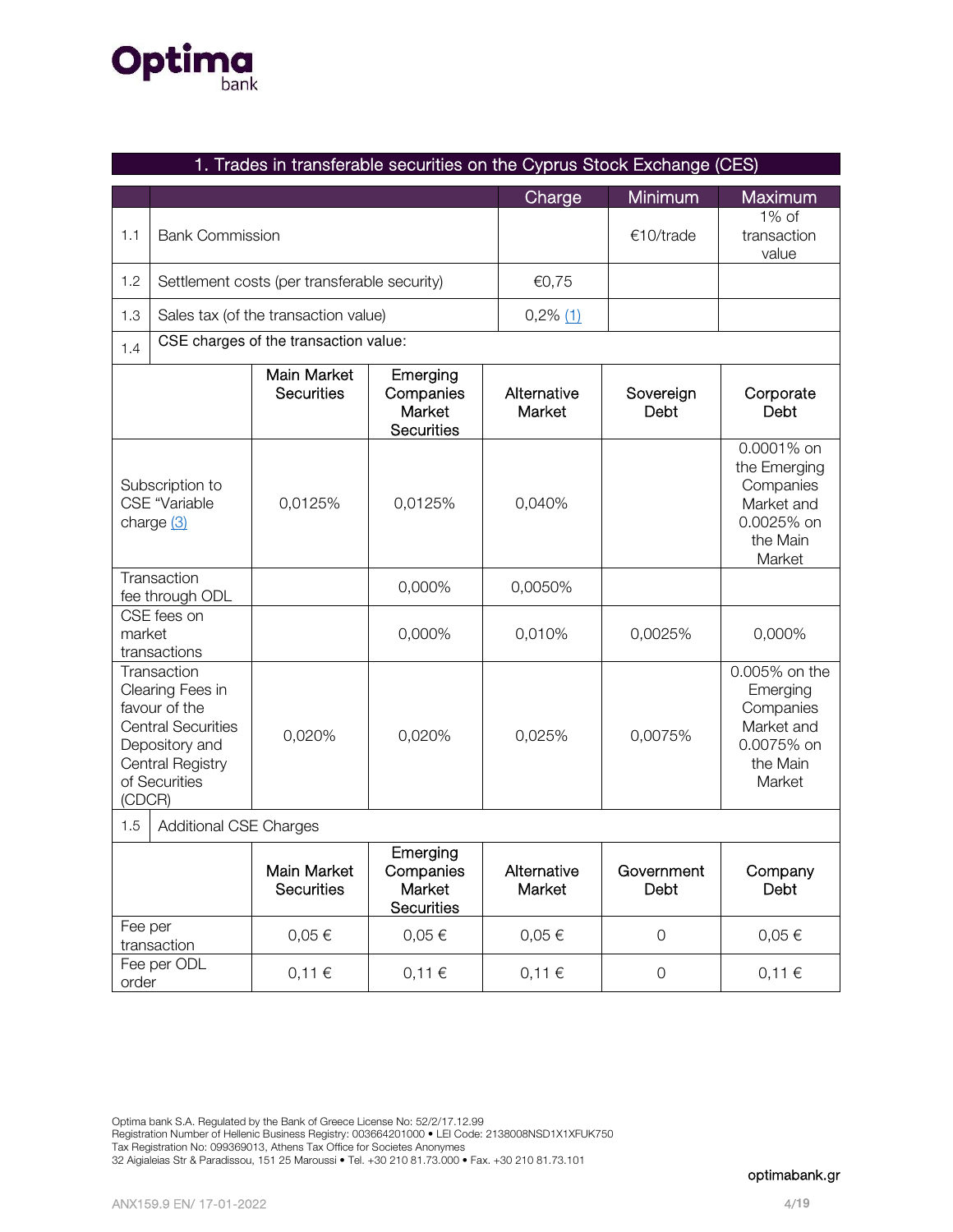

## 2. Over-the-counter Transfers due to transactions in Equity Options, ETFs on the Securities Market of Athens Exchange (ATHEX)

|     |                                                                                                                                                | Charge                               | <b>Minimum</b>                     | Maximum   |
|-----|------------------------------------------------------------------------------------------------------------------------------------------------|--------------------------------------|------------------------------------|-----------|
| 2.1 | Bank commission through charges on<br>transaction value                                                                                        |                                      | €10/transaction                    | $1\% (2)$ |
| 2.2 | ATHEX charges & Other Charges on the<br>transaction value<br>Over-the-counter FoP Transaction<br>Over-the-counter DVP Transaction<br>$\bullet$ | $0,06\%$ (2)<br>$0,06\%$ (2) +<br>€1 | €20/transaction<br>€21/transaction |           |
| 2.3 | Sales tax through charge on transaction value                                                                                                  | 0.2%                                 |                                    |           |

## 3. Over-the-counter trades in bonds and fixed income securities

- In special cases, the above transactions in bonds and fixed income securities may be subject to thirdparty additional expenses. All costs and expenses, including all kinds of fees, taxes (such as VAT, tax on the sale of shares, etc.), rights of third parties, court costs, interest on arrears, fees or commissions of third parties for the execution of transactions, settlement expenses of transactions, insurance premiums, telephone, telegraphic or postal fees, etc., which relate to transactional relationship between the Customer and the Bank, are levied on the Customer. Adjustments to third party costs are announced to the Customer and paid on first demand.
- In case of purchase any occurring transaction spread has been included in the final agreed cost of purchase.

|                                                                | <b>Duration</b><br>in years | <b>High Investment</b><br><b>Grade Issuers</b><br><b>AAA</b> | Investment<br><b>Grade Issuers</b> | Non-Investment<br><b>Grade Issuers</b> |
|----------------------------------------------------------------|-----------------------------|--------------------------------------------------------------|------------------------------------|----------------------------------------|
|                                                                | $0 - 1$                     | 0,160%                                                       | 0,260%                             | 0,400%                                 |
|                                                                | $1 - 3$                     | 0,200%                                                       | 0,325%                             | 0,500%                                 |
| *Maximum commission<br>Optima bank<br>on the transaction value | $3-5$                       | 0,240%                                                       | 0,390%                             | 0,600%                                 |
|                                                                | $5 - 10$                    | 0,320%                                                       | 0,520%                             | 0,800%                                 |
|                                                                | $10+$                       | 0,400%                                                       | 0,650%                             | 1,000%                                 |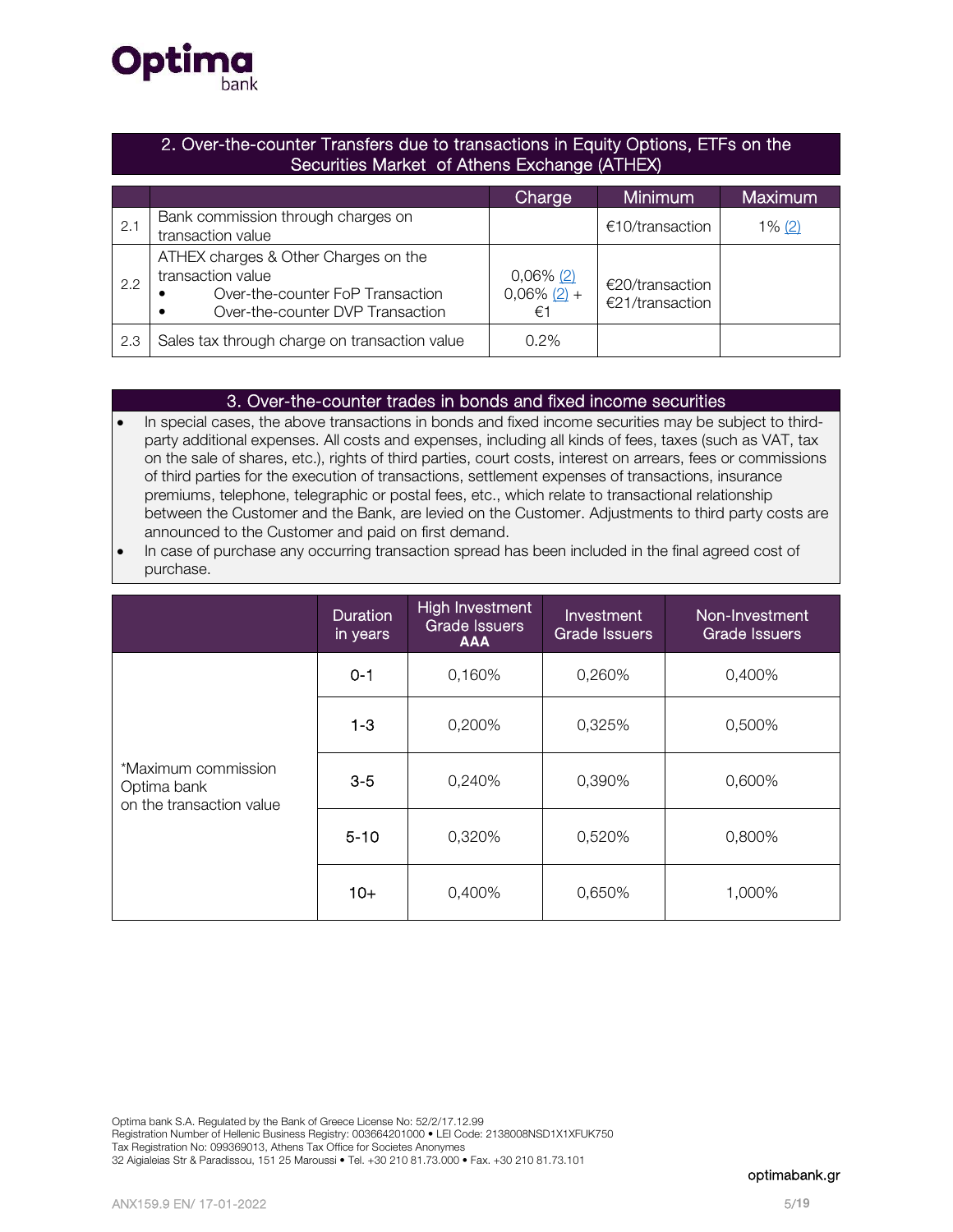

## 4. Over-the-counter Transfers due to transactions in Bonds on the Securities Market of Athens Exchange (ATHEX)

|     |                                                                                                                                        | Charge                                   | <b>Minimum</b>                     | Maximum   |
|-----|----------------------------------------------------------------------------------------------------------------------------------------|------------------------------------------|------------------------------------|-----------|
| 4.1 | Bank commission through charges on<br>transaction value                                                                                |                                          | €10/transaction                    | $1\%$ (2) |
| 4.2 | ATHEX charges & Other Charges on the<br>transaction value<br>Over-the-counter FoP Transaction<br>Over-the-counter DVP Transaction<br>٠ | $0,015\%$ (2)<br>$0,015\%$ $(2) +$<br>€1 | €20/transaction<br>€21/transaction |           |

|     | 5. Trades in Foreign UCITS Funds not affiliated with the Bank -<br>Redemption cost per transaction | Charge |
|-----|----------------------------------------------------------------------------------------------------|--------|
| 5.1 | Eligible for safekeeping by the Custodian through €clear                                           | €10    |
| 5.2 | Eligible for safekeeping by the Custodian outside €clear                                           | €14    |
| 5.3 | Funds with registered offices and custody services in Luxembourg, Ireland and the<br>UK            | €35    |
| 5.4 | Funds with registered offices and custody services in the United States of America                 | €90    |
| 5.5 | Special Category Funds                                                                             | €300   |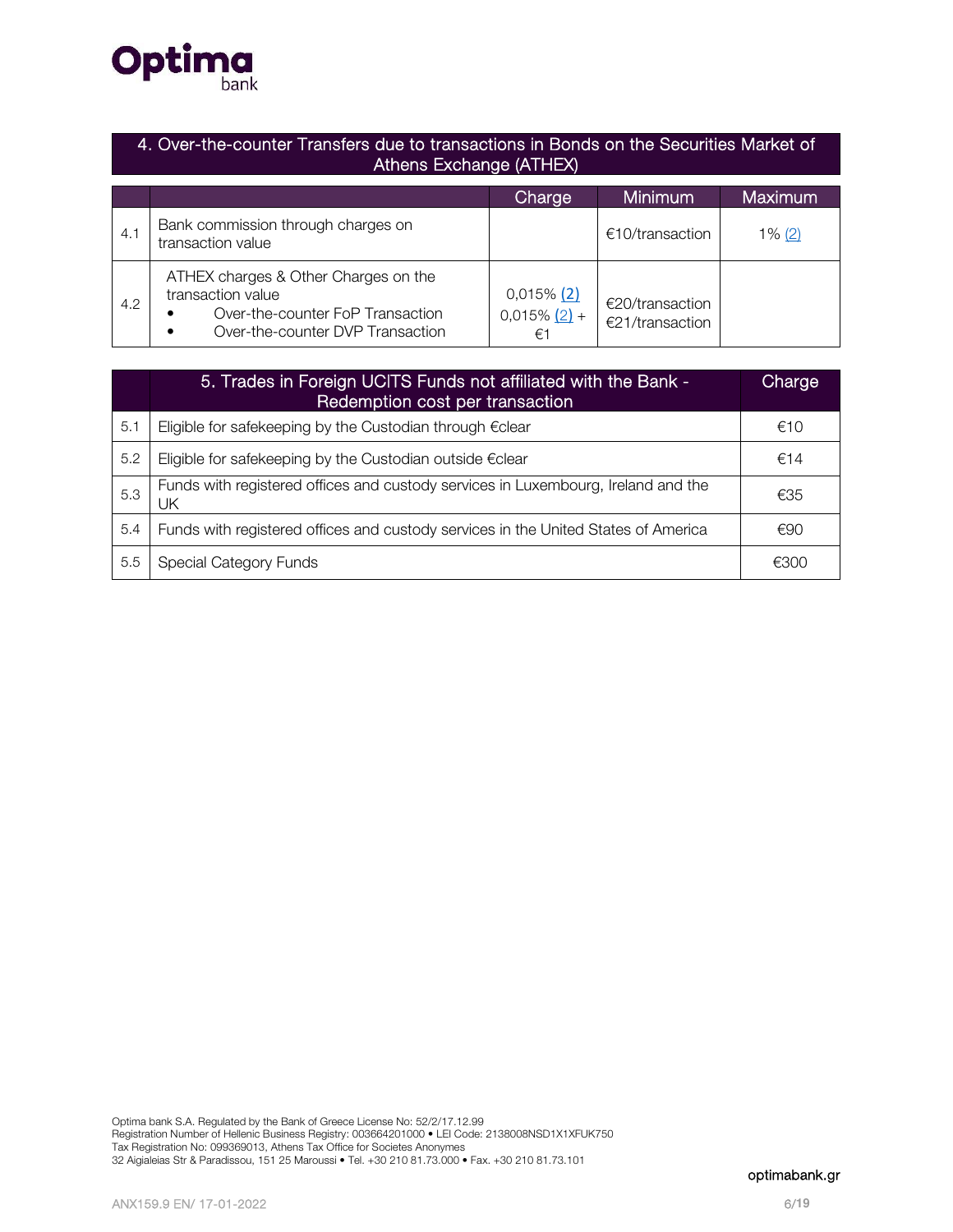

| 6. Trades in transferable securities &             |
|----------------------------------------------------|
| Exchange-Traded Funds (ETFs) international markets |

|                                                      | <b>EUROPE*</b> | <b>US-CANADA</b> | <b>OTHER COUNTRIES**</b>               |
|------------------------------------------------------|----------------|------------------|----------------------------------------|
| Maximum Fee (of transaction<br>value)                | 1%             | 1%               | 1%                                     |
|                                                      |                |                  | €30 (Bulgaria, Japan, South<br>Africa) |
|                                                      |                |                  | €40 (Australia, Singapore)             |
| Minimum Fee (per bordereau)                          | ∈ 20           | € 20             | €50 (Israel, Poland, Turkey)           |
|                                                      |                |                  | €60 (New Zealand)                      |
|                                                      |                |                  | €130 (Hungary)                         |
| Settlement Fee (per executed<br>order)               | € 10           | € 10             | € 22                                   |
| Maximum Broker Fee (of the<br>transaction value) [5] | 0,15%          | 0,05%            | 0,75%                                  |
| Sales tax (of the transaction<br>value)              | 0,20%          |                  |                                        |

\* England, Austria, Belgium, France, Germany, Denmark, Switzerland, Ireland, Spain, Italy, Luxembourg, Norway, the Netherlands, Portugal, Sweden, Finland

\*\* Australia, Bulgaria, Japan, Israel, New Zealand, South Africa, Hungary, Poland, Romania, Serbia, Singapore, Turkey, Czech Republic, Hong Kong

#### Other Charges (Europe)

A 0.5% stamp tax of the net transaction value is imposed upon acquisition of transferable securities with respect to transactions in transferable securities on Stock Exchanges in England and Ireland

A £1 additional charge (ΡΤΜ LEVY) is imposed on transactions (buy and sell) in transferable securities over £10,000 on Stock Exchanges in England and Ireland

A 0.3% purchase tax (French Financial Transaction Tax (FFTT)) of the net transaction value is imposed with respect to French listed companies with registered offices in France with a capitalisation above €1 billion during the relevant financial year.

A 0.10% purchase tax (Italian Financial Transaction Tax (FFTT)) of the net transaction value is imposed with respect to Italian listed companies with registered offices in Italy and a capitalisation above €500 million during the relevant financial year.

A 0.20% purchase tax (Spanish Financial Transaction TAX (SFTT) on the net transaction value is imposed for Spanish listed companies based in Spain with capitalisation over €1 billion during the relevant financial year.

#### Other Charges (US)

For sale orders a 0.001535% charge is imposed on the bordereau (SEC)

Registration Number of Hellenic Business Registry: 003664201000 • LEI Code: 2138008NSD1X1XFUK750

Tax Registration No: 099369013, Athens Tax Office for Societes Anonymes

32 Aigialeias Str & Paradissou, 151 25 Maroussi • Tel. +30 210 81.73.000 • Fax. +30 210 81.73.101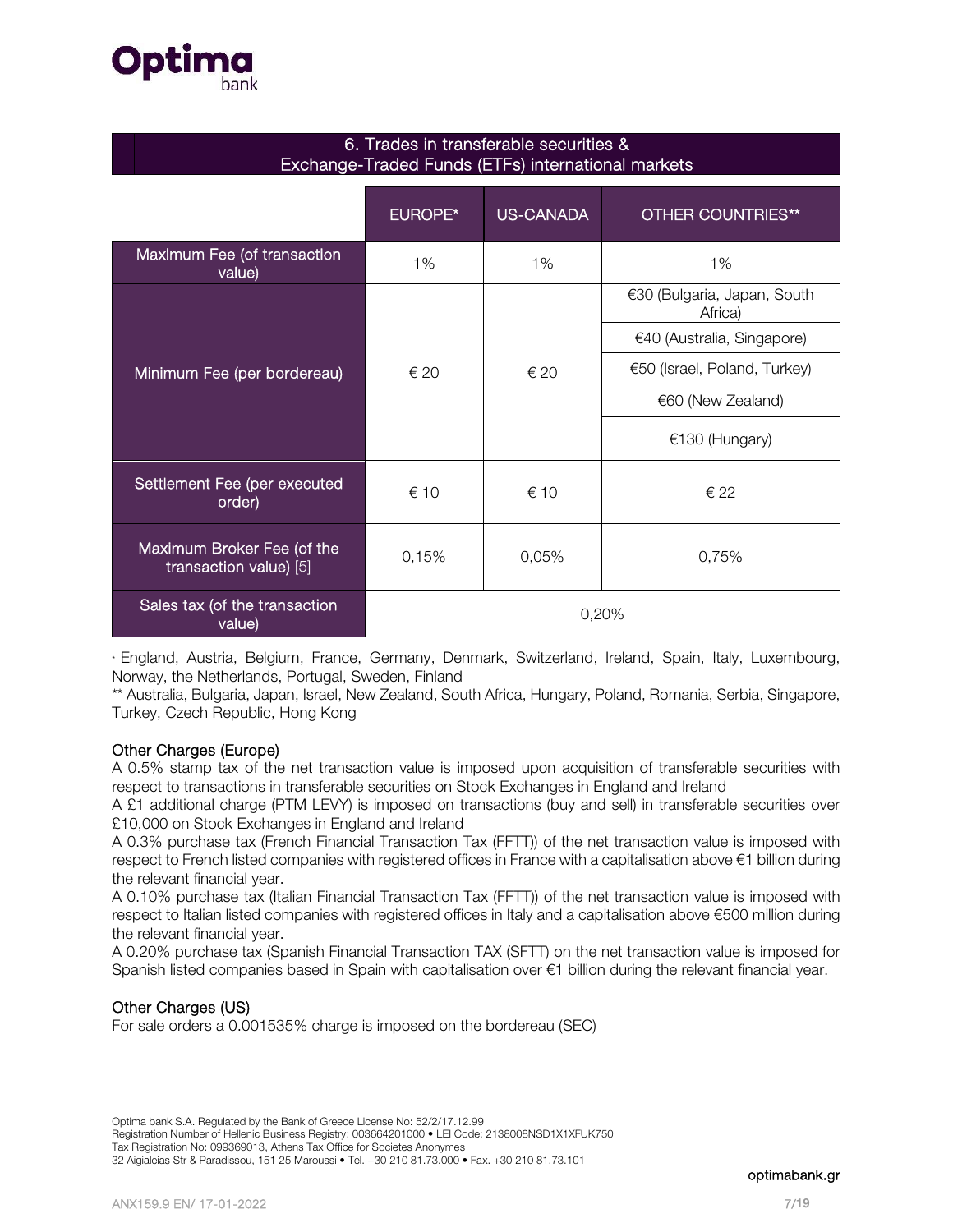

## Other Charges (Other Countries)

For transactions in transferable securities on the Hong Kong Stock Exchange, taxes are imposed upon the sale of transferable securities on the transaction value as follows:

• Transaction LEVY 0.003%

•Stamp Duty 0.10%

•Trading Fee 0.005%

|     | 7. Trades in the Derivatives Market of the Athens Exchange (ATHEX) |                                   |                     |                     |  |
|-----|--------------------------------------------------------------------|-----------------------------------|---------------------|---------------------|--|
|     |                                                                    | <b>Fixed</b><br>amount            | <b>Minimum</b>      | <b>Maximum</b>      |  |
| 7.1 | <b>Index Futures</b>                                               |                                   | €10/trade           | €25 per<br>contract |  |
| 7.2 | Stock/Index options                                                |                                   | €3                  | €10                 |  |
| 7.3 | <b>Stock Futures</b>                                               | 1% of the<br>transaction<br>value | $\epsilon$ 10/trade |                     |  |
| 7.4 | Share sales agreement with repurchase agreement                    | $6\%$ of<br>income                |                     |                     |  |
| 7.5 | Share purchase agreement with reverse repo                         | $0.2\%$ of the<br>transaction     | $€10/$ trade        |                     |  |
| 7.6 | Share repurchase agreement                                         | $0.2\%$ of the<br>transaction     | €10/trade           |                     |  |

### 8. Derivatives Transactions – International derivatives markets

|      |                                                      | Maximum |
|------|------------------------------------------------------|---------|
| 8.1  | Chicago Board Options Exchange (charge per contract) | \$150   |
| 8.2  | CME (charge per contract)                            | \$150   |
| 8.3  | COMEX/NYMEX (charge per contract)                    | \$150   |
| 8.4  | e-CBOT (charge per contract)                         | \$150   |
| 8.5  | EUREX (charge per contract)                          | €50     |
| 8.6  | GLOBEX/NYMEX (charge per contract)                   | \$150   |
| 8.7  | IPE (charge per contract)                            | \$150   |
| 8.8  | LIFFE (charge per contract)                          | £100    |
| 8.9  | MATIF (charge per contract)                          | €50     |
| 8.10 | NYBOT (charge per contract)                          | \$150   |
| 8.11 | NYMEX (charge per contract)                          | \$150   |

Registration Number of Hellenic Business Registry: 003664201000 • LEI Code: 2138008NSD1X1XFUK750

32 Aigialeias Str & Paradissou, 151 25 Maroussi • Tel. +30 210 81.73.000 • Fax. +30 210 81.73.101

Tax Registration No: 099369013, Athens Tax Office for Societes Anonymes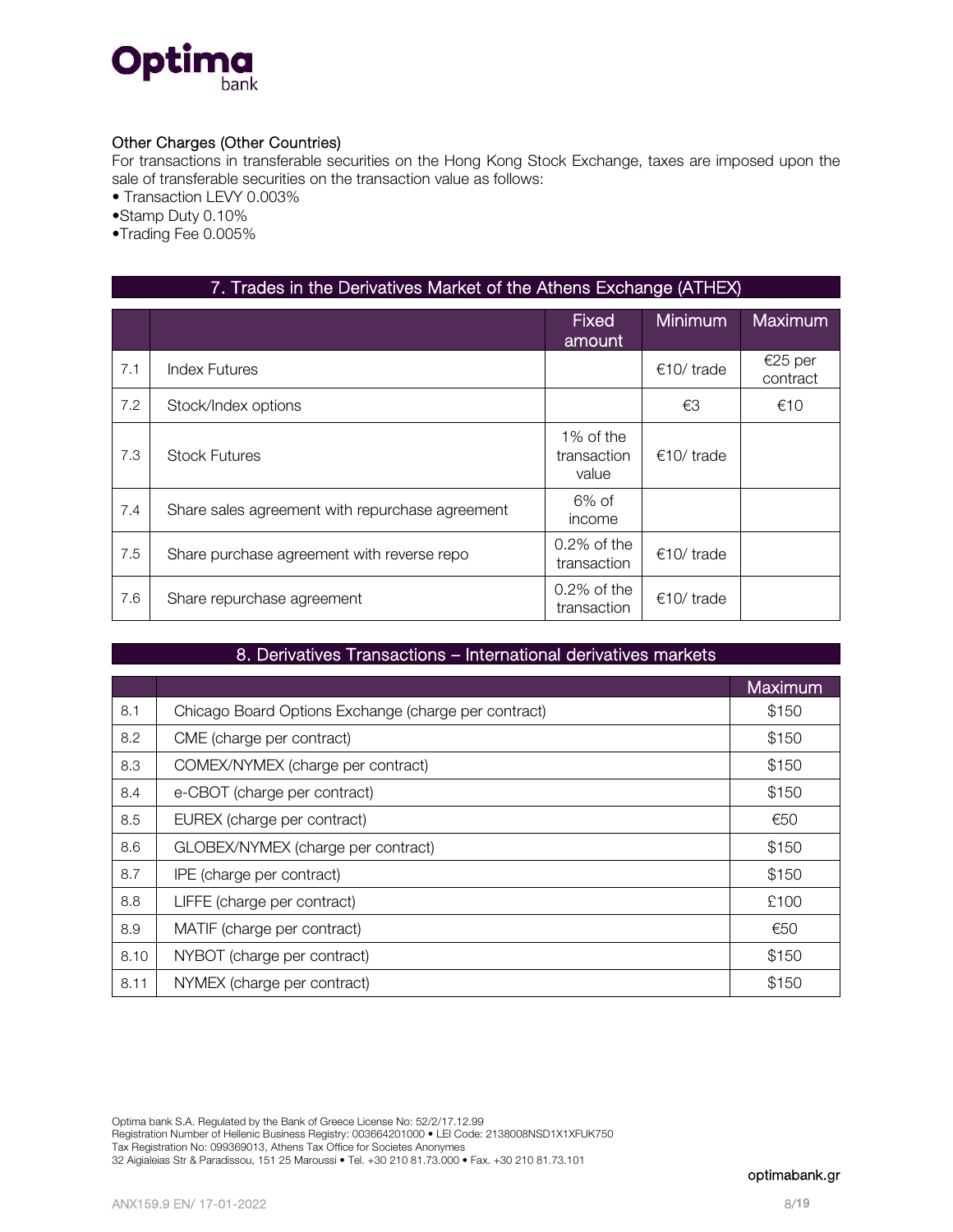

|      | 9. Other charges in favour of ATHEX and the Athens Exchange Clearing House<br>(ATHEXClear)                                                           |                                                                        |  |  |  |
|------|------------------------------------------------------------------------------------------------------------------------------------------------------|------------------------------------------------------------------------|--|--|--|
|      |                                                                                                                                                      | Maximum                                                                |  |  |  |
| 9.1  | Commission on the execution of transactions in Index Futures Contracts -<br>(charge per contract)                                                    | €0,80                                                                  |  |  |  |
| 9.2  | Commission on the execution of transactions in Index Option Contracts -<br>(charge per contract)                                                     | €0,70                                                                  |  |  |  |
| 9.3  | Commission upon maturity of Index Futures Contracts (charge per contract)                                                                            | €1,60                                                                  |  |  |  |
| 9.4  | Commission upon maturity of Index Option Contracts (charge per contract)                                                                             | €0,80                                                                  |  |  |  |
| 9.5  | Commission on the exercise of Stock Option Contracts (charge per contract)                                                                           | €0,40                                                                  |  |  |  |
| 9.6  | Commission on the execution of transactions in Stock Futures Contracts (4)<br>- (charge per contract varies per issuer)                              | €0,05-€1,20                                                            |  |  |  |
| 9.7  | Commission on the execution of transactions in Stock Option Contracts<br>(charge per contract)                                                       | €0,50                                                                  |  |  |  |
| 9.8  | Commission on the delivery/receipt of underlying securities upon maturity of<br>Futures Contracts or exercise of Stock Options (charge per contract) | €0,50                                                                  |  |  |  |
| 9.9  | Commission on the execution of transactions in Share Purchase Contracts<br>with repo agreement                                                       | 10% on the<br>income                                                   |  |  |  |
| 9.10 | Commission on the execution of transactions in Share Purchase Agreements<br>with repo agreement (charge on transaction value)                        | 0,03%                                                                  |  |  |  |
| 9.11 | Commission on the execution of transactions in Repurchase Agreements for<br>short positions or free delivery (charge on transaction value)           | 0.04% min €4.5<br>(plus €50 for same<br>day delivery of<br>securities) |  |  |  |
| 9.12 | Commission on transaction cancellation-rectification (charge per transaction)                                                                        | €40                                                                    |  |  |  |
| 9.13 | Commission for transfer of positions                                                                                                                 | €1                                                                     |  |  |  |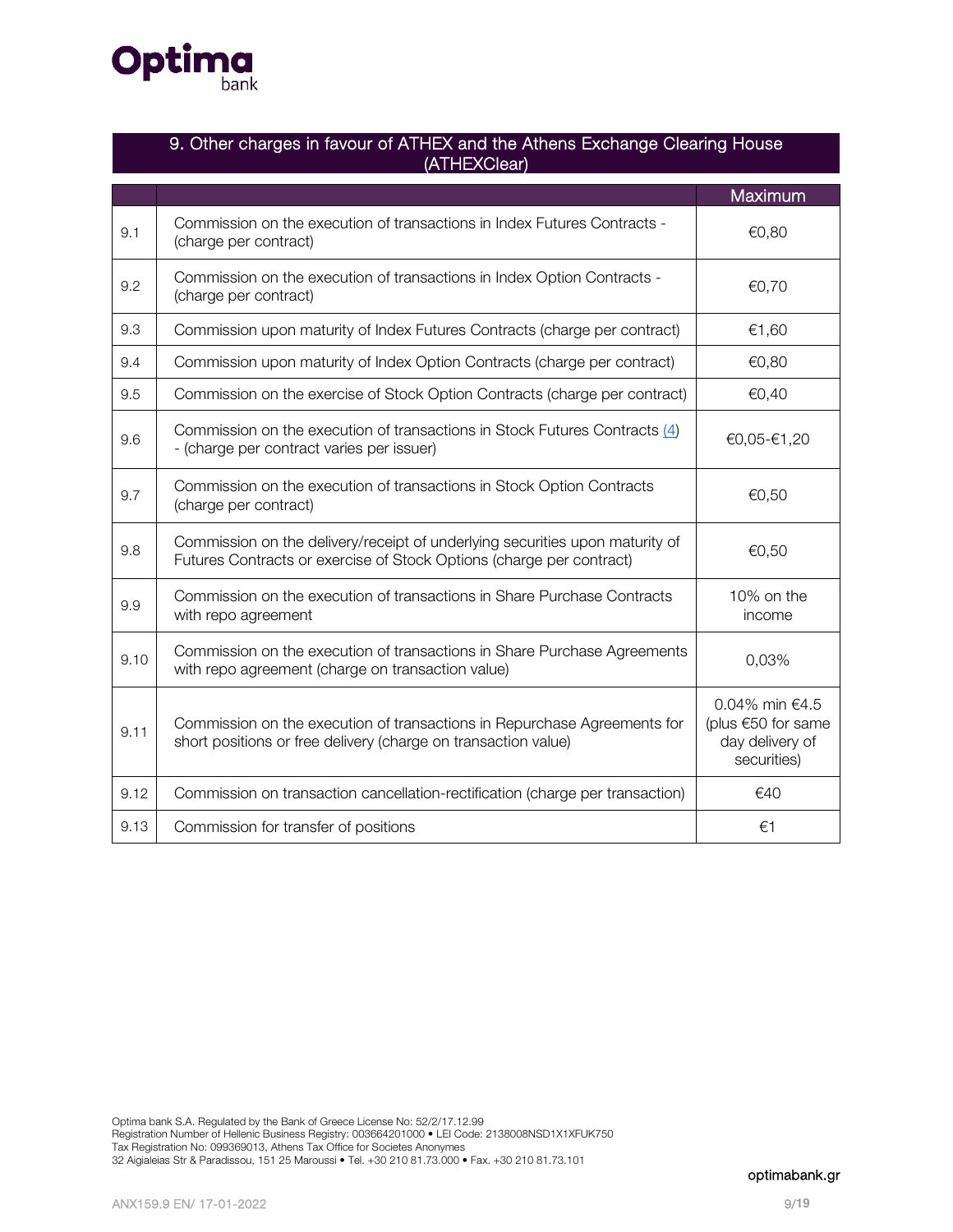

# 10. Investment Advisory Services

|                              | <b>Money Market</b>                                                               | Conservative | <b>Balanced</b> | Growth |
|------------------------------|-----------------------------------------------------------------------------------|--------------|-----------------|--------|
| Portfolio Value in Euro      | Maximum Optima bank Commission on the transaction value per<br>investment profile |              |                 |        |
| Up to 500,000                | 0.25%                                                                             | 0.75%        | 1.00%           | 1.25%  |
| From 500,000 to<br>1,000,000 | $0.20\%$                                                                          | 0.65%        | 0.85%           | 1.15%  |
| Over 1,000,000               | 0.15%                                                                             | 0.50%        | 0.75%           | 1.00%  |

# 11. Portfolio Management Services

|                                                                                                                                                         | Money Market | Conservative                                                                      | <b>Balanced</b> | Growth   |
|---------------------------------------------------------------------------------------------------------------------------------------------------------|--------------|-----------------------------------------------------------------------------------|-----------------|----------|
| Portfolio Value in Euro                                                                                                                                 |              | Maximum Optima bank Commission on the transaction value per<br>investment profile |                 |          |
| Up to 500,000                                                                                                                                           | 0.15%        | 0.60%                                                                             | $0.80\%$        | 1.00%    |
| From 500,000 to<br>1,000,000                                                                                                                            | 0.10%        | 0.50%                                                                             | 0.70%           | $0.90\%$ |
| Over 1,000,000                                                                                                                                          | 0.05%        | 0.40%                                                                             | $0.60\%$        | $0.80\%$ |
| Performance Fee: Up to 10% of the positive difference between the actual and hypothetical Portfolio<br>performance by special agreement with the Client |              |                                                                                   |                 |          |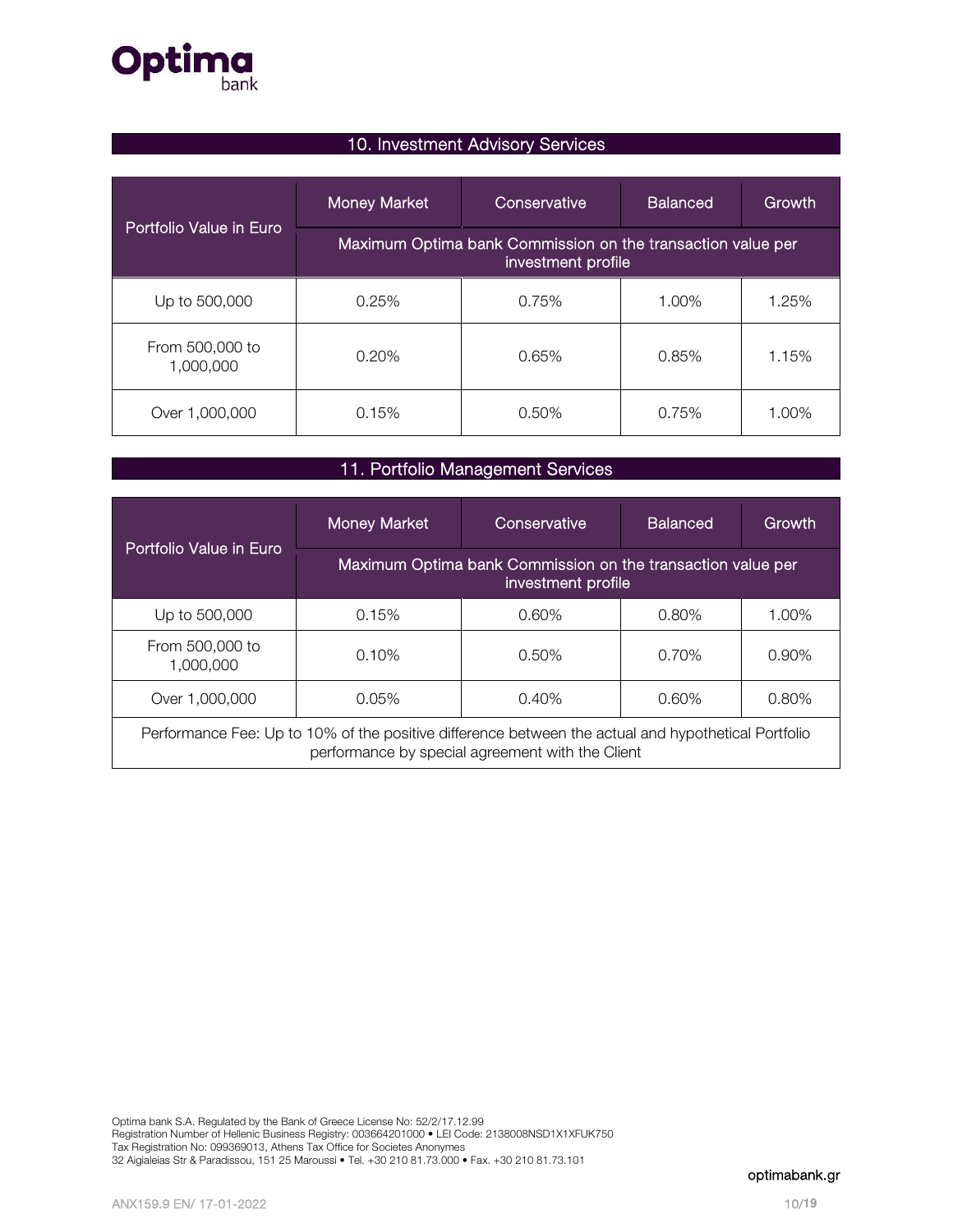

# 12. Other Charges

| 12.1 | <b>Investment Account</b><br>Maintenance Fee [applied on<br>investment portfolios of<br>below 12.2, 12.3 and 12.4<br>cases]              | Fixed fee 3.25€ for Investment portfolios with a total Portfolio<br>Average Daily Valuation (PADV) over 100€ / Quarterly charge                                                                                                                                                                                                                                                                                                                                                                                                                              |  |  |
|------|------------------------------------------------------------------------------------------------------------------------------------------|--------------------------------------------------------------------------------------------------------------------------------------------------------------------------------------------------------------------------------------------------------------------------------------------------------------------------------------------------------------------------------------------------------------------------------------------------------------------------------------------------------------------------------------------------------------|--|--|
| 12.2 | Use infrastructure of DSS<br>(Dematerialized Securities<br>System) for the settlement<br>and registration                                | Fee of 0.0030% per year for Investment portfolios with a total<br>Portfolio Average Daily Valuation (PADV) over 100€ / Quarterly<br>charge                                                                                                                                                                                                                                                                                                                                                                                                                   |  |  |
| 12.3 | Custodian Fee<br>Transferable securities &<br>Exchange-Traded Funds<br>(ETFs) international markets                                      | Fee of 0.10% per year for Investment portfolios with a total<br>Portfolio Average Daily Valuation (PADV) over 100€ plus VAT /<br>Quarterly charge                                                                                                                                                                                                                                                                                                                                                                                                            |  |  |
| 12.4 | Custodian Fee<br>Bonds and fixed income<br>securities (outside the -<br>ATHEX /CSE)                                                      | Fee of 0.10% per year on the Portfolio Average Daily Valuation<br>(PADV), plus VAT / Quarterly charge                                                                                                                                                                                                                                                                                                                                                                                                                                                        |  |  |
| 12.5 | Athens Exchange (ATHEX)<br><b>DSS Charges</b>                                                                                            | €10 for creating an Investor Account in DSS<br>€20 for transferring Securities from the Special<br>Account to the Operator Account.                                                                                                                                                                                                                                                                                                                                                                                                                          |  |  |
| 12.6 | Cyprus Stock Exchange<br>(CSE) DSS charges                                                                                               | €10 for creating an Investor Account in DSS<br>€5 per security with a €20 maximum charge per<br>transaction for transferring Securities from the<br>Special Account to the Operator Account<br>Transfer of Securities to a foreign depository (other<br>than Cyprus): €5 per transfer. In case the value of the<br>transferred securities is over €5,000, the charge will<br>amount to 0.10% of the value of the transferred<br>securities<br>Note: The price used to calculate the value of the transferred<br>securities will be the last available price. |  |  |
| 12.7 | <b>Transfer of Securities</b><br>between co-beneficiary<br>individual accounts and Joint<br>Investment accounts (ELKAT<br>invoice basis) | Charge: 20 $\epsilon$ per transfer order per security                                                                                                                                                                                                                                                                                                                                                                                                                                                                                                        |  |  |

Optima bank S.A. Regulated by the Bank of Greece License No: 52/2/17.12.99 Registration Number of Hellenic Business Registry: 003664201000 • LEI Code: 2138008NSD1X1XFUK750 Tax Registration No: 099369013, Athens Tax Office for Societes Anonymes 32 Aigialeias Str & Paradissou, 151 25 Maroussi • Tel. +30 210 81.73.000 • Fax. +30 210 81.73.101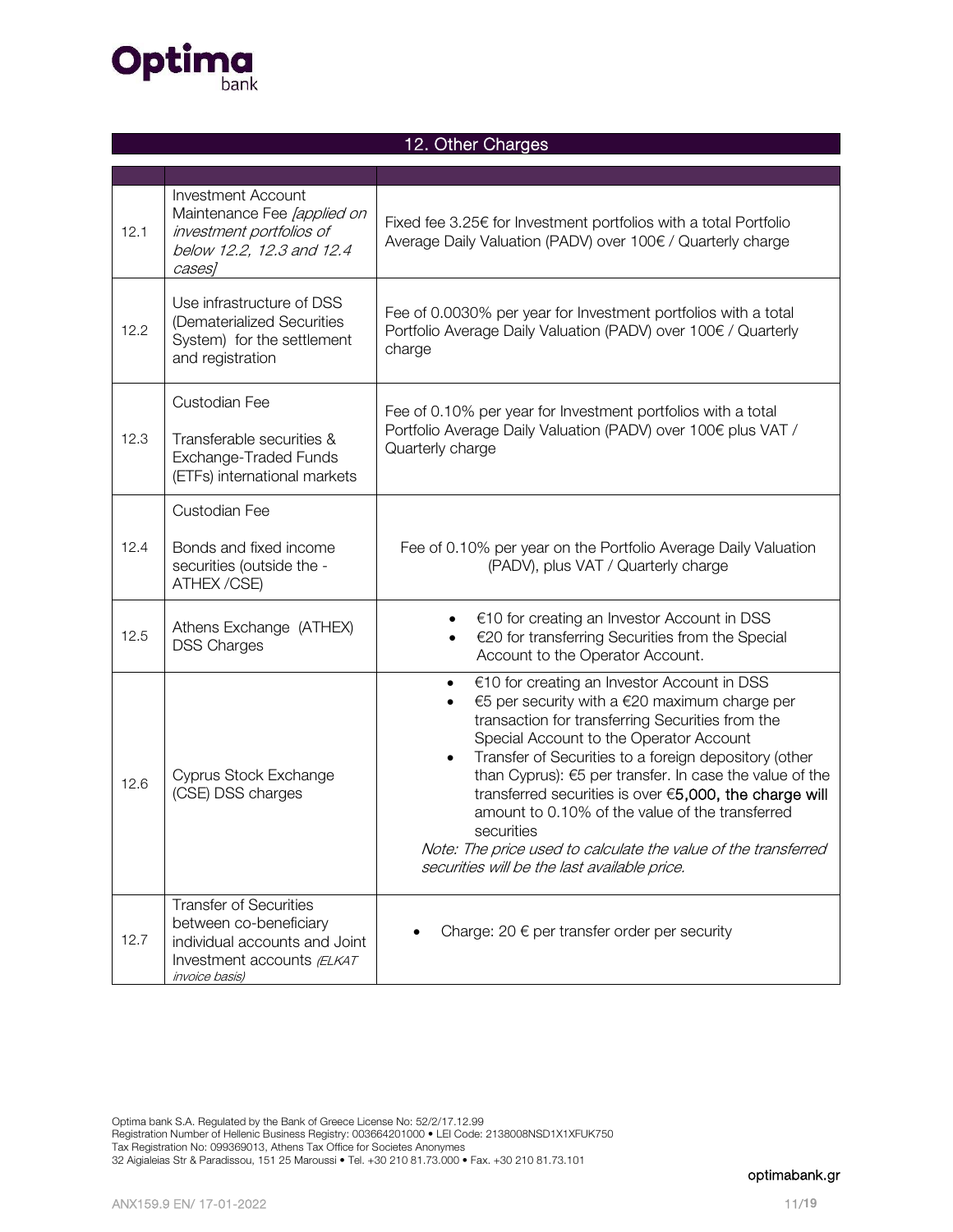

| 12.8  | Deactivation or cancellation<br>of Customer Securities<br>Accounts due to their<br>consolidation<br>(ELKAT invoice basis)                                  | Charge: $10 \in$ per request<br>Payment: Upon submission of the request<br>VAT: 24%                                                                                                                                                                                                                                                                                                       |  |
|-------|------------------------------------------------------------------------------------------------------------------------------------------------------------|-------------------------------------------------------------------------------------------------------------------------------------------------------------------------------------------------------------------------------------------------------------------------------------------------------------------------------------------------------------------------------------------|--|
| 12.9  | Financial instruments held by<br>another agent (operator/<br>custodian) at the request of<br>a client                                                      | Fixed amount: €100 per transfer order                                                                                                                                                                                                                                                                                                                                                     |  |
| 12.10 | Commission on investor<br>participation through our<br>network in corporate share<br>capital increase or<br>convertible bond issue acts<br>payable in cash | €5 per holding regardless of the amount of investment in case no<br>underwriting agreement has been concluded with the issuer                                                                                                                                                                                                                                                             |  |
| 12.11 | Custodians expenses for<br>investor participation and<br>voting in general meetings of<br>companies listed on foreign<br>stock exchanges                   | 300€ per participation and proxy vote order                                                                                                                                                                                                                                                                                                                                               |  |
| 12.12 | Taxes on Bonds                                                                                                                                             | A withholding tax is levied on the interest accrued during the<br>period when payment is made or the Bond is sold, at the current<br>applicable rate.                                                                                                                                                                                                                                     |  |
| 12.13 | Tax on net income (interest)<br>from Loan proceeds                                                                                                         | In accordance with the new tax provisions of Law 4172/2013<br>(articles 37 and 64), any income from the proceeds from contracts<br>for the sale of transferable securities to the Athens Exchange<br>Clearing House with a repo agreement and from proceeds from<br>OTC borrowing/lending contracts<br>will be subject to withholding tax on interest, at the current<br>applicable rate. |  |
| 12.14 | Receipt of physical foreign<br>securities for<br>dematerialisation from<br>affiliated foreign custodians<br>per security                                   | €25<br>Additionally, any charges levied by the affiliated custodians are<br>collected depending on the trading location of each security                                                                                                                                                                                                                                                  |  |
| 12.15 | Receipt of transferable<br>securities from "Direct<br>Advice (DRS)" depository<br>established in the USA                                                   | \$30                                                                                                                                                                                                                                                                                                                                                                                      |  |

Optima bank S.A. Regulated by the Bank of Greece License No: 52/2/17.12.99

Registration Number of Hellenic Business Registry: 003664201000 • LEI Code: 2138008NSD1X1XFUK750

Tax Registration No: 099369013, Athens Tax Office for Societes Anonymes

<sup>32</sup> Aigialeias Str & Paradissou, 151 25 Maroussi • Tel. +30 210 81.73.000 • Fax. +30 210 81.73.101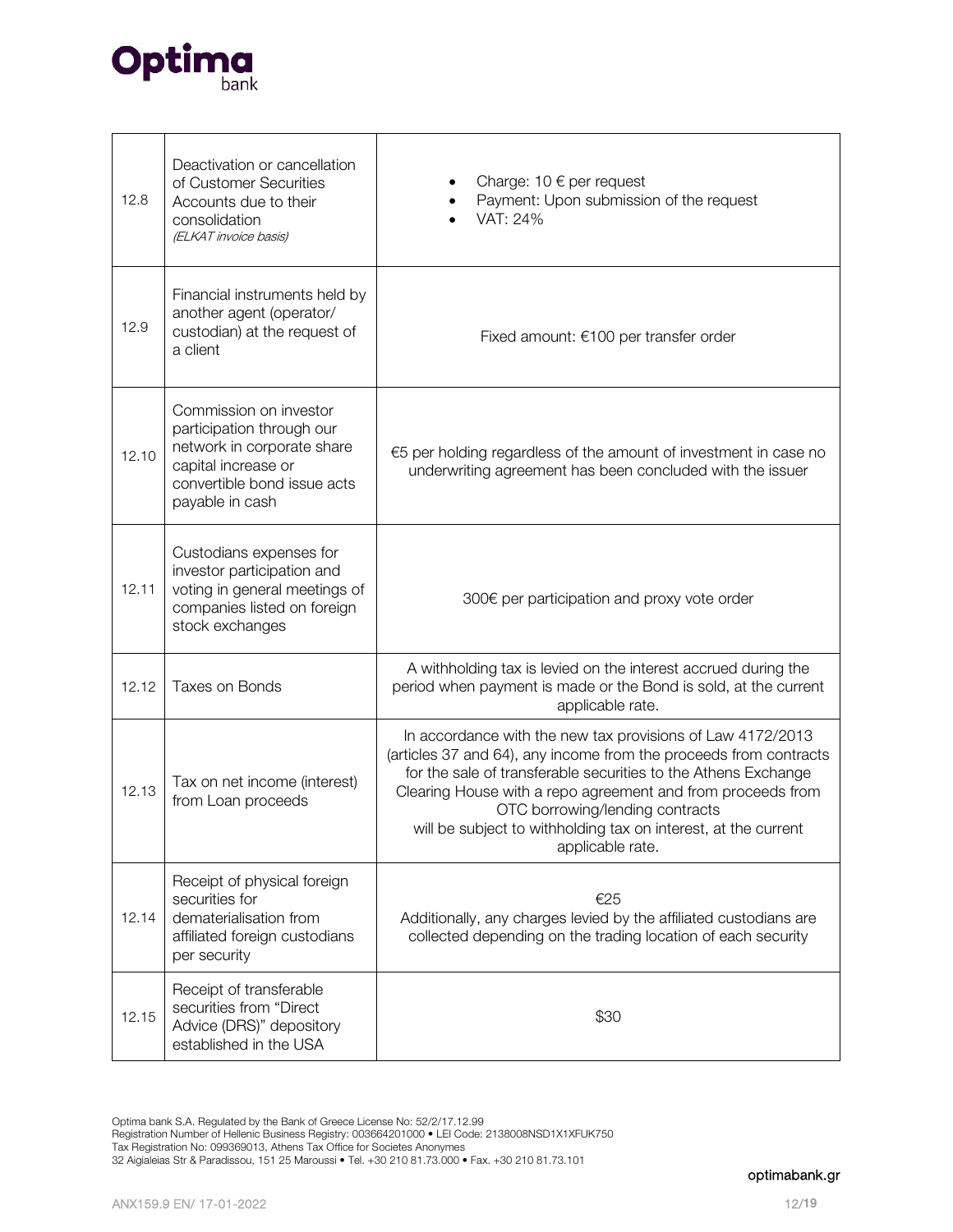

| 12.16 | Conversion to physical / per<br>security      | €25 |
|-------|-----------------------------------------------|-----|
| 12.17 | Service Fee, in establishing a<br>client base | €50 |

| <b>EMIR TR SERVICE</b>                                                                                                                                                                                              |                                                                       |                               |                                                                                                                                                                                                                                                                                                                                                                                                  |  |  |
|---------------------------------------------------------------------------------------------------------------------------------------------------------------------------------------------------------------------|-----------------------------------------------------------------------|-------------------------------|--------------------------------------------------------------------------------------------------------------------------------------------------------------------------------------------------------------------------------------------------------------------------------------------------------------------------------------------------------------------------------------------------|--|--|
| Reporting Service on Derivatives<br>transactions of authorizing<br>Customer to established Trade<br>Repository (Under Regulation (EU)<br>648/2012 of the European<br>Parliament and the European<br>Council (EMIR)) | € 10 per 100<br>reports, for<br>those<br>exceeding<br>the first 1,000 | € 100 per<br>calendar<br>year | 100€ annually for up to 1,000 reports.<br>Paid upon signing the Agreement. For<br>over 1,000 reports within the same<br>calendar year, an extra charge of $\epsilon$ 10<br>per 100 reports is applied. Additional<br>charges are paid, as applicable, at the<br>end of each calendar year. (All taxes<br>(e.g. VAT, etc.), fees, levies, charges<br>and expenses are charged to the<br>Customer) |  |  |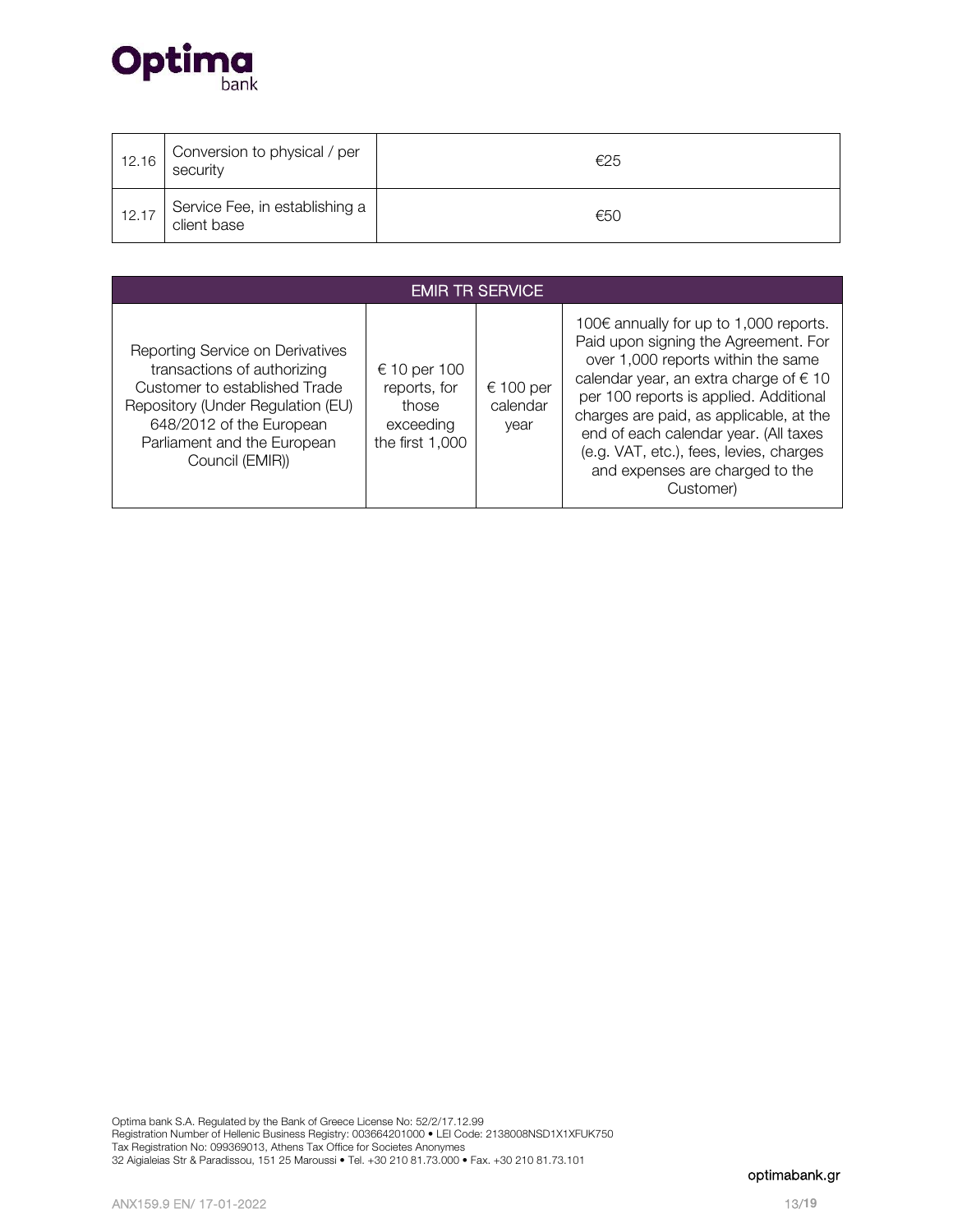

# Interactive Brokers LLC

Optima bank S.A. offers the service of introducing its current clients to a collaborating international firm "INTERACTIVE BROKERS LLC" for carrying out transactions in financial instruments. The charges levied by INTERACTIVE BROKERS LLC on the clients introduced by the Bank per product category include any stock exchange expenses and the fees of Optima bank S.A.

# Optima bank S.A. PRICING SCHEDULE FOR TRANSACTIONS THROUGH INTERACTIVE BROKERS LLC

| (Introducing Client)                                |            |               |                |                                 |  |
|-----------------------------------------------------|------------|---------------|----------------|---------------------------------|--|
| <b>Financial Instruments</b>                        | Currency   | Unit          | Minimum<br>fee | Maximum<br>fee                  |  |
| <b>STOCKS by CURRENCY</b>                           |            |               |                |                                 |  |
|                                                     | \$         | Shares        | 25             | 0,075 per share                 |  |
|                                                     | €          | Percentage    | 20             | 0,4% on<br>transaction value    |  |
|                                                     | <b>CHF</b> | Percentage    | 30             | $0,4%$ on<br>transaction value  |  |
|                                                     | <b>GBP</b> | Percentage    | 15             | 0,4% on<br>transaction value    |  |
|                                                     | CAD        | <b>Shares</b> | 30             | 0,10 per share                  |  |
|                                                     | <b>SEK</b> | Percentage    | 65             | 0,4% on<br>transaction value    |  |
|                                                     | <b>JPY</b> | Percentage    | 2.500          | $0.4\%$ on<br>transaction value |  |
|                                                     | <b>HKD</b> | Percentage    | 200            | 0,4% on<br>transaction value    |  |
|                                                     | <b>SGD</b> | Percentage    | 30             | $0.4\%$ on<br>transaction value |  |
|                                                     | <b>AUD</b> | Percentage    | 30             | $0.4\%$ on<br>transaction value |  |
|                                                     | <b>MXN</b> | Percentage    | 250            | $0,4%$ on<br>transaction value  |  |
| <b>WARRANTS by CURRENCY</b>                         |            |               |                |                                 |  |
|                                                     | €          | Percentage    | 20             | $0.4\%$ on<br>transaction value |  |
|                                                     | <b>HKD</b> | Percentage    | 200            | 0,4% on<br>transaction value    |  |
| STOCK & INDEX OPTIONS by CURRENCY<br>(per contract) |            |               |                |                                 |  |
|                                                     | \$         | Contracts     |                | 11,25                           |  |
|                                                     | €          | Contracts     |                | 15                              |  |
|                                                     | <b>HKD</b> | Contracts     |                | 260                             |  |
|                                                     | <b>CHF</b> | Contracts     |                | 30                              |  |
|                                                     | <b>GBP</b> | Contracts     |                | 20                              |  |
|                                                     | CAD        | Contracts     | $\blacksquare$ | 30                              |  |

Optima bank S.A. Regulated by the Bank of Greece License No: 52/2/17.12.99

Registration Number of Hellenic Business Registry: 003664201000 • LEI Code: 2138008NSD1X1XFUK750

Tax Registration No: 099369013, Athens Tax Office for Societes Anonymes

32 Aigialeias Str & Paradissou, 151 25 Maroussi • Tel. +30 210 81.73.000 • Fax. +30 210 81.73.101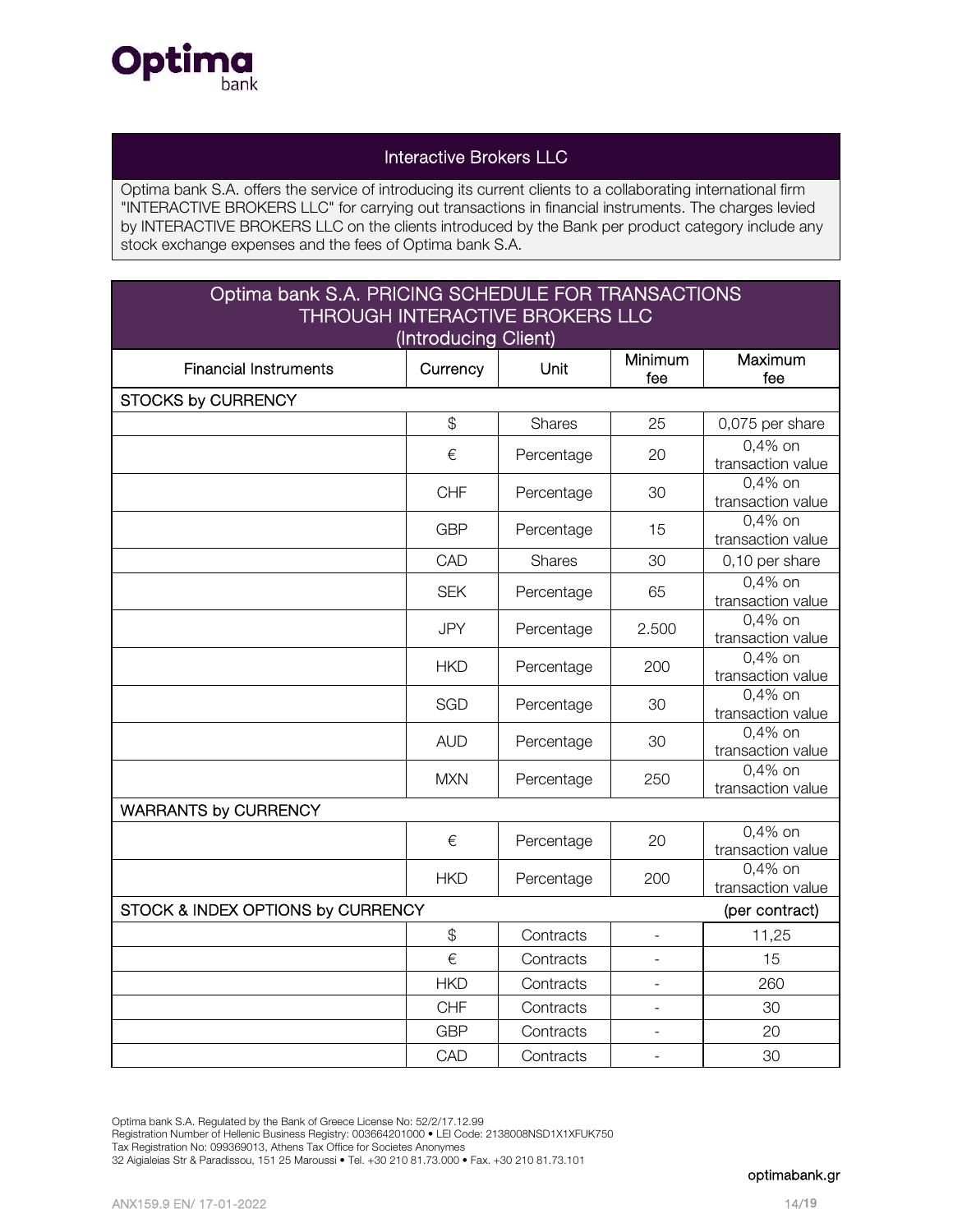

|                                                      | <b>JPY</b>    | Contracts            |                          | 3.400                          |
|------------------------------------------------------|---------------|----------------------|--------------------------|--------------------------------|
|                                                      | <b>SEK</b>    | Contracts            | $\overline{\phantom{0}}$ | 250                            |
|                                                      | <b>AUD</b>    | Contracts            |                          | 30                             |
|                                                      | <b>KRW</b>    | Percentage           |                          | 1% on                          |
|                                                      |               |                      |                          | transaction value              |
| FUTURES, FUTURES OPTIONS,<br><b>SSFs by CURRENCY</b> |               |                      |                          | (per contract)                 |
|                                                      | $\mathcal{L}$ | Contracts            | $\overline{\phantom{0}}$ | 30                             |
|                                                      | <b>AUD</b>    | Contracts            |                          | 35                             |
|                                                      | €             | Contracts            | -                        | 15                             |
|                                                      | <b>HKD</b>    | Contracts            |                          | 260                            |
|                                                      | <b>CHF</b>    | Contracts            |                          | 30                             |
|                                                      | <b>GBP</b>    | Contracts            |                          | 20                             |
|                                                      | CAD           | Contracts            |                          | 35                             |
|                                                      | <b>JPY</b>    | Contracts            |                          | 3.400                          |
|                                                      | <b>KRW</b>    | Contracts            |                          | 36.500                         |
|                                                      | <b>SEK</b>    | Contracts            | $\overline{\phantom{a}}$ | 250                            |
|                                                      | SGD           | Contracts            |                          | 45                             |
|                                                      | <b>MXN</b>    | Contracts            |                          | 300                            |
| FUTURES, FUTURES OPTIONS by PRODUCT                  |               |                      |                          | (per contract)                 |
|                                                      |               | ES futures/ Contract | $\overline{a}$           | 20                             |
|                                                      |               | NQ futures/ Contract | -                        | 20                             |
|                                                      |               | €futures/ Contract   |                          | 20                             |
| CONTRACTS for DIFFERENCE (CFDs) by CURRENCY          |               |                      |                          |                                |
|                                                      | <b>AUD</b>    | Percentage           | 30                       | $0,4%$ on<br>transaction value |
|                                                      | <b>JPY</b>    | Percentage           | 2.500                    | $0,4%$ on<br>transaction value |
|                                                      | <b>CHF</b>    | Percentage           | 30                       | $0,4%$ on<br>transaction value |
|                                                      | $\frac{1}{2}$ | Shares               | 25                       | 0,075 per share                |
|                                                      | $\in$         | Percentage           | 20                       | $0,4%$ on<br>transaction value |
|                                                      | <b>GBP</b>    | Percentage           | 15                       | $0,4%$ on<br>transaction value |

Optima bank S.A. Regulated by the Bank of Greece License No: 52/2/17.12.99 Registration Number of Hellenic Business Registry: 003664201000 • LEI Code: 2138008NSD1X1XFUK750 Tax Registration No: 099369013, Athens Tax Office for Societes Anonymes 32 Aigialeias Str & Paradissou, 151 25 Maroussi • Tel. +30 210 81.73.000 • Fax. +30 210 81.73.101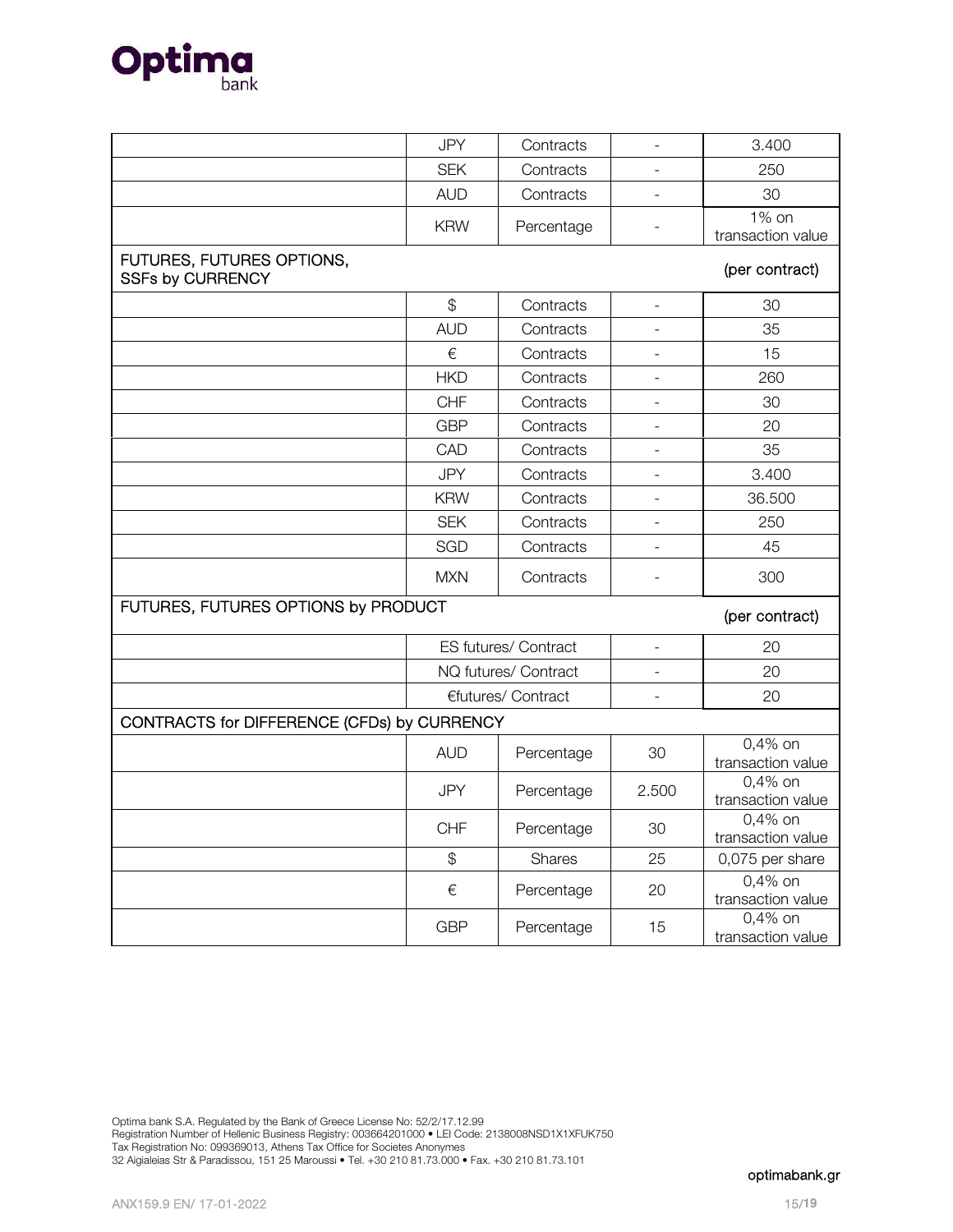

## External Asset Management

Optima bank operates as an External Asset Manager for UBS customers who are also its customers. The External Asset Management service is offered to customers who meet the quantitative and qualitative criteria of Private Banking customers set by the bank.

The External Asset Management service undertakes the opening or closing of an investment account and the service and / or transfer of requests and account closure of Optima bank customers who wish to have an UBS investment account through this service and provides care for the relevant customer access to those accounts. As part of the service, the bank also serves customers for all personalized requests related to their account (individual statement and receipts of transactions, interest and Bank certifications, requests for issuance of cards, applications for payments, remittances, etc.)

The External Asset Management service also provides the ability to receive and transmit orders through the power of attorney of its customers, at UBS.

The charges listed in this pricing list relate to the receipt and transfer of orders and are carried out, on the orders of Optima bank, by UBS, to the customer's account on it. Charges apply to purchases, sales, conversions and corporate securities.

For all other charges (execution, custody, transactions, etc.) applied by the Custodian (UBS) and are not described in this pricing list, customers acknowledge that they are informed directly through UBS. Regarding the Advisory services (Providing Investment Tips) and Discretionary Asset Management of Optima bank, the current invoice of the bank is applied.

All charges are made in the base currency of each portfolio.

| Provision of External Asset Management Service                                      |                                    |  |
|-------------------------------------------------------------------------------------|------------------------------------|--|
|                                                                                     | Charge                             |  |
| Actions to open an account at UBS and Join the External<br>Asset Management Service | 200 euros / beneficiary (lump sum) |  |
| UBS account closing actions                                                         | 100 Euros / beneficiary (lump sum) |  |
| Preparation of a portfolio transfer request                                         | 40 Euros / title                   |  |
| Providing External Asset management service                                         | 100 Euros / month                  |  |

# 2. Receipt and Transfers of Orders

| 2.1                      | <b>Shares/ETFs/Bonds</b> |              |                                |  |
|--------------------------|--------------------------|--------------|--------------------------------|--|
| Transaction value in CHF | Shares/<br><b>ETFs</b>   | <b>Bonds</b> | <b>Minimum</b><br>Charge (CHF) |  |
| up to 100,000            | 0,250%                   | 0,125%       | 80                             |  |
| from 100,000 to 500,000  | 0,200%                   | 0,125%       | 80                             |  |
| over 500,000             | 0,150%                   | 0,100%       | 80                             |  |

Optima bank S.A. Regulated by the Bank of Greece License No: 52/2/17.12.99 Registration Number of Hellenic Business Registry: 003664201000 • LEI Code: 2138008NSD1X1XFUK750 Tax Registration No: 099369013, Athens Tax Office for Societes Anonymes 32 Aigialeias Str & Paradissou, 151 25 Maroussi • Tel. +30 210 81.73.000 • Fax. +30 210 81.73.101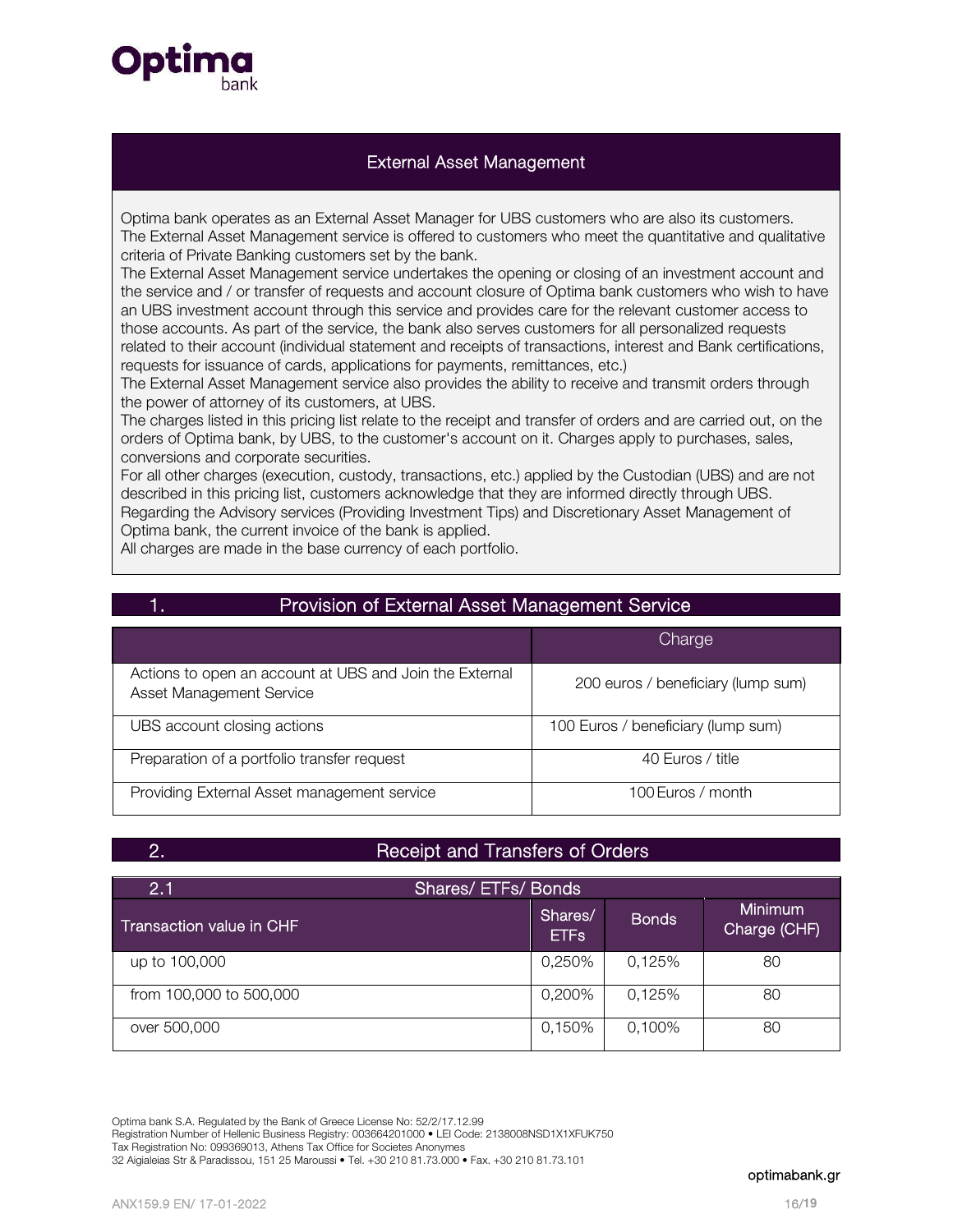

| 2.2                             | <b>UBS Mutual Funds</b>    |                         |  |  |
|---------------------------------|----------------------------|-------------------------|--|--|
| <b>Transaction value in CHF</b> | UBS Mutual<br><b>Funds</b> | Minimum Charge<br>(CHF) |  |  |
| up to 150,000                   | 0,250%                     | 80                      |  |  |
| from 150,000 to 300,000         | 0,200%                     | 80                      |  |  |
| over 300,000                    | 0,150%                     | 80                      |  |  |

| 2.3<br>Mutual Funds of Third Houses (excluding UBS) |                     |                                                          |                                                                |  |  |
|-----------------------------------------------------|---------------------|----------------------------------------------------------|----------------------------------------------------------------|--|--|
| Transaction value in CHF                            | <b>Equity Funds</b> | <b>Bond Funds</b><br><b>Money Market</b><br><b>Funds</b> | Property, Alternative<br>Investments, Balanced<br><b>Funds</b> |  |  |
| up to 150,000                                       | 0.350%              | 0.250%                                                   | 0.750%                                                         |  |  |
| from 150,000 to 300,000                             | 0.300%              | 0,200%                                                   | 0,625%                                                         |  |  |
| over 300,000                                        | 0,250%              | 0,150%                                                   | 0,500%                                                         |  |  |
| Minimum Charge (CHF)                                | 80                  | 80                                                       | 250                                                            |  |  |

### Other transactions

For exchange rates and metals 0.20% on the transaction value for Dual Currency Investment transactions 1% per annum. (with a minimum charge of 80 CHF).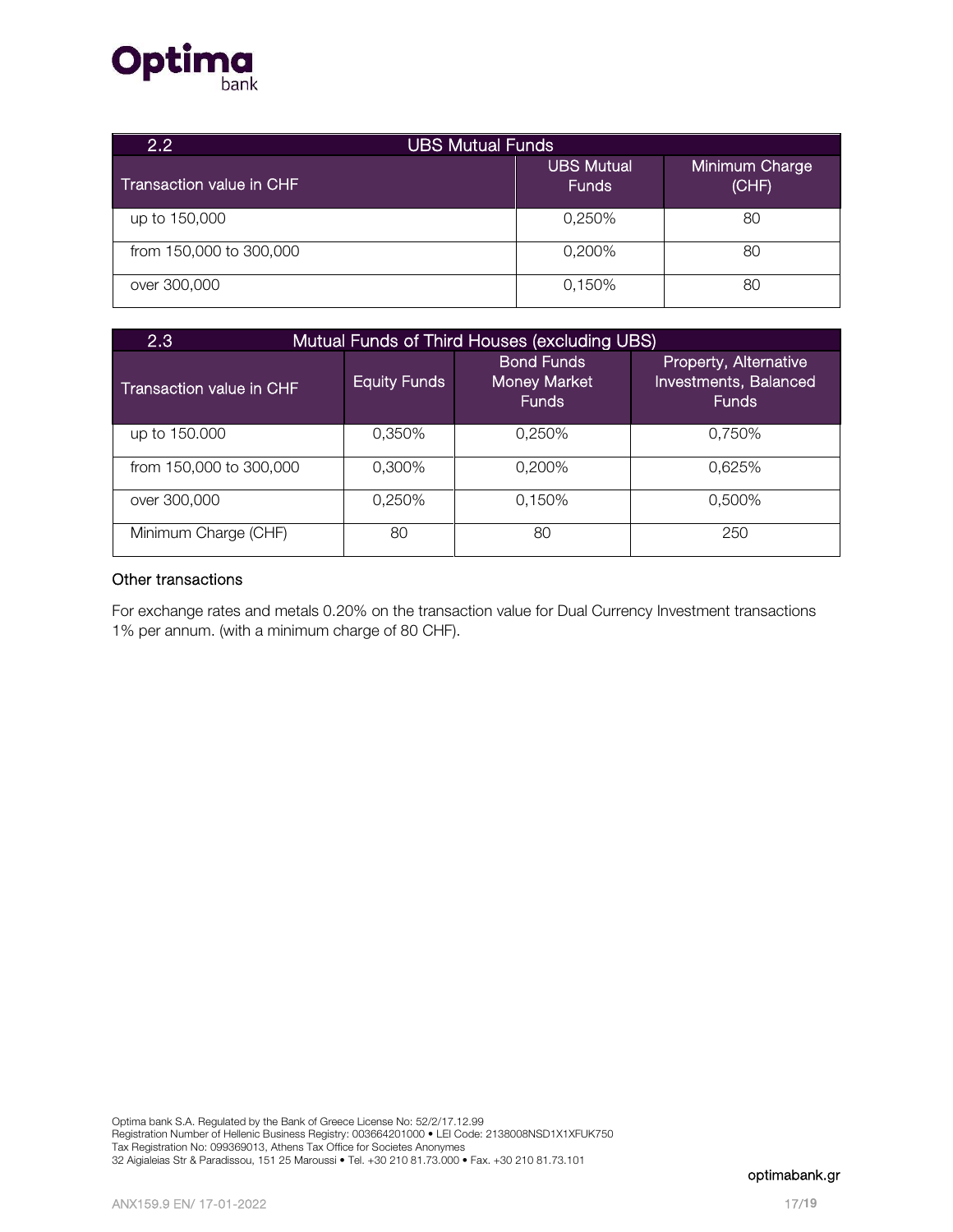

# Internet Trading

# Transactions on International Markets

|                             | <b>Fixed Amount</b>        | Minimum                                                                                             |
|-----------------------------|----------------------------|-----------------------------------------------------------------------------------------------------|
| US-CANADA                   | 0,4% per transaction value | €20 per bordereau                                                                                   |
| <b>EUROPE*</b>              | 0,4% per transaction value | €20 per bordereau                                                                                   |
| <b>OTHER</b><br>COUNTRIES** | 0,4% per transaction value | 30€ per bordereau (Bulgaria, Japan, South<br>Africa, Romania, Serbia, Czech Republic,<br>Hong Kong) |
|                             |                            | 40€ per bordereau (Australia, Singapore)                                                            |
|                             |                            | 50€ per bordereau (Israel, Poland, Turkey)                                                          |
|                             |                            | $60 \in$ per bordereau (New Zealand)                                                                |
|                             |                            | 130€ per bordereau (Hungary)                                                                        |

| Stock Exchange              | Fixed amount                   | <b>Minimum</b>   |
|-----------------------------|--------------------------------|------------------|
| ATHEX (Athens Exchange)     | 0.35% of the transaction value | FUR <sub>5</sub> |
| CSE (Cyprus Stock Exchange) | 0.35% of the transaction value | FUR <sub>5</sub> |

Notes: The Bank's commissions include the fees or commissions paid or likely to be paid to third parties by the same in the ordinary course of its activities. Upon request, the Bank can communicate additional details on inducements to third parties.

[1] Transaction expenses amount to 0.005% in case they involve Transactions in Fixed Income Securities. Clearing and settlement expenses amount to 0.015% in case they involve Transactions in Fixed Income Securities. No sales tax is levied on the sales of pre-emption rights, ETFs or Fixed Income Securities.

[2] The transaction value shall be equal to: the higher between the value quoted by the client and the value arising as product of the Security's closing price on the "warrants/transaction date" multiplied by the number of Securities that are transferred.

[3] Subscription fee amounts to 0.0075% in case of prearranged transactions over €175,000.00 in Main Market securities which are also listed on another stock exchange.

[4] The accurate charges per contract and per issuer are described in detail in ATHEXClear website: http://www.athexgroup.gr/el/web/guest/home.

[5] Adjustments to third party costs are announced to the Customer and paid on first demand.

Optima bank S.A. Regulated by the Bank of Greece License No: 52/2/17.12.99 Registration Number of Hellenic Business Registry: 003664201000 • LEI Code: 2138008NSD1X1XFUK750 Tax Registration No: 099369013, Athens Tax Office for Societes Anonymes

32 Aigialeias Str & Paradissou, 151 25 Maroussi • Tel. +30 210 81.73.000 • Fax. +30 210 81.73.101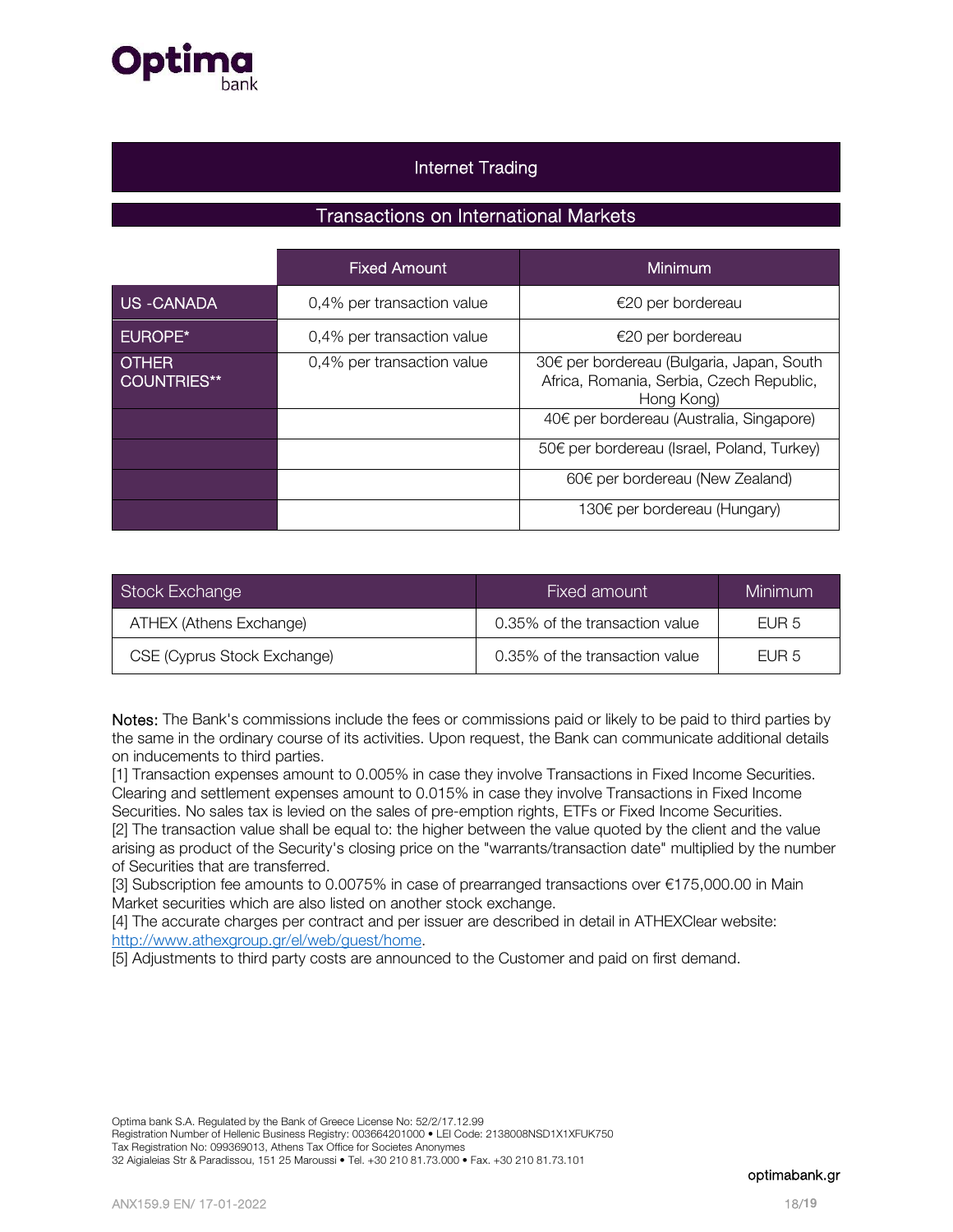

# ANNEX

# Information about Costs and Charges Detailed Examples

Optima bank S.A. Regulated by the Bank of Greece License No: 52/2/17.12.99 Registration Number of Hellenic Business Registry: 003664201000 • LEI Code: 2138008NSD1X1XFUK750 Tax Registration No: 099369013, Athens Tax Office for Societes Anonymes 32 Aigialeias Str & Paradissou, 151 25 Maroussi • Tel. +30 210 81.73.000 • Fax. +30 210 81.73.101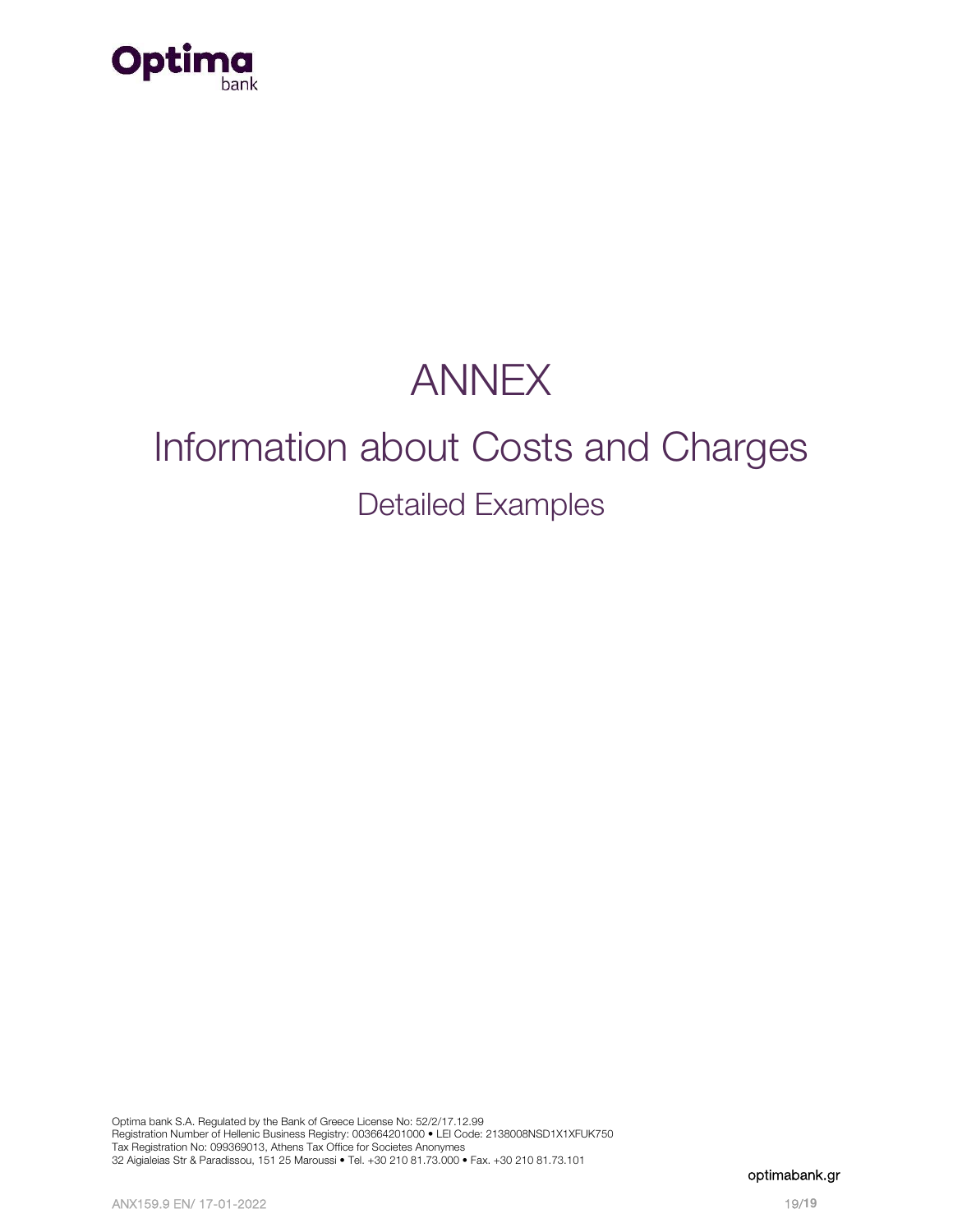

#### Information on Costs and Charges **Investment Services other than Management** Services other than Management Services other than Management

This document provides the statutory information required on cost and charges for investments in this product. It is recommended to study this document in order to make informed decisions as to whether you will invest in t product or not.

#### Product category

1. SHARES LISTED ON THE ATHENS STOCK EXCHANGE SECURITIES MARKET THROUGH CREDIT AGREEMENT (Margin Account)

Summary of charges for acquiring transferable securities of a listed company with one transaction and holding of the latter for a period of one year by using an open account and provision of collateral (Margin Account). The credit provided amounts to 100% of the invested amount and the interest rate (9.90%) together with the levy under Law 128 (0.60%) amounts to 10.5%.

|                           |          | Investment amount: $€1,000$ | Investment amount: €20,000 |                      | Investment amount: €50,000 | <b>Annualise</b><br>invested |          |
|---------------------------|----------|-----------------------------|----------------------------|----------------------|----------------------------|------------------------------|----------|
| Cost category             | Amount   | $%$ of<br>investment        | Amount                     | $%$ of<br>investment | Amount                     | $%$ of<br>investment         | €50,000. |
| <b>Product costs</b>      | 0,00     | 0,00%                       | 0,00                       | 0,00%                | 0,00                       | 0,00%                        |          |
| Third-party fees received |          |                             |                            |                      |                            |                              |          |
| Services costs            | 127,26   | 12,73%                      | 2539,81                    | 12.70%               | 6333.31                    | 12,67%                       |          |
| Total                     | 127.26   | 12.73%                      | 2539,81                    | 12,70%               | 6333,31                    | 12,67%                       |          |
| <b>Total Value</b>        | 1.127,26 |                             | 22.539.81                  |                      | 56.333,31                  |                              |          |

Annualised costs based on 3 indicative invested amounts of €1,000, €20,000 and

#### Breakdown of cost categories

|               |                         | Investment amount: $€1,000$ | Investment amount: €20,000 | Investment amount: €50,000 |       |                                                                                                                                                                                                                                                                                                                                                          |
|---------------|-------------------------|-----------------------------|----------------------------|----------------------------|-------|----------------------------------------------------------------------------------------------------------------------------------------------------------------------------------------------------------------------------------------------------------------------------------------------------------------------------------------------------------|
| Product costs | Lump-sum<br>charges     | 0,00%                       | $0.00\%$                   |                            | 0,00% | All expenses and charges (included in the price or added to the financial instrument's price) which are<br>paid to the product's suppliers at the start or end of the investment in the financial instrument concerned.<br>Examples: Front-loading management fee, structuring fee, distribution fee                                                     |
|               | Current charges         | 0,00%                       | 0,00%                      |                            | 0,00% | All current expenses and current charges involving the financial product's management which are<br>deducted from the value of such financial instrument during the time of investment in the financial<br>instrument concerned. Examples: Management fees, servicing expenses, switching fees, securities<br>lending expenses and taxes, financing costs |
|               | Transaction<br>expenses | 0,00%                       | 0,00%                      |                            | 0,00% | All expenses and charges arising from the acquisition and disposal of investments. Examples: Brokerage<br>fees, entry and exit charges payable from the fund, commercial margins included in the transaction price,<br>stamp duty, transaction tax and foreign exchange expenses                                                                         |
|               | Incidental<br>expenses  | 0,00%                       | $0.00\%$                   |                            | 0,00% | All expenses involving the effect of the fees on performance. Example: Performance fees                                                                                                                                                                                                                                                                  |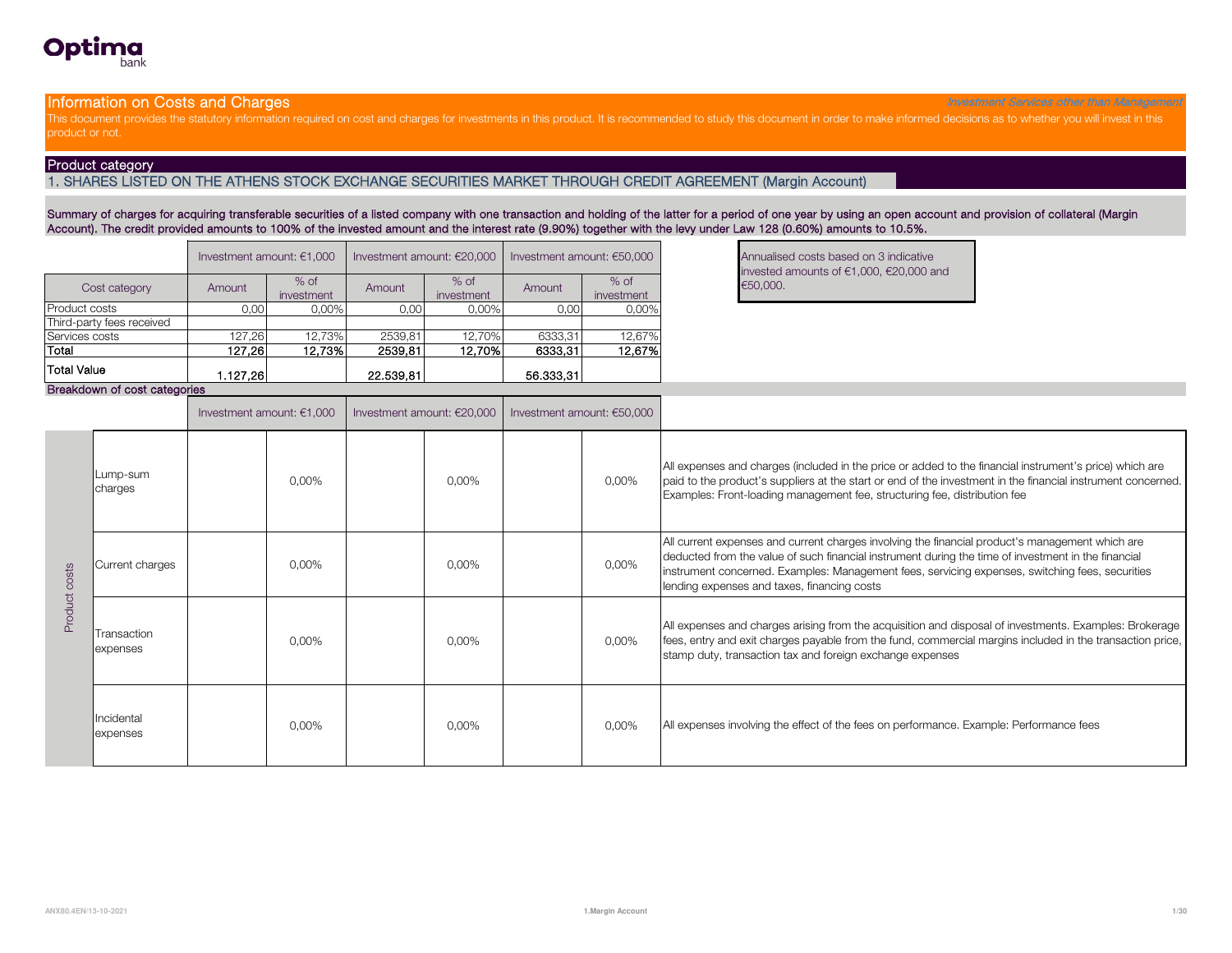

|                                                                                                            | Lump-sum<br>charges                                                                 |        | 0,00%  |                      | 0.00%  |         | 0,00%  | All expenses and charges paid to the investment firm at the start or end of the investment service(s).<br>Examples: Deposit fees, contract termination fees and adjustment expenses                                                                                                                                                                               |
|------------------------------------------------------------------------------------------------------------|-------------------------------------------------------------------------------------|--------|--------|----------------------|--------|---------|--------|-------------------------------------------------------------------------------------------------------------------------------------------------------------------------------------------------------------------------------------------------------------------------------------------------------------------------------------------------------------------|
| Services costs                                                                                             | Current charges                                                                     |        | 0,00%  |                      | 0,00%  |         | 0,00%  | All current expenses and current charges payable to investment firms for the services provided to clients.<br>Examples: Management fees, advisory services fees, custodian fees, margin account service                                                                                                                                                           |
|                                                                                                            | Transaction<br>22,26<br>expenses                                                    |        | 2,23%  | 429,81               | 2,15%  | 1073,31 | 2,15%  | All expenses and charges involving transactions carried out by the investment firm or other parties.<br>Examples: Commissions payable to firms carrying out or transmitting orders, entry and exit charges<br>payable to the fund manager, platform fees, commercial margins (included in the transaction price),<br>stamp duty, transaction tax and FX expenses. |
|                                                                                                            | Ancillary services<br>expenses                                                      | 105,00 | 10,50% | 2110                 | 10,55% | 5260    | 10,52% | Any expenses and charges involving ancillary services which are not included in the aforementioned<br>expenses. Examples: Research expenses, safekeeping expenses                                                                                                                                                                                                 |
|                                                                                                            | Incidental<br>expenses                                                              |        | 0,00%  |                      | 0,00%  |         | 0,00%  | Effect of any performance fee                                                                                                                                                                                                                                                                                                                                     |
|                                                                                                            | Cumulative cost effect on Performance                                               |        |        |                      |        |         |        |                                                                                                                                                                                                                                                                                                                                                                   |
| you will ultimately receive.                                                                               |                                                                                     |        |        |                      |        |         |        | Total charges subtracted from each investment will have an effect on the return on investment you may gain. Although the return in not guaranteed, we can provide you with examples as to how the charges will impact the amou                                                                                                                                    |
| An amount of $€1,000$ invested in this product for 1 year with a<br>hypothetical net positive return of 3% |                                                                                     |        |        |                      |        |         |        | Free of charges, the potential return would be 3%; net of<br>charges, the return achieved is -8.36%. This is equivalent to a                                                                                                                                                                                                                                      |
|                                                                                                            | Invested amount (before entry charges)<br>Invested amount (following entry charges) |        |        | 1.000,00<br>1.127,26 |        |         |        | loss of capital of €94.29 and non-achieved profit                                                                                                                                                                                                                                                                                                                 |
|                                                                                                            |                                                                                     |        |        |                      |        |         |        |                                                                                                                                                                                                                                                                                                                                                                   |
| How much would you ultimately receive if there were no<br>1.060,00<br>charges?                             |                                                                                     |        |        |                      |        |         |        |                                                                                                                                                                                                                                                                                                                                                                   |

| An amount of $€1,000$ invested in this product for 1 year with a<br>hypothetical net positive return of 3% |          |  |  |  |  |  |  |
|------------------------------------------------------------------------------------------------------------|----------|--|--|--|--|--|--|
| Invested amount (before entry charges)                                                                     | 1.000,00 |  |  |  |  |  |  |
| Invested amount (following entry charges)                                                                  | 1.127,26 |  |  |  |  |  |  |
| How much would you ultimately receive if there were no<br>charges?                                         | 1.060,00 |  |  |  |  |  |  |
| Which is the amount you may ultimately receive net of all<br>charges (together with exit charges)?         | 1.032.97 |  |  |  |  |  |  |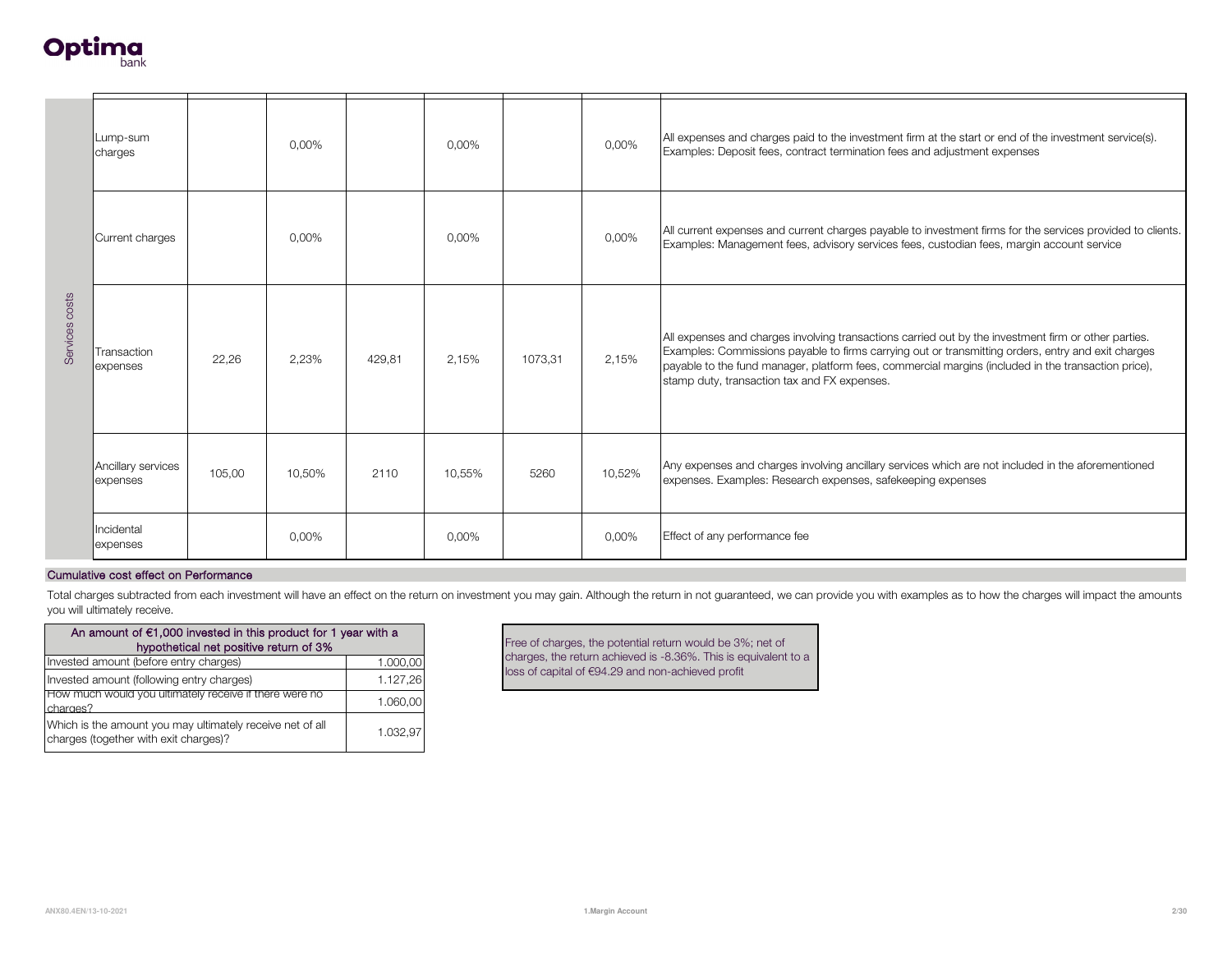

#### Inducements to third parties

The Bank may pay a person other than the Client an inducement involving an investment service provided to the Client in the form of remuneration, payment, commission or non-monetary benefit other than the customary commission or fees for the said service, provided such inducement has been designed to improve the quality of such service to the Client and does not prevent the Bank from complying with its duty to act honestly, fairly an professionally, showing respect for the Client's interests.

|                                                                                                                               |        | Invested amount of<br>€1,127.26 |        | Invested amount of<br>€22,539.81 | Invested amount of<br>€56,333.31 |                      |  |
|-------------------------------------------------------------------------------------------------------------------------------|--------|---------------------------------|--------|----------------------------------|----------------------------------|----------------------|--|
| Examples of inducements<br>for the mediation of a<br>collaborating company for<br>receiving and transmitting<br>client orders | Amount | $%$ of<br>investment            | Amount | $%$ of<br>investment             | Amount                           | $%$ of<br>investment |  |
| Fee of collaborating<br>company: 100% of<br>commission received                                                               | 10     | 0,89%                           | 200    | 0,89%                            | 500                              | 0,89%                |  |
| Fee of collaborating<br>company: 50% of<br>commission received                                                                | 5      | 0,44%                           | 100    | 0,44%                            | 250                              | 0,44%                |  |
| Fee of collaborating<br>company: 15% of interest<br>received on open credit<br>account                                        | 14,85  | 1,32%                           | 315    | 1,40%                            | 787,5                            | 1,40%                |  |

#### Non-Monetary Inducements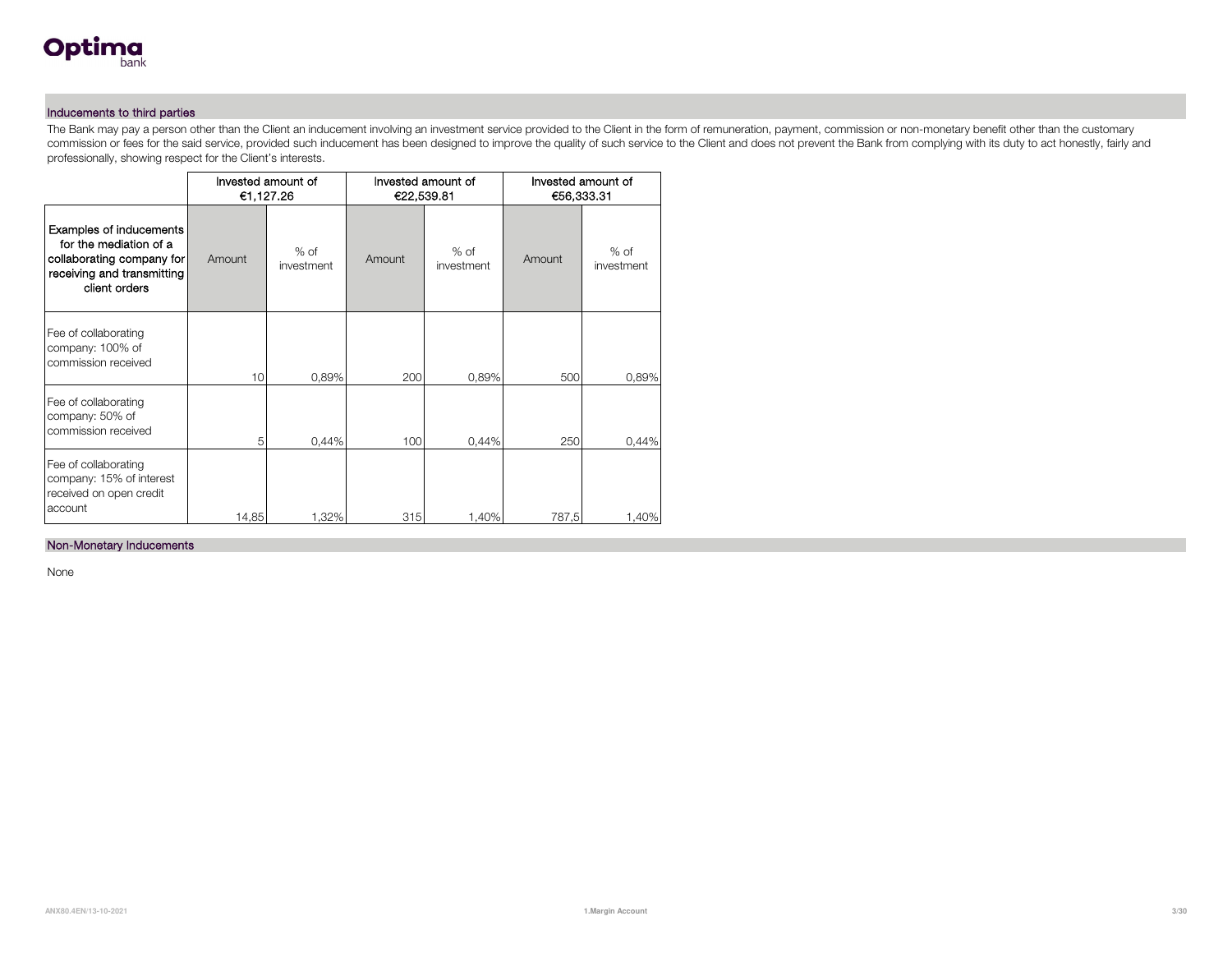

#### **Information on Costs and Charges Investment Services other than Management** Services other than Management

This document provides the statutory information required on cost and charges for investments in this product. It is recommended to study this document in order to make informed decisions as to whether you will invest in this product or not.

### Product category 2. TRANSFERABLE SECURITIES LISTED ON INTERNATIONAL STOCK EXCHANGES (ENGLAND) IN USD

#### Summary of charges for acquiring transferable securities of a listed company with one transaction and holding of the latter for a period of one year

|                           | Investment amount: $€1,000$ |                      | Investment amount:<br>€20,000 |                      |           | Investment amount: €50,000 | <b>Annualise</b><br>invested |
|---------------------------|-----------------------------|----------------------|-------------------------------|----------------------|-----------|----------------------------|------------------------------|
| Cost category             | Amount                      | $%$ of<br>investment | Amount                        | $%$ of<br>investment | Amount    | $%$ of<br>investment       | €50,000.                     |
| <b>Product costs</b>      | 0,00                        | $0.00\%$             | 0,00                          | 0,00%                | 0,00      | 0,00%                      |                              |
| Third-party fees received |                             |                      |                               |                      |           |                            |                              |
| Services costs            | 30.40                       | 3.04%                | 168.00                        | 0.84%                | 405.00    | 0.81%                      |                              |
| Total                     | 30,40                       | 3,04%                | 168,00                        | 0.84%                | 405,00    | 0,81%                      |                              |
| Total Value               | .030.40                     |                      | 20.168,00                     |                      | 50.405,00 |                            |                              |

Annualised costs based on 3 indicative invested amounts of €1,000, €20,000 and

#### Breakdown of cost categories

|                  |                         | Investment amount: $€1,000$ |          | Investment amount:<br>€20,000 |       | Investment amount: $€50,000$ |       |                                                                                                                                                                                                                                                                                                                                                             |
|------------------|-------------------------|-----------------------------|----------|-------------------------------|-------|------------------------------|-------|-------------------------------------------------------------------------------------------------------------------------------------------------------------------------------------------------------------------------------------------------------------------------------------------------------------------------------------------------------------|
|                  | Lump-sum<br>charges     |                             | $0.00\%$ |                               | 0,00% |                              | 0,00% | All expenses and charges (included in the price or added to the financial<br>instrument's price) which are paid to the product's suppliers at the start or<br>end of the investment in the financial instrument concerned. Examples: Front-<br>loading management fee, structuring fee, distribution fee                                                    |
| costs<br>Product | Current charges         |                             | $0.00\%$ |                               | 0,00% |                              | 0,00% | All current expenses and current charges involving the financial product's<br>management which are deducted from the value of such financial instrument<br>during the time of investment in the financial instrument concerned.<br>Examples: Management fees, servicing expenses, switching fees, securities<br>lending expenses and taxes, financing costs |
|                  | Transaction<br>expenses |                             | $0.00\%$ |                               | 0,00% |                              | 0,00% | All expenses and charges arising from the acquisition and disposal of<br>investments. Examples: Brokerage fees, entry and exit charges payable from<br>the fund, commercial margins included in the transaction price, stamp duty,<br>transaction tax and foreign exchange expenses                                                                         |
|                  | Incidental<br>expenses  |                             | 0,00%    |                               | 0,00% |                              | 0,00% | All expenses and charges arising from the acquisition and disposal of<br>investments. Examples: Brokerage fees, entry and exit charges payable from<br>the fund, commercial margins included in the transaction price, stamp duty,                                                                                                                          |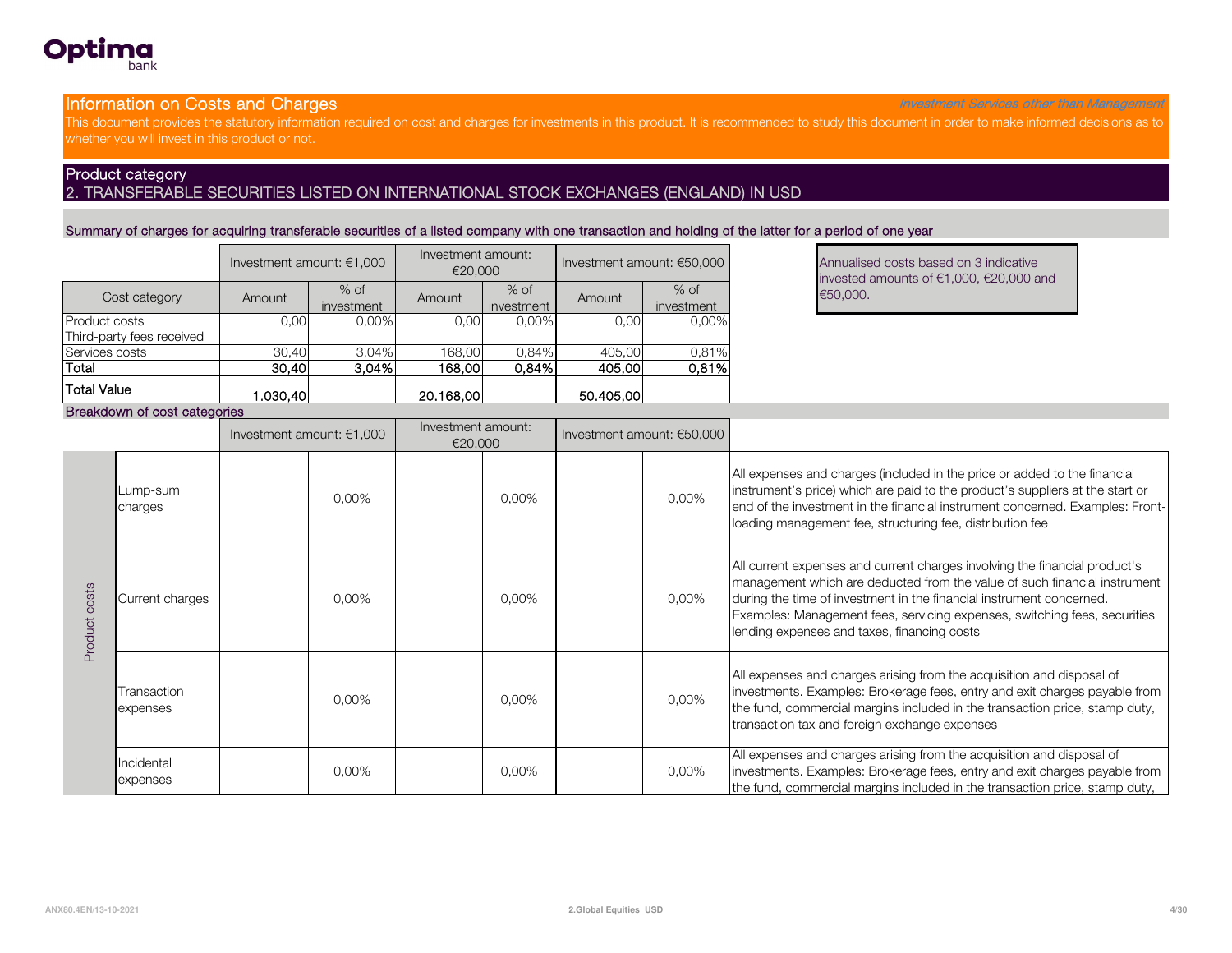

| Services costs                         | Lump-sum<br>charges                                                                                 | 0,00%                                  |          |          | 0,00%    |     | 0,00%                                                                                                                | All expenses and charges paid to the investment firm at the start or end of<br>the investment service(s). Examples: Deposit fees, contract termination fees<br>and adjustment expenses                                                                                                                                                                               |  |
|----------------------------------------|-----------------------------------------------------------------------------------------------------|----------------------------------------|----------|----------|----------|-----|----------------------------------------------------------------------------------------------------------------------|----------------------------------------------------------------------------------------------------------------------------------------------------------------------------------------------------------------------------------------------------------------------------------------------------------------------------------------------------------------------|--|
|                                        | Current charges                                                                                     | 0.00%<br>Transaction<br>30,40<br>3,04% |          |          | $0.00\%$ |     | $0.00\%$                                                                                                             | All current expenses and current charges payable to investment firms for the<br>services provided to clients. Examples: Management fees, advisory services<br>fees, custodian fees, margin account service                                                                                                                                                           |  |
|                                        | expenses                                                                                            |                                        |          | 168      | 0,84%    | 405 | 0,81%                                                                                                                | All expenses and charges involving transactions carried out by the investment<br>firm or other parties. Examples: Commissions payable to firms carrying out or<br>transmitting orders, entry and exit charges payable to the fund manager,<br>platform fees, commercial margins (included in the transaction price), stamp<br>duty, transaction tax and FX expenses. |  |
|                                        | Ancillary services<br>expenses                                                                      |                                        | 0,00%    |          | 0,00%    |     | 0,00%                                                                                                                | Any expenses and charges involving ancillary services which are not included<br>in the aforementioned expenses. Examples: Research expenses, safekeeping<br>expenses                                                                                                                                                                                                 |  |
|                                        | Incidental<br>expenses                                                                              |                                        | 0,00%    |          | 0,00%    |     | 0,00%                                                                                                                | Effect of any performance fee                                                                                                                                                                                                                                                                                                                                        |  |
|                                        | Cumulative cost effect on Performance                                                               |                                        |          |          |          |     |                                                                                                                      |                                                                                                                                                                                                                                                                                                                                                                      |  |
|                                        | the charges will impact the amounts you will ultimately receive.                                    |                                        |          |          |          |     |                                                                                                                      | Total charges subtracted from each investment will have an effect on the return on investment you may gain. Although the return in not guaranteed, we can provide you with examples as to how                                                                                                                                                                        |  |
|                                        | An amount of €1,000 invested in this product for 1 year with a                                      | hypothetical net positive return of 3% |          |          |          |     |                                                                                                                      | Free of charges, the potential return would be 3%; net of                                                                                                                                                                                                                                                                                                            |  |
| Invested amount (before entry charges) |                                                                                                     |                                        | 1.000,00 |          |          |     | charges, the return achieved is -8.36%. This is equivalent to<br>a loss of capital of €94.29 and non-achieved profit |                                                                                                                                                                                                                                                                                                                                                                      |  |
|                                        | Invested amount (following entry charges)<br>How much would you ultimately receive if there were no |                                        |          | 1.032,40 |          |     |                                                                                                                      |                                                                                                                                                                                                                                                                                                                                                                      |  |
| charges?                               |                                                                                                     |                                        |          | 1.030,00 |          |     |                                                                                                                      |                                                                                                                                                                                                                                                                                                                                                                      |  |

| An amount of $€1,000$ invested in this product for 1 year with a                                   |          |  |  |  |  |  |  |  |
|----------------------------------------------------------------------------------------------------|----------|--|--|--|--|--|--|--|
| hypothetical net positive return of 3%                                                             |          |  |  |  |  |  |  |  |
| Invested amount (before entry charges)                                                             | 1.000,00 |  |  |  |  |  |  |  |
| Invested amount (following entry charges)                                                          | 1.032,40 |  |  |  |  |  |  |  |
| How much would you ultimately receive if there were no<br>charges?                                 | 1.030,00 |  |  |  |  |  |  |  |
| Which is the amount you may ultimately receive net of all<br>charges (together with exit charges)? | 997.60   |  |  |  |  |  |  |  |

A part of the total costs and charges may correspond to an amount in foreign currency. The following indicative exchange rates have been used for the purposes of this report: 1 EURO = 1.24 USD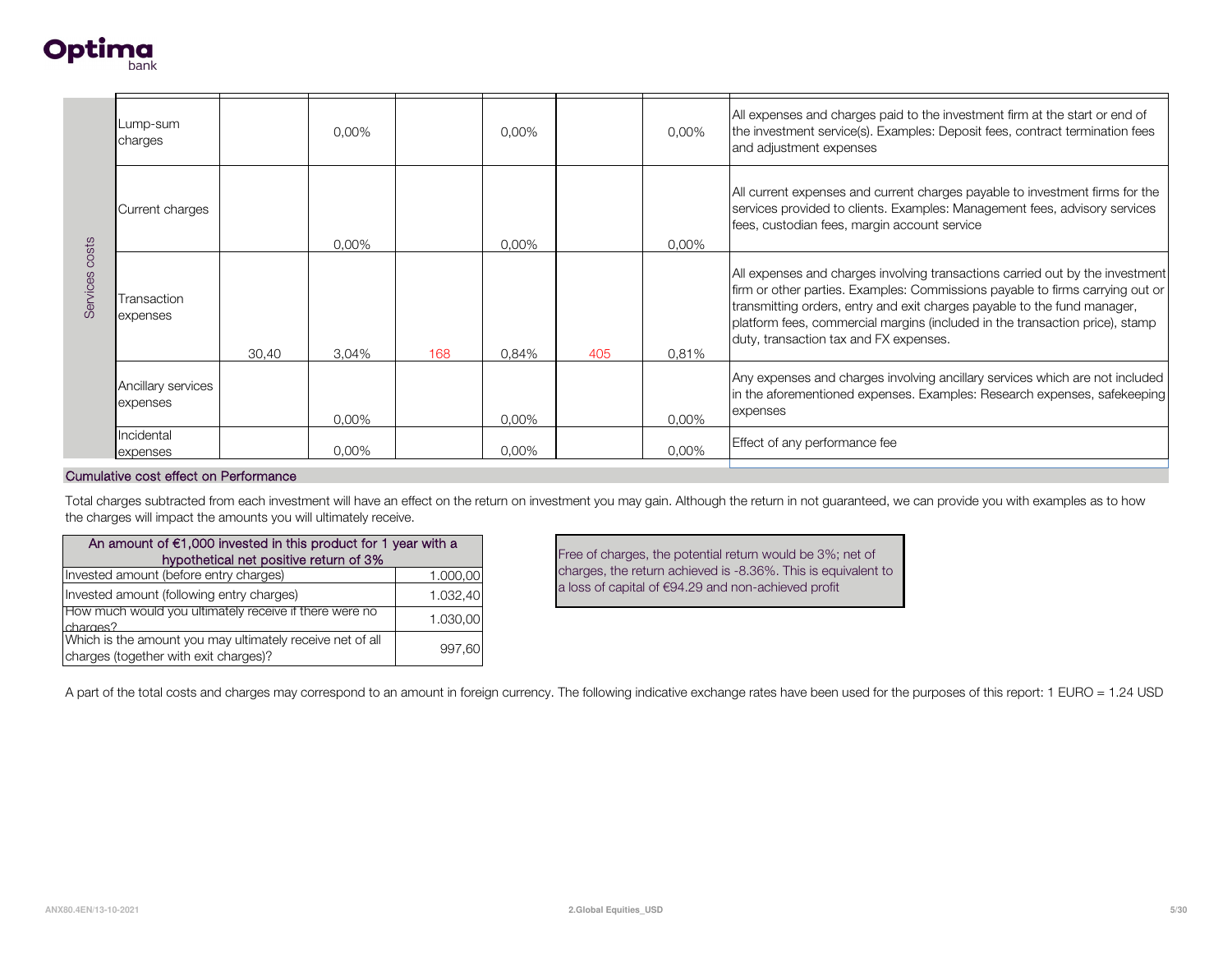

#### Inducements to third parties

The Bank may pay a person other than the Client an inducement involving an investment service provided to the Client in the form of remuneration, payment, commission or non-monetary benefit other than the customary commission or fees for the said service, provided such inducement has been designed to improve the quality of such service to the Client and does not prevent the Bank from complying with its duty to act honestly, fairly and professionally, showing respect for the Client's interests.

|                                                                                                                        | Invested amount of<br>€1,030.40 |                      | Invested amount of<br>€20,158.00 |                      | Invested amount of<br>€50,395.00 |                      |  |
|------------------------------------------------------------------------------------------------------------------------|---------------------------------|----------------------|----------------------------------|----------------------|----------------------------------|----------------------|--|
| Examples of<br>inducements for the<br>mediation of a<br>collaborating bank for<br>receiving and<br>transmitting orders | Amount                          | $%$ of<br>investment | Amount                           | $%$ of<br>investment | Amount                           | $%$ of<br>investment |  |
| Fee of collaborating<br>company: 100% of<br>commission received                                                        | 30                              | 2.91%                | 150                              | 0.74%                | 375                              | 0.75%                |  |
| Fee of collaborating<br>company: 50% of<br>commission received                                                         | 15                              | 1.45%                | 75                               | 0.37%                | 187,5                            | 0.37%                |  |

#### Non-Monetary Inducements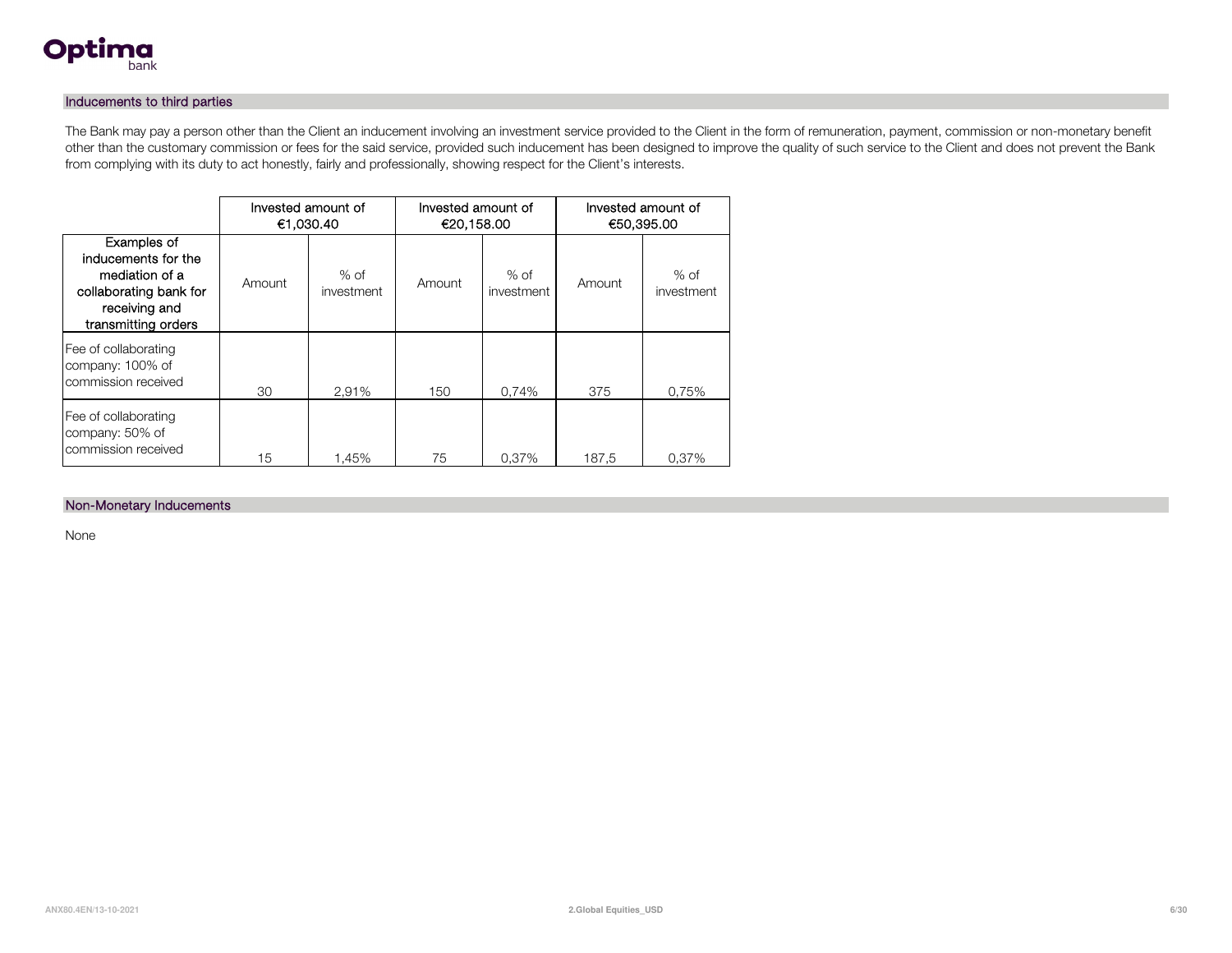

#### **Information on Costs and Charges Investment Services other than Management** Services other than Management

This document provides the statutory information required on cost and charges for investments in this product. It is recommended to study this document in order to make informed decisions as to whether you will invest in this product or not.

### Product category 3. TRANSFERABLE SECURITIES LISTED ON INTERNATIONAL STOCK EXCHANGES (ENGLAND) IN EURO

#### Summary of charges for acquiring transferable securities of a listed company with one transaction and holding of the latter for a period of one year

|                           | Investment amount: $€1,000$ |                      | Investment amount:<br>€20,000 |                      |           | Investment amount: $€50,000$ | <b>Annualise</b><br>invested |
|---------------------------|-----------------------------|----------------------|-------------------------------|----------------------|-----------|------------------------------|------------------------------|
| Cost category             | Amount                      | $%$ of<br>investment | Amount                        | $%$ of<br>investment | Amount    | $%$ of<br>investment         | €50,000.                     |
| Product costs             | 0,00                        | 0,00%                | 0,00                          | 0,00%                | 0,00      | 0,00%                        |                              |
| Third-party fees received |                             |                      |                               |                      |           |                              |                              |
| Services costs            | 30.40                       | 3.04%                | 168.00                        | 0.84%                | 405.00    | 0.81%                        |                              |
| Total                     | 30,40                       | 3,04%                | 168,00                        | 0.84%                | 405,00    | 0,81%                        |                              |
| <b>Total Value</b>        | 1.030.401                   |                      | 20.168.00                     |                      | 50,405,00 |                              |                              |

Annualised costs based on 3 indicative invested amounts of €1,000, €20,000 and

#### Breakdown of cost categories

|               |                         | Investment amount: $€1,000$ |          | Investment amount:<br>€20,000 |       | Investment amount: $€50,000$ |       |                                                                                                                                                                                                                                                                                                                                                             |
|---------------|-------------------------|-----------------------------|----------|-------------------------------|-------|------------------------------|-------|-------------------------------------------------------------------------------------------------------------------------------------------------------------------------------------------------------------------------------------------------------------------------------------------------------------------------------------------------------------|
|               | Lump-sum<br>charges     |                             | $0.00\%$ |                               | 0,00% |                              | 0,00% | All expenses and charges (included in the price or added to the financial<br>instrument's price) which are paid to the product's suppliers at the start or<br>end of the investment in the financial instrument concerned. Examples: Front-<br>loading management fee, structuring fee, distribution fee                                                    |
| Product costs | Current charges         |                             | $0.00\%$ |                               | 0,00% |                              | 0.00% | All current expenses and current charges involving the financial product's<br>management which are deducted from the value of such financial instrument<br>during the time of investment in the financial instrument concerned.<br>Examples: Management fees, servicing expenses, switching fees, securities<br>lending expenses and taxes, financing costs |
|               | Transaction<br>expenses |                             | $0.00\%$ |                               | 0,00% |                              | 0,00% | All expenses and charges arising from the acquisition and disposal of<br>investments. Examples: Brokerage fees, entry and exit charges payable from<br>the fund, commercial margins included in the transaction price, stamp duty,<br>transaction tax and foreign exchange expenses                                                                         |
|               | Incidental<br>expenses  |                             | 0,00%    |                               | 0,00% |                              | 0,00% | All expenses and charges arising from the acquisition and disposal of<br>investments. Examples: Brokerage fees, entry and exit charges payable from<br>the fund, commercial margins included in the transaction price, stamp duty,                                                                                                                          |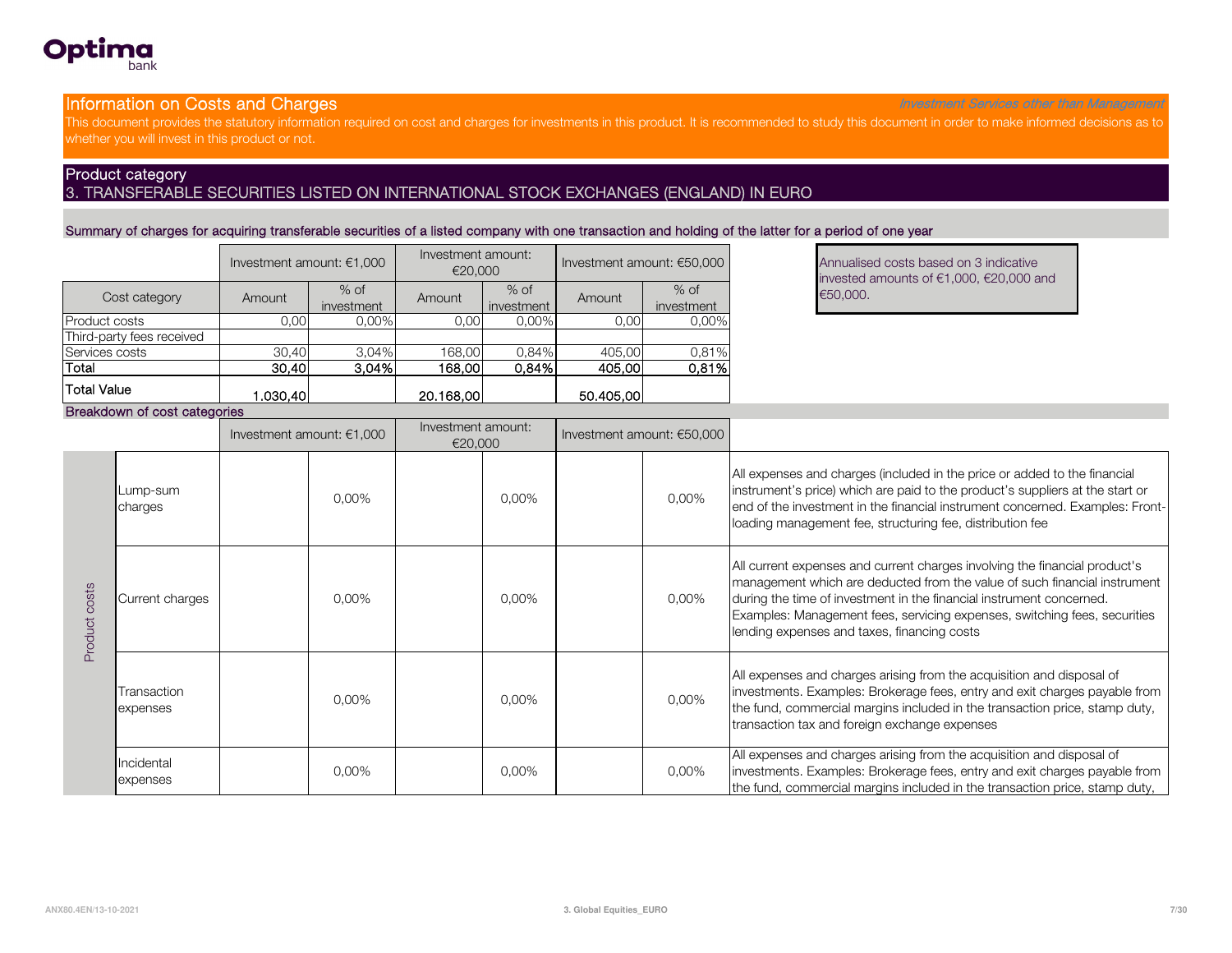

| Lump-sum<br>charges                    |          | 0,00%                                                                              |                                                                                                           | 0,00%                                                                                                                                                        |       | 0,00%    | All expenses and charges paid to the investment firm at the start or end of<br>the investment service(s). Examples: Deposit fees, contract termination fees<br>and adjustment expenses                                                                                                                                                                                                      |
|----------------------------------------|----------|------------------------------------------------------------------------------------|-----------------------------------------------------------------------------------------------------------|--------------------------------------------------------------------------------------------------------------------------------------------------------------|-------|----------|---------------------------------------------------------------------------------------------------------------------------------------------------------------------------------------------------------------------------------------------------------------------------------------------------------------------------------------------------------------------------------------------|
| Current charges                        |          | $0.00\%$                                                                           |                                                                                                           | $0.00\%$                                                                                                                                                     |       | $0.00\%$ | All current expenses and current charges payable to investment firms for the<br>services provided to clients. Examples: Management fees, advisory services<br>fees, custodian fees, margin account service                                                                                                                                                                                  |
| Transaction<br>expenses                | 30,40    | 3,04%                                                                              | 168                                                                                                       | 0.84%                                                                                                                                                        | 405   | 0,81%    | All expenses and charges involving transactions carried out by the investment<br>firm or other parties. Examples: Commissions payable to firms carrying out or<br>transmitting orders, entry and exit charges payable to the fund manager,<br>platform fees, commercial margins (included in the transaction price), stamp<br>duty, transaction tax and FX expenses.                        |
| Ancillary services<br>expenses         |          | 0,00%                                                                              |                                                                                                           | 0,00%                                                                                                                                                        |       | $0.00\%$ | Any expenses and charges involving ancillary services which are not included<br>in the aforementioned expenses. Examples: Research expenses, safekeeping<br>expenses                                                                                                                                                                                                                        |
| Incidental                             |          |                                                                                    |                                                                                                           |                                                                                                                                                              |       |          | Effect of any performance fee                                                                                                                                                                                                                                                                                                                                                               |
|                                        |          |                                                                                    |                                                                                                           |                                                                                                                                                              |       |          |                                                                                                                                                                                                                                                                                                                                                                                             |
|                                        |          |                                                                                    |                                                                                                           |                                                                                                                                                              |       |          |                                                                                                                                                                                                                                                                                                                                                                                             |
|                                        |          |                                                                                    |                                                                                                           |                                                                                                                                                              |       |          |                                                                                                                                                                                                                                                                                                                                                                                             |
| Invested amount (before entry charges) |          | 1.000,00                                                                           |                                                                                                           |                                                                                                                                                              |       |          |                                                                                                                                                                                                                                                                                                                                                                                             |
|                                        |          |                                                                                    |                                                                                                           |                                                                                                                                                              |       |          |                                                                                                                                                                                                                                                                                                                                                                                             |
| charges?                               |          |                                                                                    |                                                                                                           |                                                                                                                                                              |       |          |                                                                                                                                                                                                                                                                                                                                                                                             |
|                                        | expenses | Cumulative cost effect on Performance<br>Invested amount (following entry charges) | 0,00%<br>hypothetical net positive return of 3%<br>How much would you ultimately receive if there were no | the charges will impact the amounts you will ultimately receive.<br>An amount of $€1,000$ invested in this product for 1 year with a<br>1.032,40<br>1.030,00 | 0,00% |          | 0,00%<br>Total charges subtracted from each investment will have an effect on the return on investment you may gain. Although the return in not guaranteed, we can provide you with examples as to how<br>Free of charges, the potential return would be 3%; net of<br>charges, the return achieved is -8.36%. This is equivalent to<br>a loss of capital of €94.29 and non-achieved profit |

| An amount of $€1,000$ invested in this product for 1 year with a                                   |          |  |  |  |  |  |  |
|----------------------------------------------------------------------------------------------------|----------|--|--|--|--|--|--|
| hypothetical net positive return of 3%                                                             |          |  |  |  |  |  |  |
| Invested amount (before entry charges)                                                             | 1.000,00 |  |  |  |  |  |  |
| Invested amount (following entry charges)                                                          | 1.032,40 |  |  |  |  |  |  |
| How much would you ultimately receive if there were no<br>charges?                                 | 1.030,00 |  |  |  |  |  |  |
| Which is the amount you may ultimately receive net of all<br>charges (together with exit charges)? | 997.60   |  |  |  |  |  |  |

A part of the total costs and charges may correspond to an amount in foreign currency. The following indicative exchange rates have been used for the purposes of this report: 1 EURO = 1.24 USD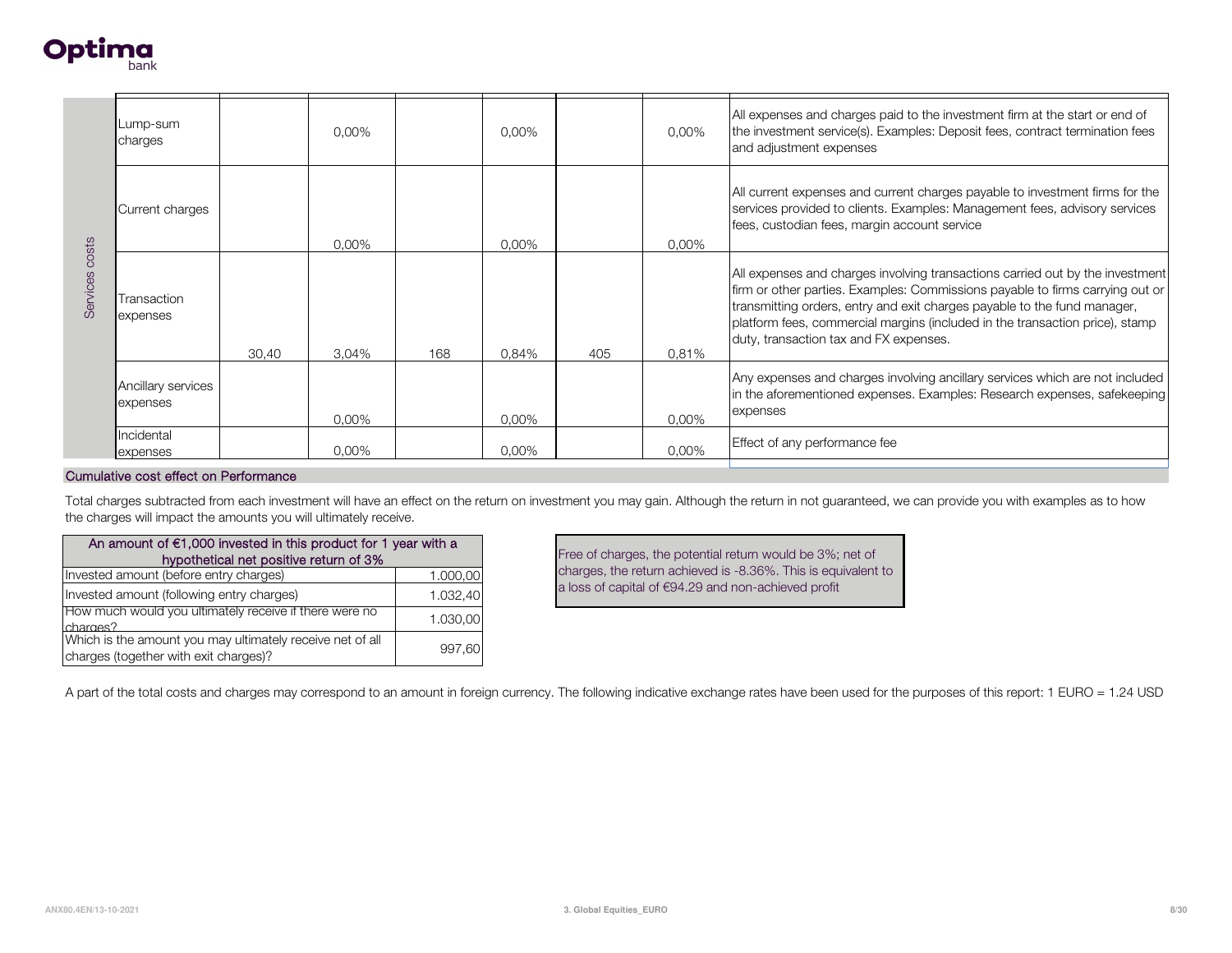

#### Inducements to third parties

The Bank may pay a person other than the Client an inducement involving an investment service provided to the Client in the form of remuneration, payment, commission or non-monetary benefit other than the customary commission or fees for the said service, provided such inducement has been designed to improve the quality of such service to the Client and does not prevent the Bank from complying with its duty to act honestly, fairly and professionally, showing respect for the Client's interests.

|                                                                                                                        | €1.030.40 | Invested amount of   | Invested amount of<br>€20,158.00 |                      | Invested amount of<br>€50,395.00 |                      |
|------------------------------------------------------------------------------------------------------------------------|-----------|----------------------|----------------------------------|----------------------|----------------------------------|----------------------|
| Examples of<br>inducements for the<br>mediation of a<br>collaborating bank for<br>receiving and<br>transmitting orders | Amount    | $%$ of<br>investment | Amount                           | $%$ of<br>investment | Amount                           | $%$ of<br>investment |
| Fee of collaborating<br>company: 100% of<br>commission received                                                        | 30        | 2.91%                | 150                              | 0.74%                | 375                              | 0.75%                |
| Fee of collaborating<br>company: 50% of<br>commission received                                                         | 15        | 1.45%                | 75                               | 0.37%                | 187.5                            | 0.37%                |

#### Non-Monetary Inducements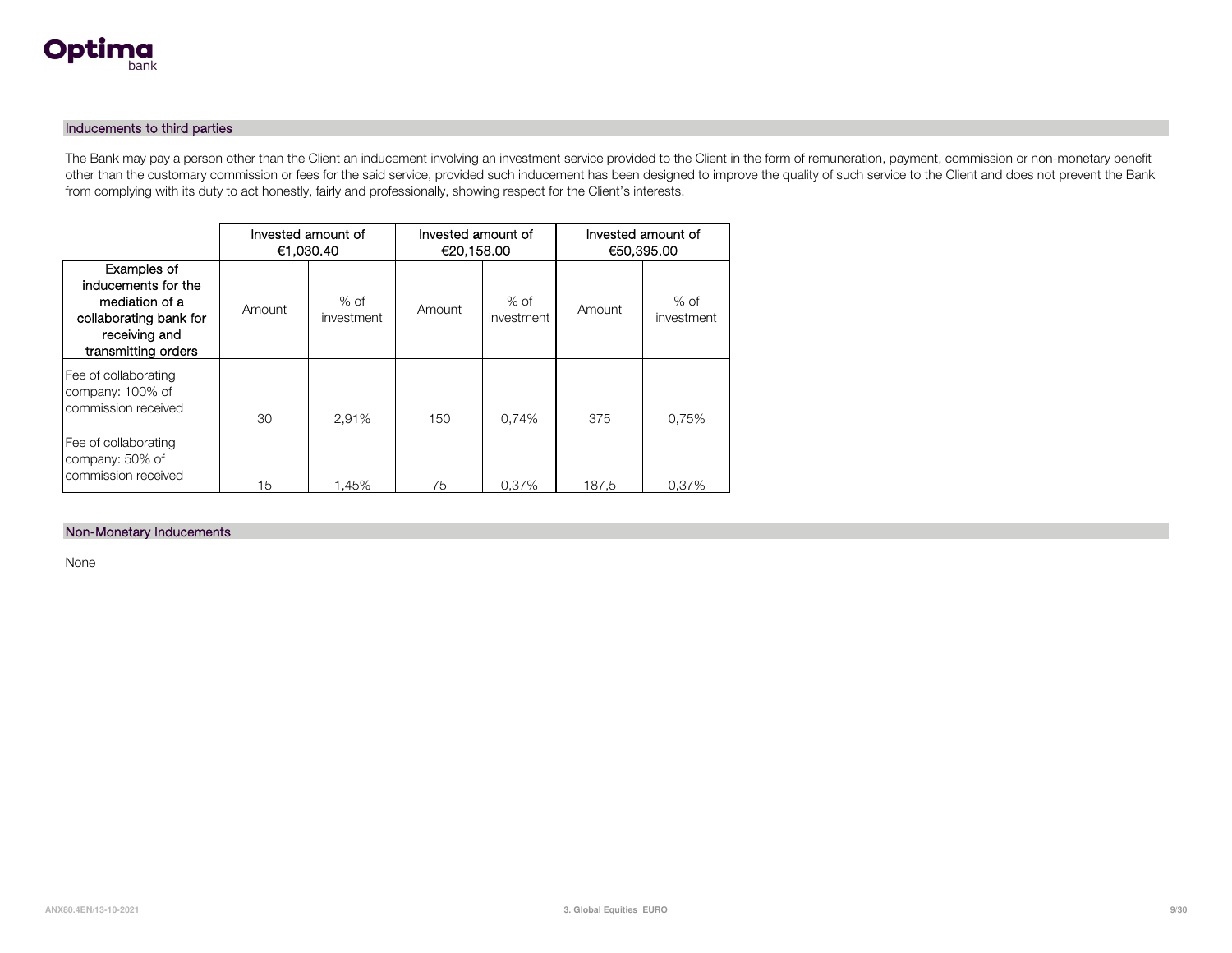

#### **Information on Costs and Charges Investment Services other than Management** Services other than Management

This document provides the statutory information required on cost and charges for investments in this product. It is recommended to study this document in order to make informed decisions as to whether you will invest in this product or not.

### Product category 6. TRANSFERABLE SECURITIES LISTED ON THE CYPRUS STOCK EXCHANGE ALTERNATIVE MARKET

Summary of charges for acquiring transferable securities of a listed company with one transaction and holding of the latter for a period of one year

|                           | Investment amount: $€1,000$ |                      | Investment amount:<br>€20,000 |                      |           | Investment amount: €50,000 | <b>Annualise</b><br>invested |  |
|---------------------------|-----------------------------|----------------------|-------------------------------|----------------------|-----------|----------------------------|------------------------------|--|
| Cost category             | Amount                      | $%$ of<br>investment | Amount                        | $%$ of<br>investment | Amount    | $%$ of<br>investment       | €50,000.                     |  |
| <b>Product costs</b>      | 0,00                        | 0,00%                | 0,00                          | 0,00%                | 0.00      | 0,00%                      |                              |  |
| Third-party fees received |                             |                      |                               |                      |           |                            |                              |  |
| Services costs            | 11.71                       | 1.17%                | 226,91                        | .13%                 | 550,91    | 10%                        |                              |  |
| Total                     | 11,71                       | .17%                 | 226,91                        | .13%                 | 550,91    | .10%l                      |                              |  |
| Total Value               | 1.011.71                    |                      | 20.226.91                     |                      | 50.550,91 |                            |                              |  |

Annualised costs based on 3 indicative invested amounts of €1,000, €20,000 and

#### Breakdown of cost categories

|               |                         | Investment amount: $€1,000$ |          | Investment amount:<br>€20,000 |       | Investment amount: €50,000 |       |                                                                                                                                                                                                                                                                                                                                                             |
|---------------|-------------------------|-----------------------------|----------|-------------------------------|-------|----------------------------|-------|-------------------------------------------------------------------------------------------------------------------------------------------------------------------------------------------------------------------------------------------------------------------------------------------------------------------------------------------------------------|
| Product costs | Lump-sum<br>charges     |                             | $0.00\%$ |                               | 0,00% |                            | 0,00% | All expenses and charges (included in the price or added to the financial<br>instrument's price) which are paid to the product's suppliers at the start or<br>end of the investment in the financial instrument concerned. Examples: Front-<br>loading management fee, structuring fee, distribution fee                                                    |
|               | Current charges         |                             | $0.00\%$ |                               | 0,00% |                            | 0,00% | All current expenses and current charges involving the financial product's<br>management which are deducted from the value of such financial instrument<br>during the time of investment in the financial instrument concerned.<br>Examples: Management fees, servicing expenses, switching fees, securities<br>lending expenses and taxes, financing costs |
|               | Transaction<br>expenses |                             | $0.00\%$ |                               | 0,00% |                            | 0,00% | All expenses and charges arising from the acquisition and disposal of<br>investments. Examples: Brokerage fees, entry and exit charges payable from<br>the fund, commercial margins included in the transaction price, stamp duty,<br>transaction tax and foreign exchange expenses                                                                         |
|               | Incidental<br>expenses  |                             | 0,00%    |                               | 0,00% |                            | 0,00% | All expenses and charges arising from the acquisition and disposal of<br>investments. Examples: Brokerage fees, entry and exit charges payable from<br>the fund, commercial margins included in the transaction price, stamp duty,                                                                                                                          |
|               | Lump-sum<br>charges     |                             | 0,00%    |                               | 0,00% |                            | 0,00% | All expenses and charges paid to the investment firm at the start or end of<br>the investment service(s). Examples: Deposit fees, contract termination fees<br>and adjustment expenses                                                                                                                                                                      |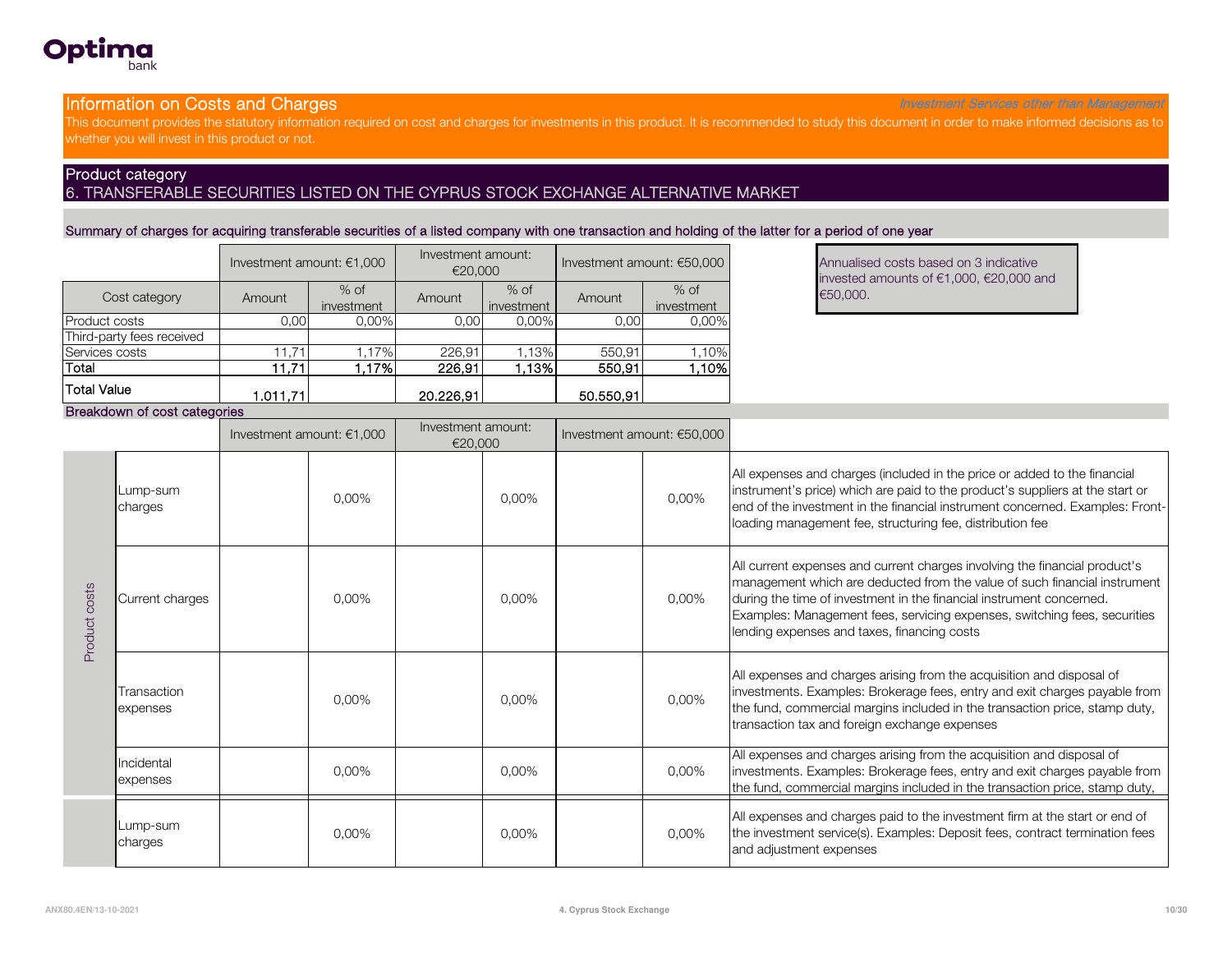

| osts<br>Services | Current charges                |       | $0.00\%$ |        | 0.00% |        | 0,00% | All current expenses and current charges payable to investment firms for the<br>services provided to clients. Examples: Management fees, advisory services<br>fees, custodian fees, margin account service                                                                                                                                                           |
|------------------|--------------------------------|-------|----------|--------|-------|--------|-------|----------------------------------------------------------------------------------------------------------------------------------------------------------------------------------------------------------------------------------------------------------------------------------------------------------------------------------------------------------------------|
|                  | Transaction<br>expenses        | 11,71 | 1,17%    | 216,91 | ,08%  | 540,91 | 1,08% | All expenses and charges involving transactions carried out by the investment<br>firm or other parties. Examples: Commissions payable to firms carrying out or<br>transmitting orders, entry and exit charges payable to the fund manager,<br>platform fees, commercial margins (included in the transaction price), stamp<br>duty, transaction tax and FX expenses. |
|                  | Ancillary services<br>expenses |       | $0.00\%$ | 10     | 0,05% | 10     | 0.02% | Any expenses and charges involving ancillary services which are not included<br>in the aforementioned expenses. Examples: Research expenses, safekeeping<br>expenses                                                                                                                                                                                                 |
|                  | Incidental<br>expenses         |       | $0.00\%$ |        | 0,00% |        | 0,00% | Effect of any performance fee                                                                                                                                                                                                                                                                                                                                        |

Total charges subtracted from each investment will have an effect on the return on investment you may gain. Although the return in not guaranteed, we can provide you with examples as to how the charges will impact the amounts you will ultimately receive.

| An amount of €1,000 invested in this product for 1 year with a     |          |  |  |  |  |  |  |
|--------------------------------------------------------------------|----------|--|--|--|--|--|--|
| hypothetical net positive return of 3%                             |          |  |  |  |  |  |  |
| Invested amount (before entry charges)                             | 1.000,00 |  |  |  |  |  |  |
| Invested amount (following entry charges)                          | 1.011,71 |  |  |  |  |  |  |
| How much would you ultimately receive if there were no<br>charges? | 1.030.00 |  |  |  |  |  |  |
| How much could you ultimately receive net of charges?              | 1.015.44 |  |  |  |  |  |  |

Free of charges, the potential return would be 3%; net of charges, the return achieved is 0.37%. This is equivalent to a loss of profits of €26.27

A part of the total costs and charges may correspond to an amount in foreign currency. The following indicative exchange rates have been used for the purposes of this report: 1 EURO = 1.24 USD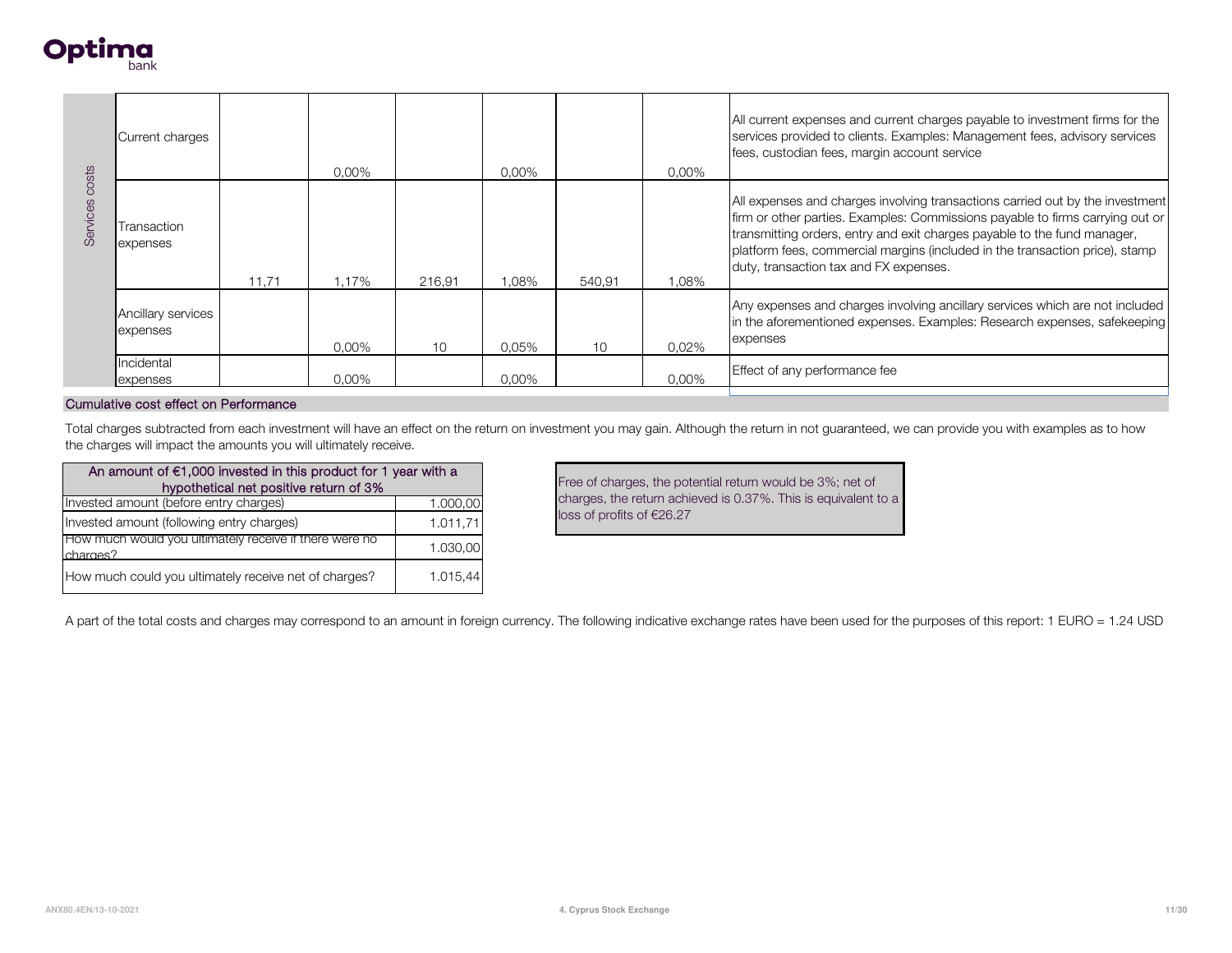

#### Inducements to third parties

The Bank may pay a person other than the Client an inducement involving an investment service provided to the Client in the form of remuneration, payment, commission or non-monetary benefit other than the customary commission or fees for the said service, provided such inducement has been designed to improve the quality of such service to the Client and does not prevent the Bank from complying with its duty to act honestly, fairly and professionally, showing respect for the Client's interests.

|                                                                                                                        | €1,030.40 | Invested amount of   | Invested amount of<br>€20,158.00 |                      | Invested amount of<br>€50,395.00 |                      |
|------------------------------------------------------------------------------------------------------------------------|-----------|----------------------|----------------------------------|----------------------|----------------------------------|----------------------|
| Examples of<br>inducements for the<br>mediation of a<br>collaborating bank for<br>receiving and<br>transmitting orders | Amount    | $%$ of<br>investment | Amount                           | $%$ of<br>investment | Amount                           | $%$ of<br>investment |
| Fee of collaborating<br>company: 100% of<br>commission received                                                        | 30        | 2.91%                | 150                              | 0,74%                | 375                              | 0,75%                |
| Fee of collaborating<br>company: 50% of<br>commission received                                                         | 15        | 1.45%                | 75                               | 0.37%                | 187,5                            | 0,37%                |

#### Non-Monetary Inducements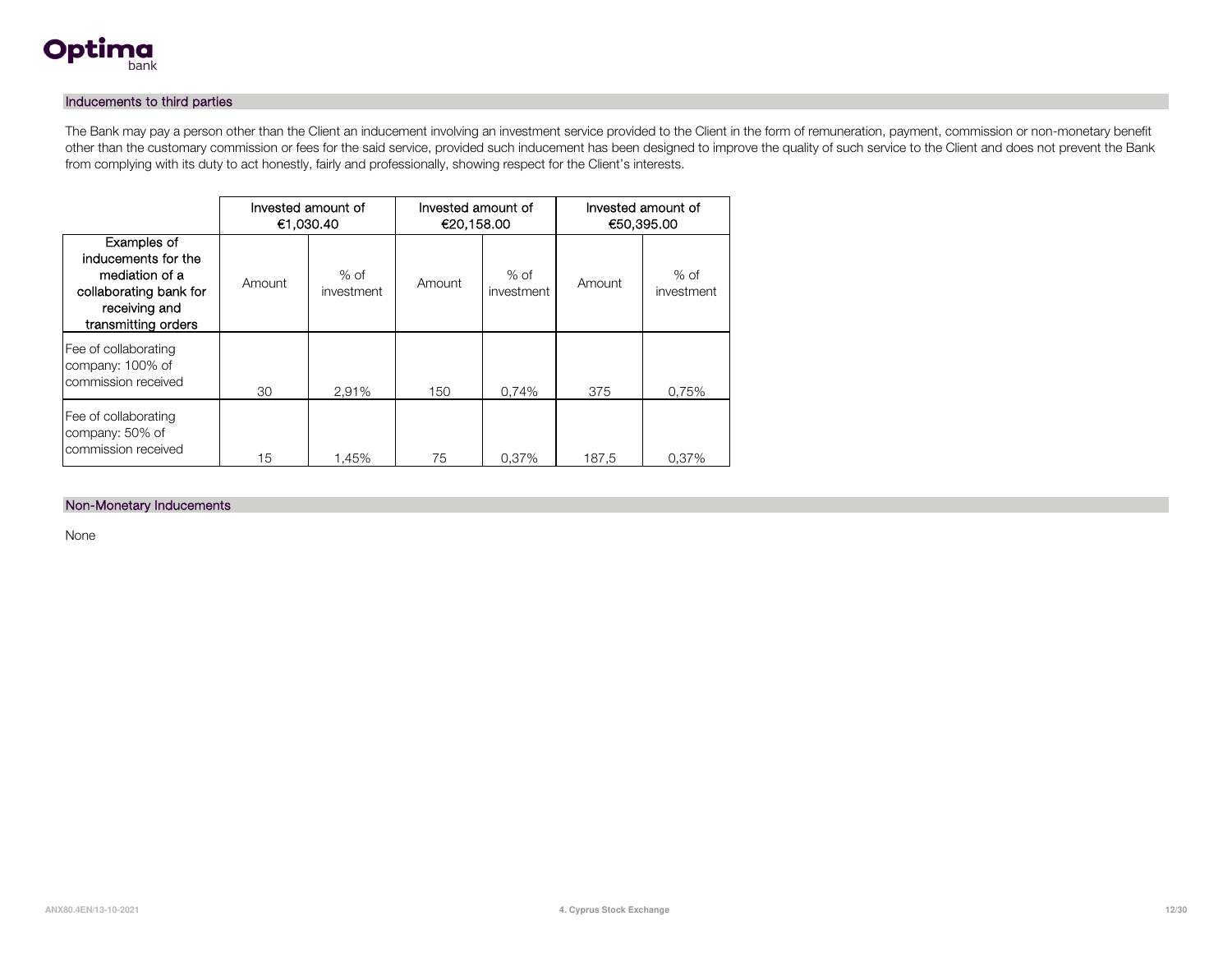

**Information and costs and charges** Investment Services other than Management Services other than Management Services other than Management

This document provides the statutory information required on cost and charges for investments in this product. It is recommended to study this document in order to make informed decisions as to whether you will invest in this product or not.

#### Product category

7. DERIVATIVES LISTED ON THE ATHENS STOCK EXCHANGE DERIVATIVES MARKET (Futures FTSE/ATHEX Large Cap)

Summary of charges for acquiring 10 futures contracts with FTSE/ATHEX Large Cap as underlying index and holding thereof for a period of one year. By way of example, the price of a futures contract amounts to €2,000 with a multiplier of 2 and a margin of 10%; therefore, the investment amount is equal to 10\*2000\*2\*10/100 = €4,000

|                            |          | Investment amount: €4,000 |
|----------------------------|----------|---------------------------|
| Cost category              | Amount   | % of investment           |
| Product costs              | 0.00     | 0,00%                     |
| Third-party fees received  |          | 0,00%                     |
| Services costs             | 258,00   | 6,45%                     |
| Total                      | 258,00   | 6.45%                     |
| Total value of transaction | 4.258,00 |                           |

Annualised cost for invested amount of €4,000

#### Breakdown of cost categories

|                         |                         | Amount | % of investment |                                                                                                                                                                                                                                                                                                                                                             |
|-------------------------|-------------------------|--------|-----------------|-------------------------------------------------------------------------------------------------------------------------------------------------------------------------------------------------------------------------------------------------------------------------------------------------------------------------------------------------------------|
| COSTS<br><b>LOUDORS</b> | Lump-sum<br>charges     |        |                 | All expenses and charges (included in the price or added to the financial<br>instrument's price) which are paid to the product's suppliers at the start or<br>end of the investment in the financial instrument concerned. Examples:<br>Front-loading management fee, structuring fee, distribution fee                                                     |
|                         | Current charges         |        |                 | All current expenses and current charges involving the financial product's<br>management which are deducted from the value of such financial<br>instrument during the time of investment in the financial instrument<br>concerned. Examples: Management fees, servicing expenses, switching<br>fees, securities lending expenses and taxes, financing costs |
|                         | Transaction<br>expenses |        |                 | All expenses and charges arising from the acquisition and disposal of<br>investments. Examples: Brokerage fees, entry and exit charges payable<br>from the fund, commercial margins included in the transaction price, stamp<br>duty, transaction tax and foreign exchange expenses                                                                         |
|                         | Incidental<br>expenses  |        |                 | All expenses involving the effect of the fees on performance. Example:<br>Performance fees                                                                                                                                                                                                                                                                  |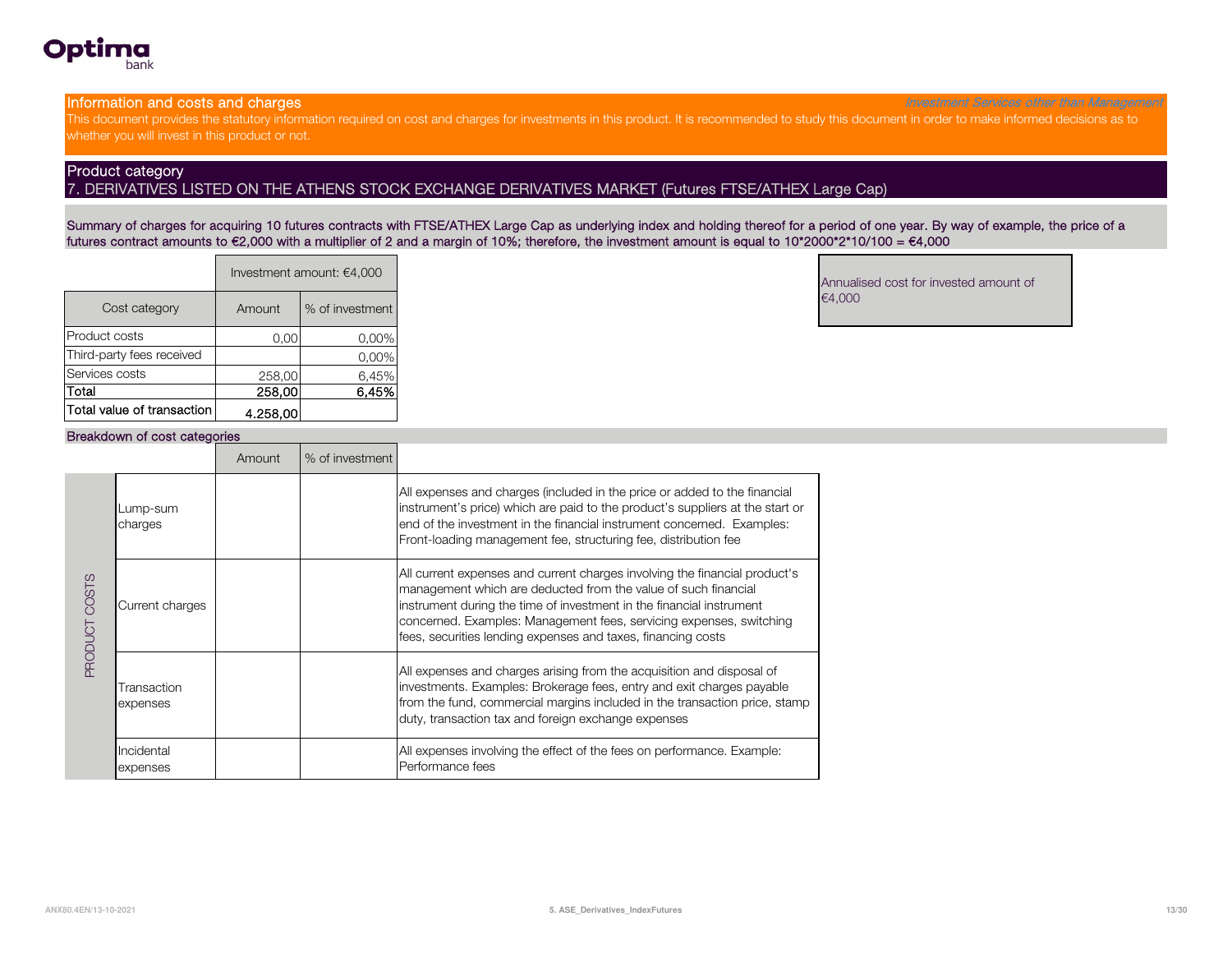

| Κόστη υπηρεσιών | Lump-sum<br>charges                                            |        |                                                                                                                                                                                                            | All expenses and charges paid to the investment firm at the start or end of<br>the investment service(s). Examples: Deposit fees, contract termination fees<br>and adjustment expenses                                                                                                                                                                               |  |                                                                                                                                              |
|-----------------|----------------------------------------------------------------|--------|------------------------------------------------------------------------------------------------------------------------------------------------------------------------------------------------------------|----------------------------------------------------------------------------------------------------------------------------------------------------------------------------------------------------------------------------------------------------------------------------------------------------------------------------------------------------------------------|--|----------------------------------------------------------------------------------------------------------------------------------------------|
|                 | Current charges                                                |        | All current expenses and current charges payable to investment firms for the<br>services provided to clients. Examples: Management fees, advisory services<br>fees, custodian fees, margin account service |                                                                                                                                                                                                                                                                                                                                                                      |  |                                                                                                                                              |
|                 | Transaction<br>expenses                                        | 258,00 | 6,45%                                                                                                                                                                                                      | All expenses and charges involving transactions carried out by the<br>investment firm or other parties. Examples: Commissions payable to firms<br>carrying out or transmitting orders, entry and exit charges payable to the<br>fund manager, platform fees, commercial margins (included in the<br>transaction price), stamp duty, transaction tax and FX expenses. |  |                                                                                                                                              |
|                 | Ancillary services<br>expenses                                 |        |                                                                                                                                                                                                            | safekeeping expenses                                                                                                                                                                                                                                                                                                                                                 |  | Any expenses and charges involving ancillary services which are not<br>included in the aforementioned expenses. Examples: Research expenses, |
|                 | Incidental<br>expenses                                         |        |                                                                                                                                                                                                            | Effect of any performance fee                                                                                                                                                                                                                                                                                                                                        |  |                                                                                                                                              |
|                 | Cumulative cost effect on Performance                          |        |                                                                                                                                                                                                            |                                                                                                                                                                                                                                                                                                                                                                      |  |                                                                                                                                              |
|                 | charges will impact the amounts you will ultimately receive.   |        |                                                                                                                                                                                                            |                                                                                                                                                                                                                                                                                                                                                                      |  | Total charges subtracted from each investment will have an effect on the return on investment you may gain. Although the return in not gua   |
|                 | An amount of €4,000 invested in this product for 1 year with a |        |                                                                                                                                                                                                            |                                                                                                                                                                                                                                                                                                                                                                      |  | Free of charges, the potential return would be 3                                                                                             |
|                 | Invested amount (before entry charges)                         |        | hypothetical net positive return of 3%                                                                                                                                                                     | 4.000,00                                                                                                                                                                                                                                                                                                                                                             |  | charges the return achieved is -9.30%. This is e                                                                                             |
|                 | Net invested amount (after entry charges)                      |        |                                                                                                                                                                                                            | 4.258,00                                                                                                                                                                                                                                                                                                                                                             |  | a loss of profits of €396                                                                                                                    |
| charges?        | How much would you ultimately receive if there were no         |        |                                                                                                                                                                                                            | 4.120,00                                                                                                                                                                                                                                                                                                                                                             |  |                                                                                                                                              |
|                 |                                                                |        |                                                                                                                                                                                                            |                                                                                                                                                                                                                                                                                                                                                                      |  |                                                                                                                                              |

Total charges subtracted from each investment will have an effect on the return on investment you may gain. Although the return in not guaranteed, we can provide you with examples as to how the charges will impact the amounts you will ultimately receive.

| An amount of $€4,000$ invested in this product for 1 year with a   |          |  |  |  |  |
|--------------------------------------------------------------------|----------|--|--|--|--|
| hypothetical net positive return of 3%                             |          |  |  |  |  |
| Invested amount (before entry charges)                             | 4.000,00 |  |  |  |  |
| Net invested amount (after entry charges)                          | 4.258.00 |  |  |  |  |
| How much would you ultimately receive if there were no<br>charges? | 4.120.00 |  |  |  |  |
| How much could you ultimately receive net of charges?              | 3.862,00 |  |  |  |  |

Free of charges, the potential return would be 3%; net of charges the return achieved is -9.30%. This is equivalent to a loss of profits of €396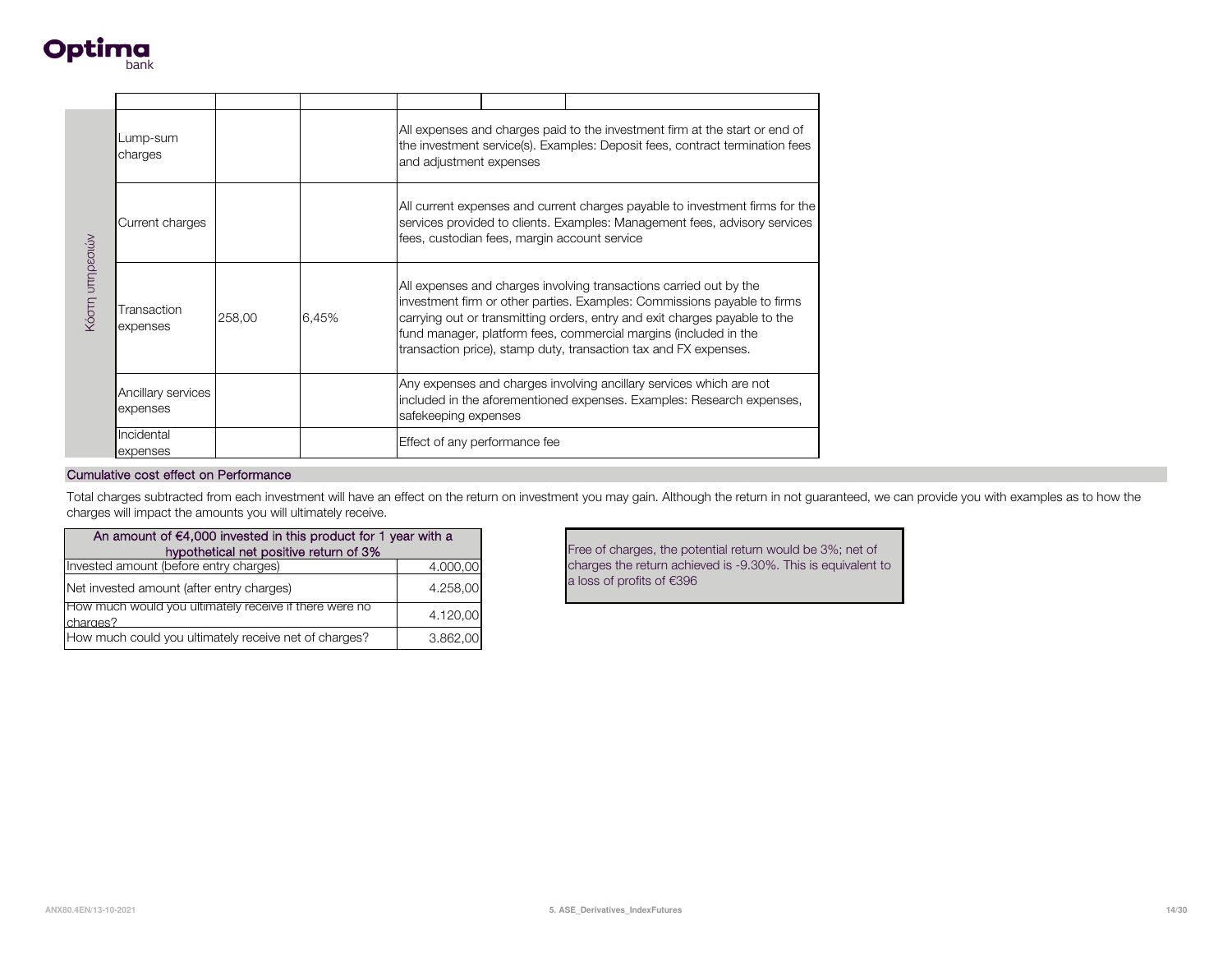

### Inducements to Third Parties

The Bank may pay a person other than the Client an inducement involving an investment service provided to the Client in the form of remuneration, payment, commission or non-monetary benefit other than the customary commission or fees for the said service, provided such inducement has been designed to improve the quality of such service to the Client and does not prevent the Bank from complying with its duty to act honestly, fairly and professionally, showing respect for the Client's interests.

|                                                                                                                                  | Invested amount of €4,258 |                 |  |  |  |
|----------------------------------------------------------------------------------------------------------------------------------|---------------------------|-----------------|--|--|--|
| Examples of<br>inducements for the<br>mediation of a<br>collaborating company<br>for receiving and<br>transmitting client orders | Amount                    | % of investment |  |  |  |
| Fee of collaborating<br>company: 100% of<br>commission received                                                                  | 250                       | 1,23%           |  |  |  |
| Fee of collaborating<br>company: 50% of<br>commission received                                                                   | 125                       |                 |  |  |  |

Г

#### Non-Monetary Inducements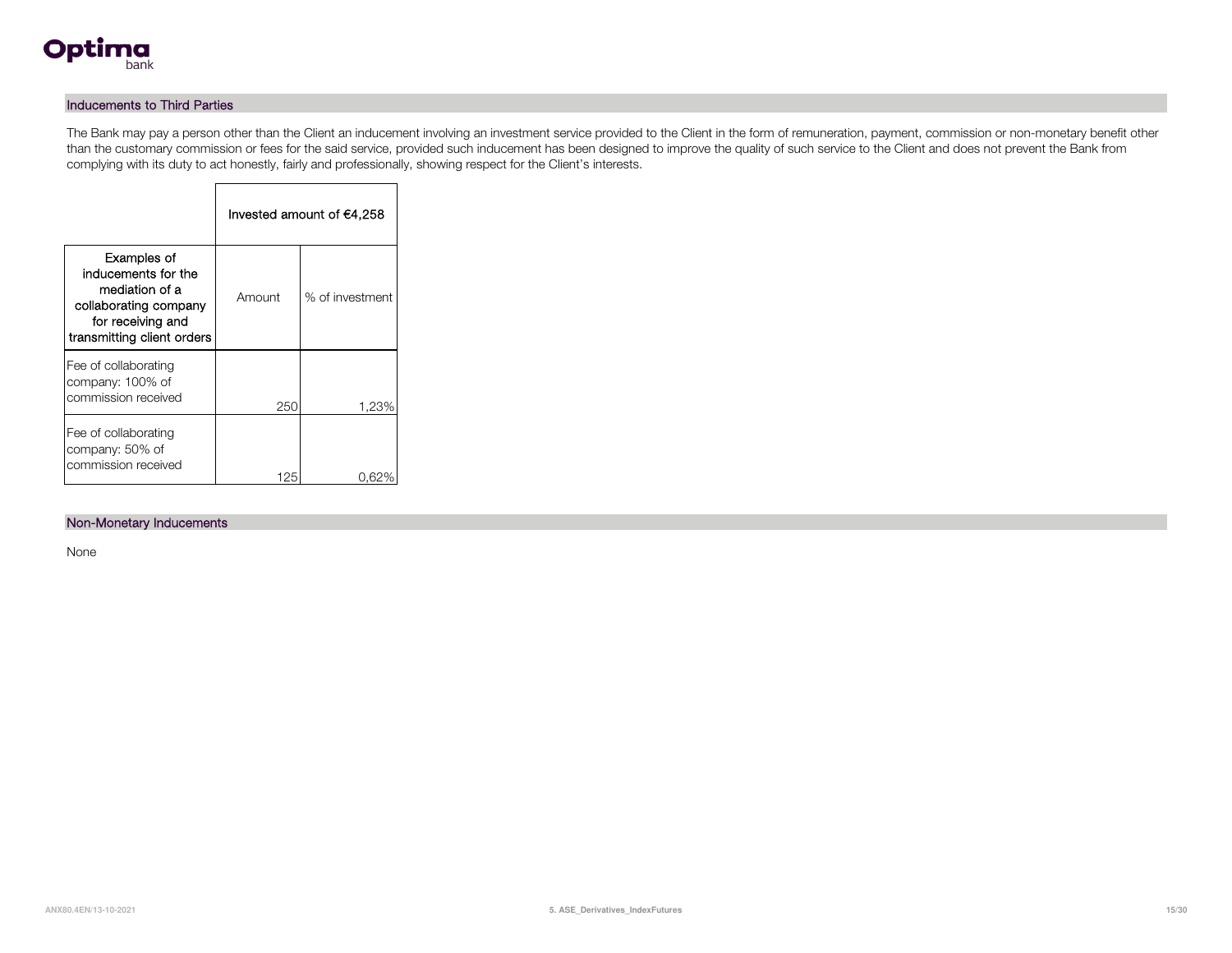

**Information and costs and charges** Investment Services other than Management Services other than Management Services other than Management

This document provides the statutory information required on cost and charges for investments in this product. It is recommended to study this document in order to make informed decisions as to whether you will invest in this product or not.

#### Product category

8. DERIVATIVES LISTED ON THE ATHENS EXCHANGE DERIVATIVES MARKET (Options on FTSE/ATHEX Large Cap Index)

Summary of charges for acquiring and holding 50 call options for a period of one year on FTSE/ATHEX Large Cap Index with a strike price at 2,000 units The option's premium amounts to 25 units with a multiplier of 2; therefore, the investment amount stands at:  $50*25*2 = 62,500$ .

|                            | Investment amount: €2500 |                 |  |  |  |
|----------------------------|--------------------------|-----------------|--|--|--|
| Cost category              | Amount                   | % of investment |  |  |  |
| Product costs              | 0.00                     | 0,00%           |  |  |  |
| Third-party fees received  |                          | 0,00%           |  |  |  |
| Services costs             | 535,00                   | 13,38%          |  |  |  |
| lTotal                     | 535,00                   | 13.38%          |  |  |  |
| Total value of transaction | 4.535.00                 |                 |  |  |  |

Annualised cost for invested amount of €2500

#### Breakdown of cost categories

|                        |                         | Amount | % of investment |                                                                                                                                                                                                                                                                                                                                                             |
|------------------------|-------------------------|--------|-----------------|-------------------------------------------------------------------------------------------------------------------------------------------------------------------------------------------------------------------------------------------------------------------------------------------------------------------------------------------------------------|
| COSTS<br><b>TOUGHE</b> | Lump-sum<br>charges     |        |                 | All expenses and charges (included in the price or added to the financial<br>instrument's price) which are paid to the product's suppliers at the start or<br>end of the investment in the financial instrument concerned. Examples:<br>Front-loading management fee, structuring fee, distribution fee                                                     |
|                        | Current charges         |        |                 | All current expenses and current charges involving the financial product's<br>management which are deducted from the value of such financial<br>instrument during the time of investment in the financial instrument<br>concerned. Examples: Management fees, servicing expenses, switching<br>fees, securities lending expenses and taxes, financing costs |
|                        | Transaction<br>expenses |        |                 | All expenses and charges arising from the acquisition and disposal of<br>investments. Examples: Brokerage fees, entry and exit charges payable<br>from the fund, commercial margins included in the transaction price, stamp<br>duty, transaction tax and foreign exchange expenses                                                                         |
|                        | Incidental<br>expenses  |        |                 | All expenses involving the effect of the fees on performance. Example:<br>Performance fees                                                                                                                                                                                                                                                                  |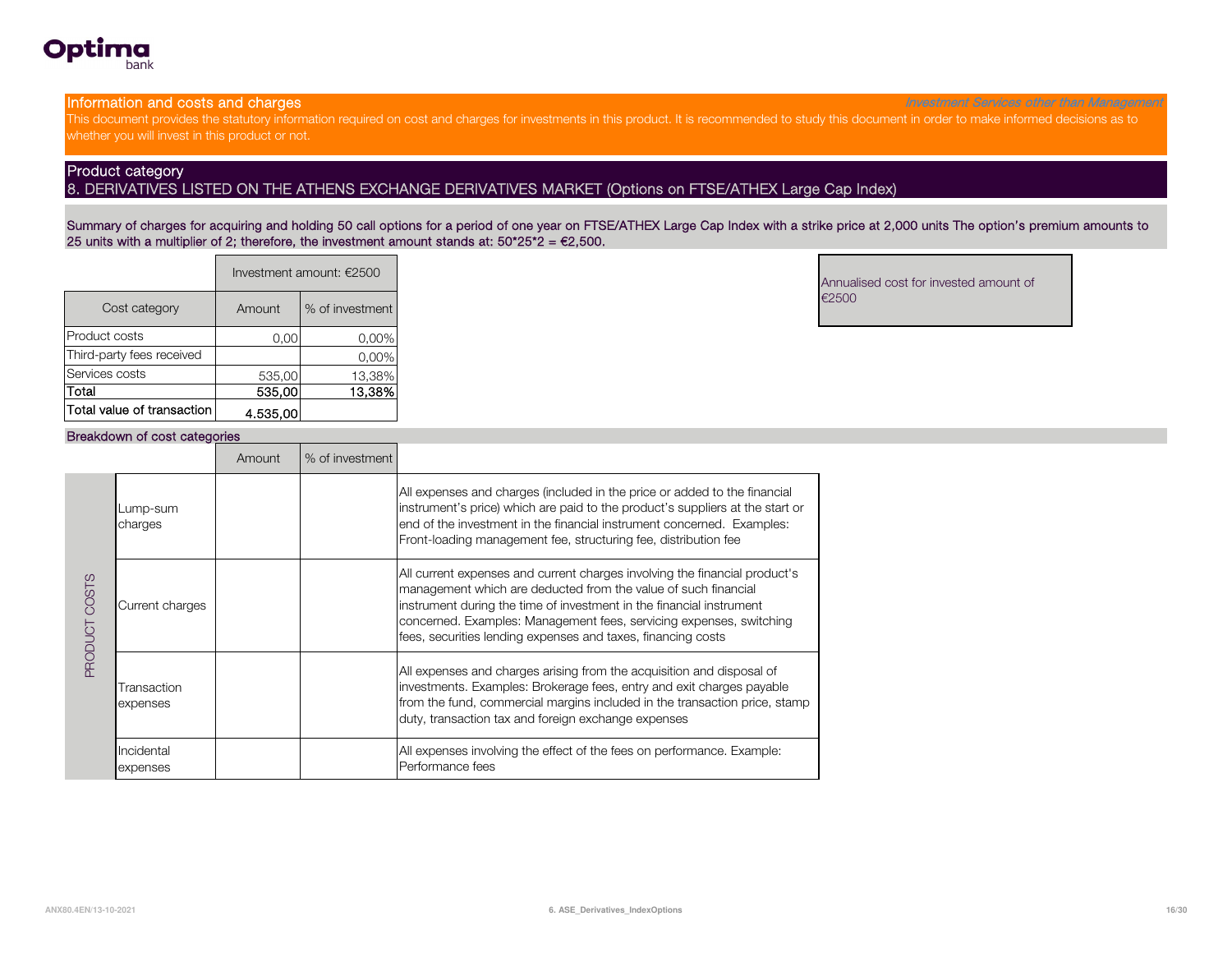

| Κόστη υπηρεσιών                                                                  | Lump-sum<br>charges                                            |          |                                                                                                                                                                                                            | All expenses and charges paid to the investment firm at the start or end of<br>the investment service(s). Examples: Deposit fees, contract termination fees<br>and adjustment expenses                                                                                                                                                                               |  |                                                                                                                                            |
|----------------------------------------------------------------------------------|----------------------------------------------------------------|----------|------------------------------------------------------------------------------------------------------------------------------------------------------------------------------------------------------------|----------------------------------------------------------------------------------------------------------------------------------------------------------------------------------------------------------------------------------------------------------------------------------------------------------------------------------------------------------------------|--|--------------------------------------------------------------------------------------------------------------------------------------------|
|                                                                                  | Current charges                                                |          | All current expenses and current charges payable to investment firms for the<br>services provided to clients. Examples: Management fees, advisory services<br>fees, custodian fees, margin account service |                                                                                                                                                                                                                                                                                                                                                                      |  |                                                                                                                                            |
|                                                                                  | Transaction<br>expenses                                        | 535,00   | 21,40%                                                                                                                                                                                                     | All expenses and charges involving transactions carried out by the<br>investment firm or other parties. Examples: Commissions payable to firms<br>carrying out or transmitting orders, entry and exit charges payable to the<br>fund manager, platform fees, commercial margins (included in the<br>transaction price), stamp duty, transaction tax and FX expenses. |  |                                                                                                                                            |
|                                                                                  | Ancillary services<br>expenses                                 |          |                                                                                                                                                                                                            | Any expenses and charges involving ancillary services which are not<br>included in the aforementioned expenses. Examples: Research expenses,<br>safekeeping expenses                                                                                                                                                                                                 |  |                                                                                                                                            |
|                                                                                  | Incidental<br>expenses                                         |          |                                                                                                                                                                                                            | Effect of any performance fee                                                                                                                                                                                                                                                                                                                                        |  |                                                                                                                                            |
|                                                                                  | Cumulative cost effect on Performance                          |          |                                                                                                                                                                                                            |                                                                                                                                                                                                                                                                                                                                                                      |  |                                                                                                                                            |
|                                                                                  | charges will impact the amounts you will ultimately receive.   |          |                                                                                                                                                                                                            |                                                                                                                                                                                                                                                                                                                                                                      |  | Total charges subtracted from each investment will have an effect on the return on investment you may gain. Although the return in not gua |
|                                                                                  | An amount of €4,000 invested in this product for 1 year with a |          |                                                                                                                                                                                                            |                                                                                                                                                                                                                                                                                                                                                                      |  | Free of charges, the potential return would be 3                                                                                           |
| hypothetical net positive return of 3%<br>Invested amount (before entry charges) |                                                                | 2.500,00 |                                                                                                                                                                                                            | charges, the return achieved is -32.78%. This is                                                                                                                                                                                                                                                                                                                     |  |                                                                                                                                            |
|                                                                                  | Net invested amount (after entry charges)                      |          |                                                                                                                                                                                                            | 3.035,00                                                                                                                                                                                                                                                                                                                                                             |  | to a loss of profits of €995                                                                                                               |
| charges?                                                                         | How much would you ultimately receive if there were no         |          |                                                                                                                                                                                                            | 2.575,00                                                                                                                                                                                                                                                                                                                                                             |  |                                                                                                                                            |
|                                                                                  |                                                                |          |                                                                                                                                                                                                            |                                                                                                                                                                                                                                                                                                                                                                      |  |                                                                                                                                            |

Total charges subtracted from each investment will have an effect on the return on investment you may gain. Although the return in not guaranteed, we can provide you with examples as to how the charges will impact the amounts you will ultimately receive.

| An amount of $€4,000$ invested in this product for 1 year with a<br>hypothetical net positive return of 3% |          |  |  |  |  |
|------------------------------------------------------------------------------------------------------------|----------|--|--|--|--|
| Invested amount (before entry charges)                                                                     | 2.500,00 |  |  |  |  |
| Net invested amount (after entry charges)                                                                  | 3.035.00 |  |  |  |  |
| How much would you ultimately receive if there were no<br>charges?                                         | 2.575,00 |  |  |  |  |
| How much could you ultimately receive net of charges?                                                      | 2.040.00 |  |  |  |  |

Inducements to Third Parties

Free of charges, the potential return would be 3%; net of charges, the return achieved is -32.78%. This is equivalent to a loss of profits of €995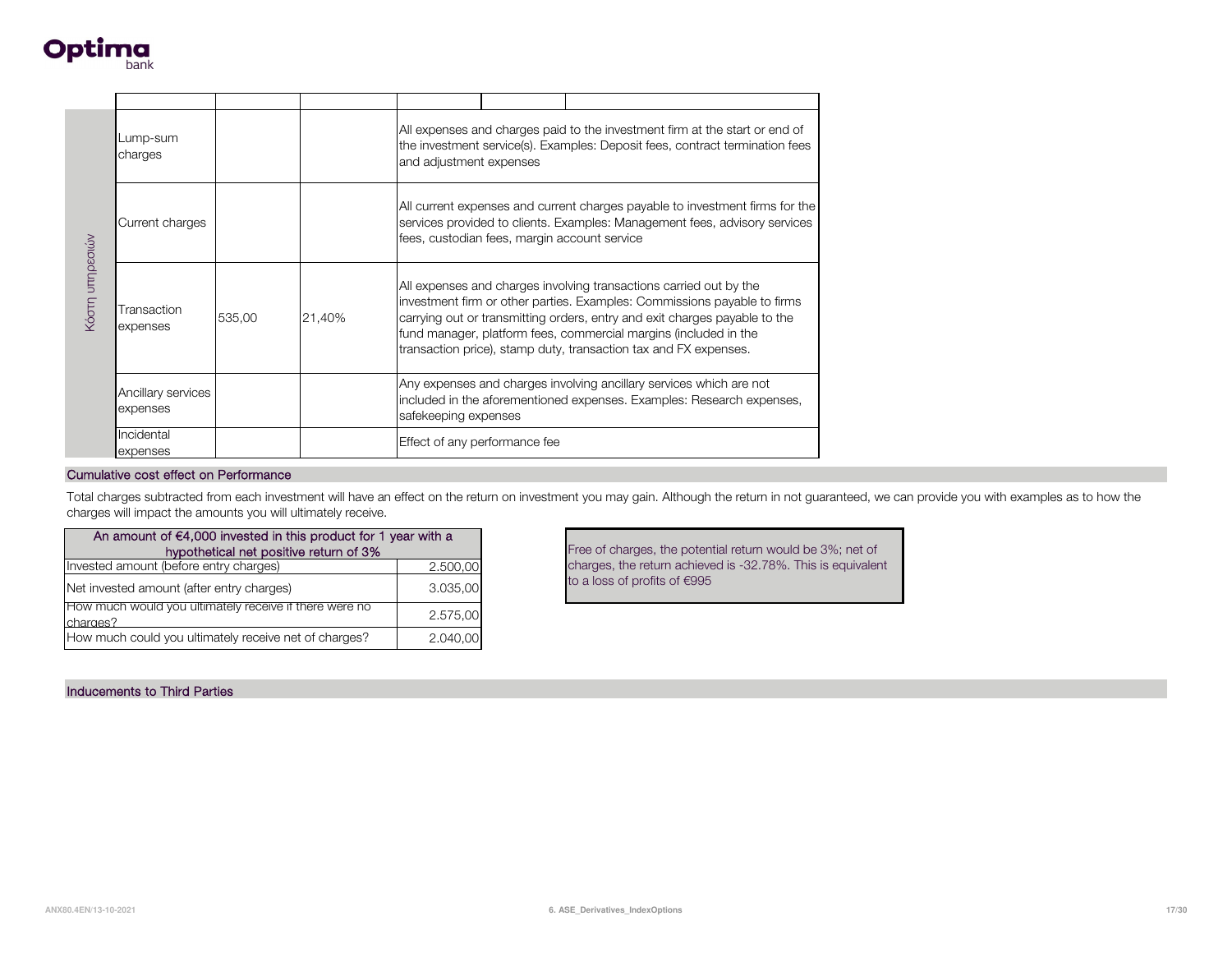

The Bank may pay a person other than the Client an inducement involving an investment service provided to the Client in the form of remuneration, payment, commission or non-monetary benefit other than the customary commission or fees for the said service, provided such inducement has been designed to improve the quality of such service to the Client and does not prevent the Bank from complying with its duty to act honestly, fairly and professionally, showing respect for the Client's interests.

|                                                                                                                                  | Invested amount of €3,035 |                 |  |  |  |
|----------------------------------------------------------------------------------------------------------------------------------|---------------------------|-----------------|--|--|--|
| Examples of<br>inducements for the<br>mediation of a<br>collaborating company<br>for receiving and<br>transmitting client orders | Amount                    | % of investment |  |  |  |
| Fee of collaborating<br>company: 100% of<br>commission received                                                                  | 50                        | 0.25%           |  |  |  |
| Fee of collaborating<br>company: 50% of<br>commission received                                                                   | 250                       | 1.23            |  |  |  |

 $\blacksquare$ 

#### Non-Monetary Inducements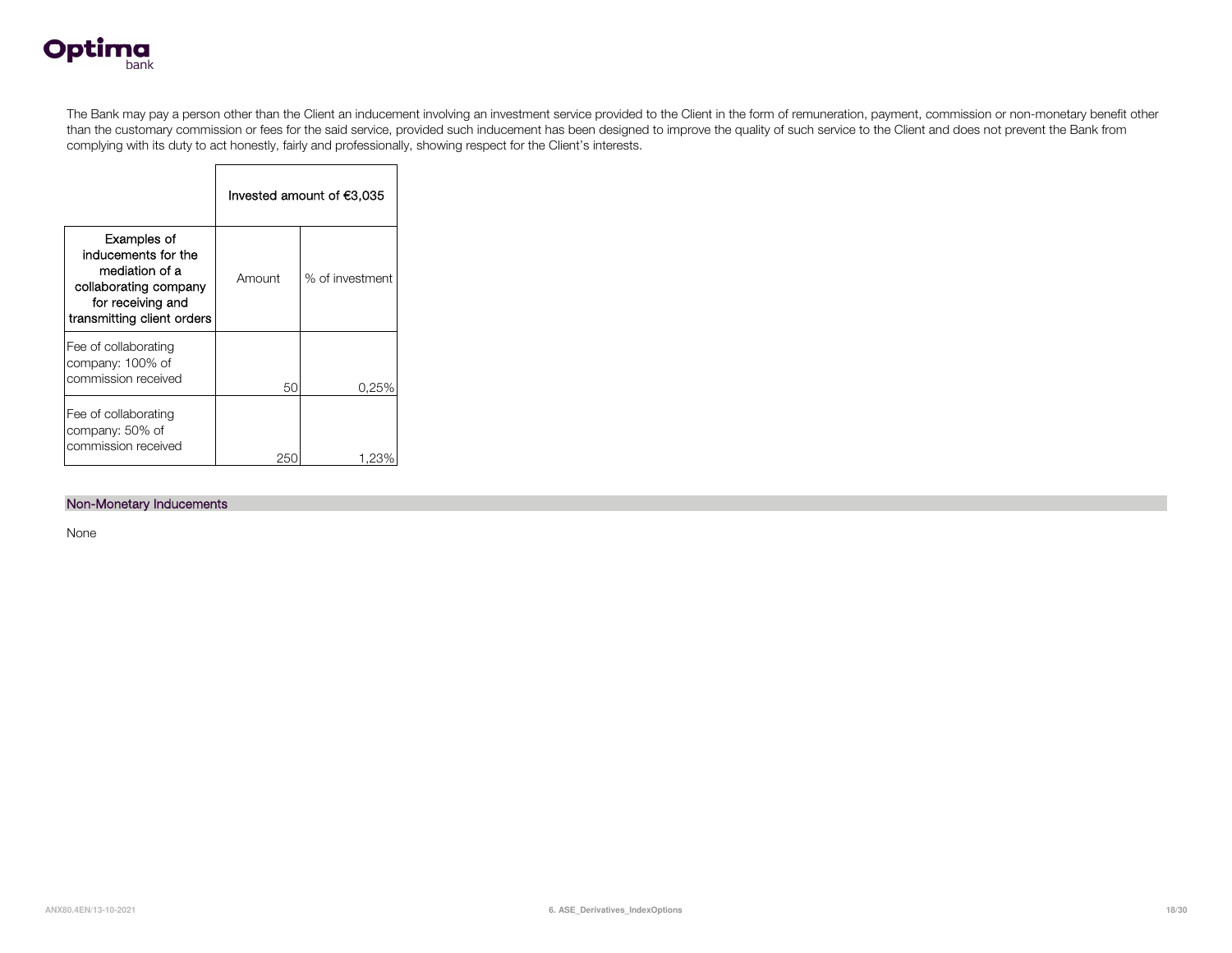

**Information and costs and charges** Investment Services other than Management Services other than Management Services other than Management

This document provides the statutory information required on cost and charges for investments in this product. It is recommended to study this document in order to make informed decisions as to whether you will invest in this product or not.

#### Product category

#### 9. DERIVATIVES LISTED IN THE ATHENS STOCK EXCHANGE DERIVATIVES MARKET (Stock Futures)

Summary of charges for acquiring 10 futures contracts and shares on the Greek market as underlying security, and holding thereof for a period of one year By way of example, the price of a futures contract amounts to €20 with a multiplier of 100 and a margin of 50%; therefore, the investment amount is equal to 10\*20\*100\*50/100=€10,000.

|                            | Investment amount: €10.000 |                 |  |  |
|----------------------------|----------------------------|-----------------|--|--|
| Cost category              | Amount                     | % of investment |  |  |
| Product costs              | 0.00                       | $0.00\%$        |  |  |
| Third-party fees received  |                            | 0,00%           |  |  |
| Services costs             | 212,00                     | 5,30%           |  |  |
| Total                      | 212,00                     | 5.30%           |  |  |
| Total value of transaction | 10.212.00                  |                 |  |  |

Annualised cost for invested amount of €10.000

#### Breakdown of cost categories

|                        |                         | Amount | % of investment |                                                                                                                                                                                                                                                                                                                                                             |
|------------------------|-------------------------|--------|-----------------|-------------------------------------------------------------------------------------------------------------------------------------------------------------------------------------------------------------------------------------------------------------------------------------------------------------------------------------------------------------|
| COSTS<br><b>LOUDOR</b> | Lump-sum<br>charges     |        |                 | All expenses and charges (included in the price or added to the financial<br>instrument's price) which are paid to the product's suppliers at the start or<br>end of the investment in the financial instrument concerned. Examples:<br>Front-loading management fee, structuring fee, distribution fee                                                     |
|                        | Current charges         |        |                 | All current expenses and current charges involving the financial product's<br>management which are deducted from the value of such financial<br>instrument during the time of investment in the financial instrument<br>concerned. Examples: Management fees, servicing expenses, switching<br>fees, securities lending expenses and taxes, financing costs |
|                        | Transaction<br>expenses |        |                 | All expenses and charges arising from the acquisition and disposal of<br>investments. Examples: Brokerage fees, entry and exit charges payable<br>from the fund, commercial margins included in the transaction price, stamp<br>duty, transaction tax and foreign exchange expenses                                                                         |
|                        | Incidental<br>expenses  |        |                 | All expenses involving the effect of the fees on performance. Example:<br>Performance fees                                                                                                                                                                                                                                                                  |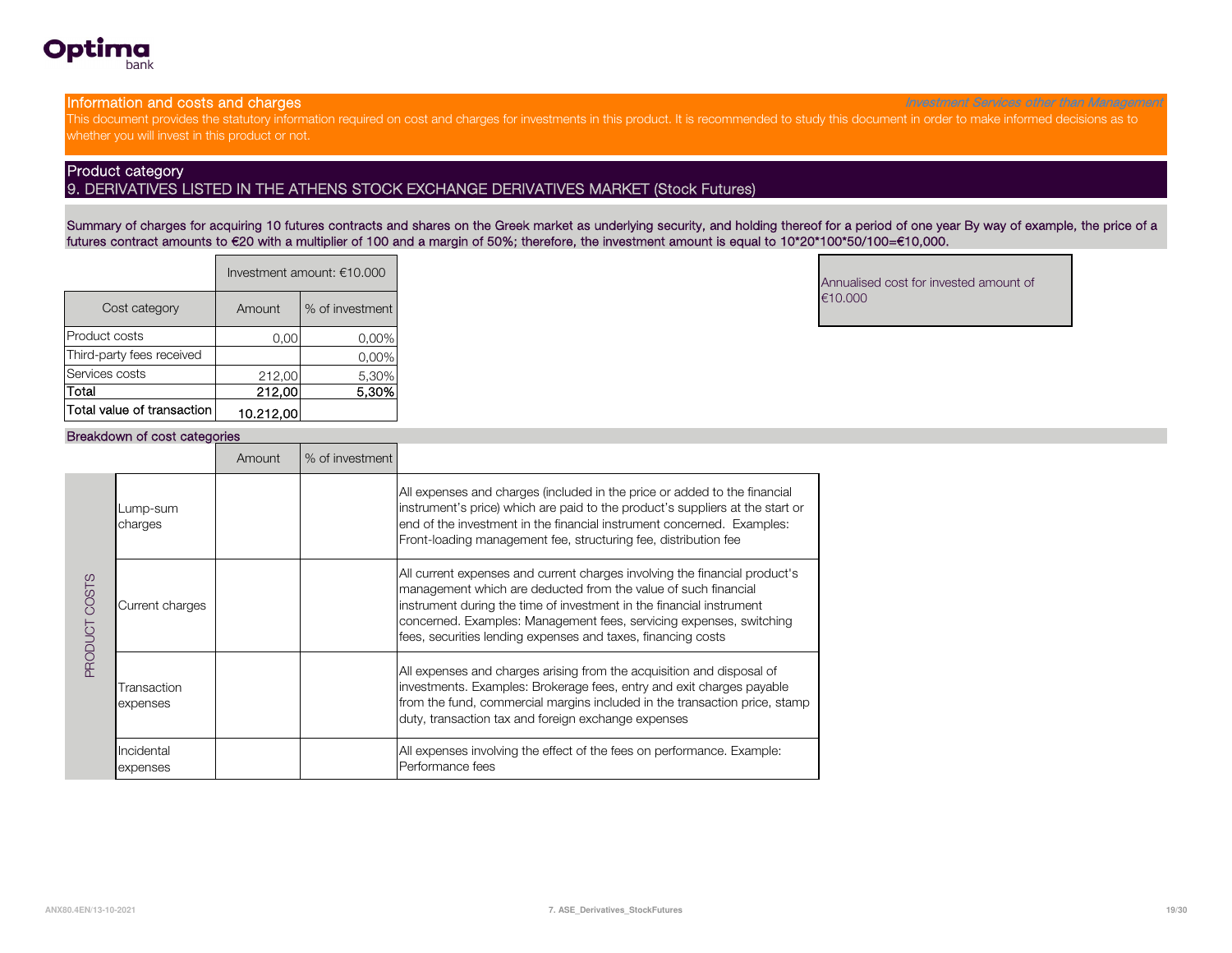

| Κόστη υπηρεσιών | Lump-sum<br>charges                                            |        |                                        | All expenses and charges paid to the investment firm at the start or end of<br>the investment service(s). Examples: Deposit fees, contract termination fees<br>and adjustment expenses                                                                                                                                                                               |                                                                                                                                                                                                            |                                                                                                                                            |  |
|-----------------|----------------------------------------------------------------|--------|----------------------------------------|----------------------------------------------------------------------------------------------------------------------------------------------------------------------------------------------------------------------------------------------------------------------------------------------------------------------------------------------------------------------|------------------------------------------------------------------------------------------------------------------------------------------------------------------------------------------------------------|--------------------------------------------------------------------------------------------------------------------------------------------|--|
|                 | Current charges                                                |        |                                        |                                                                                                                                                                                                                                                                                                                                                                      | All current expenses and current charges payable to investment firms for the<br>services provided to clients. Examples: Management fees, advisory services<br>fees, custodian fees, margin account service |                                                                                                                                            |  |
|                 | Transaction<br>expenses                                        | 212,00 | 2,12%                                  | All expenses and charges involving transactions carried out by the<br>investment firm or other parties. Examples: Commissions payable to firms<br>carrying out or transmitting orders, entry and exit charges payable to the<br>fund manager, platform fees, commercial margins (included in the<br>transaction price), stamp duty, transaction tax and FX expenses. |                                                                                                                                                                                                            |                                                                                                                                            |  |
|                 | Ancillary services<br>expenses                                 |        |                                        | Any expenses and charges involving ancillary services which are not<br>included in the aforementioned expenses. Examples: Research expenses,<br>safekeeping expenses                                                                                                                                                                                                 |                                                                                                                                                                                                            |                                                                                                                                            |  |
|                 | Incidental<br>expenses                                         |        |                                        | Effect of any performance fee                                                                                                                                                                                                                                                                                                                                        |                                                                                                                                                                                                            |                                                                                                                                            |  |
|                 | Cumulative cost effect on Performance                          |        |                                        |                                                                                                                                                                                                                                                                                                                                                                      |                                                                                                                                                                                                            |                                                                                                                                            |  |
|                 | charges will impact the amounts you will ultimately receive.   |        |                                        |                                                                                                                                                                                                                                                                                                                                                                      |                                                                                                                                                                                                            | Total charges subtracted from each investment will have an effect on the return on investment you may gain. Although the return in not gua |  |
|                 | An amount of €4,000 invested in this product for 1 year with a |        | hypothetical net positive return of 3% |                                                                                                                                                                                                                                                                                                                                                                      |                                                                                                                                                                                                            | Free of charges, the potential return would be 3                                                                                           |  |
|                 | Invested amount (before entry charges)                         |        |                                        | 10.000,00                                                                                                                                                                                                                                                                                                                                                            |                                                                                                                                                                                                            | charges the return achieved is -1.21 %. This is                                                                                            |  |
|                 | Net invested amount (after entry charges)                      |        |                                        | 10.212,00                                                                                                                                                                                                                                                                                                                                                            |                                                                                                                                                                                                            | a loss of profits of €212                                                                                                                  |  |
| charges?        | How much would you ultimately receive if there were no         |        |                                        | 10.300,00                                                                                                                                                                                                                                                                                                                                                            |                                                                                                                                                                                                            |                                                                                                                                            |  |
|                 |                                                                |        |                                        |                                                                                                                                                                                                                                                                                                                                                                      |                                                                                                                                                                                                            |                                                                                                                                            |  |

Total charges subtracted from each investment will have an effect on the return on investment you may gain. Although the return in not guaranteed, we can provide you with examples as to how the charges will impact the amounts you will ultimately receive.

| An amount of €4,000 invested in this product for 1 year with a     |           |  |  |  |  |
|--------------------------------------------------------------------|-----------|--|--|--|--|
| hypothetical net positive return of 3%                             |           |  |  |  |  |
| Invested amount (before entry charges)                             | 10.000,00 |  |  |  |  |
| Net invested amount (after entry charges)                          | 10.212.00 |  |  |  |  |
| How much would you ultimately receive if there were no<br>charges? | 10.300,00 |  |  |  |  |
| How much could you ultimately receive net of charges?              | 10.088,00 |  |  |  |  |

Free of charges, the potential return would be 3%; net of charges the return achieved is -1.21 %. This is equivalent to a loss of profits of €212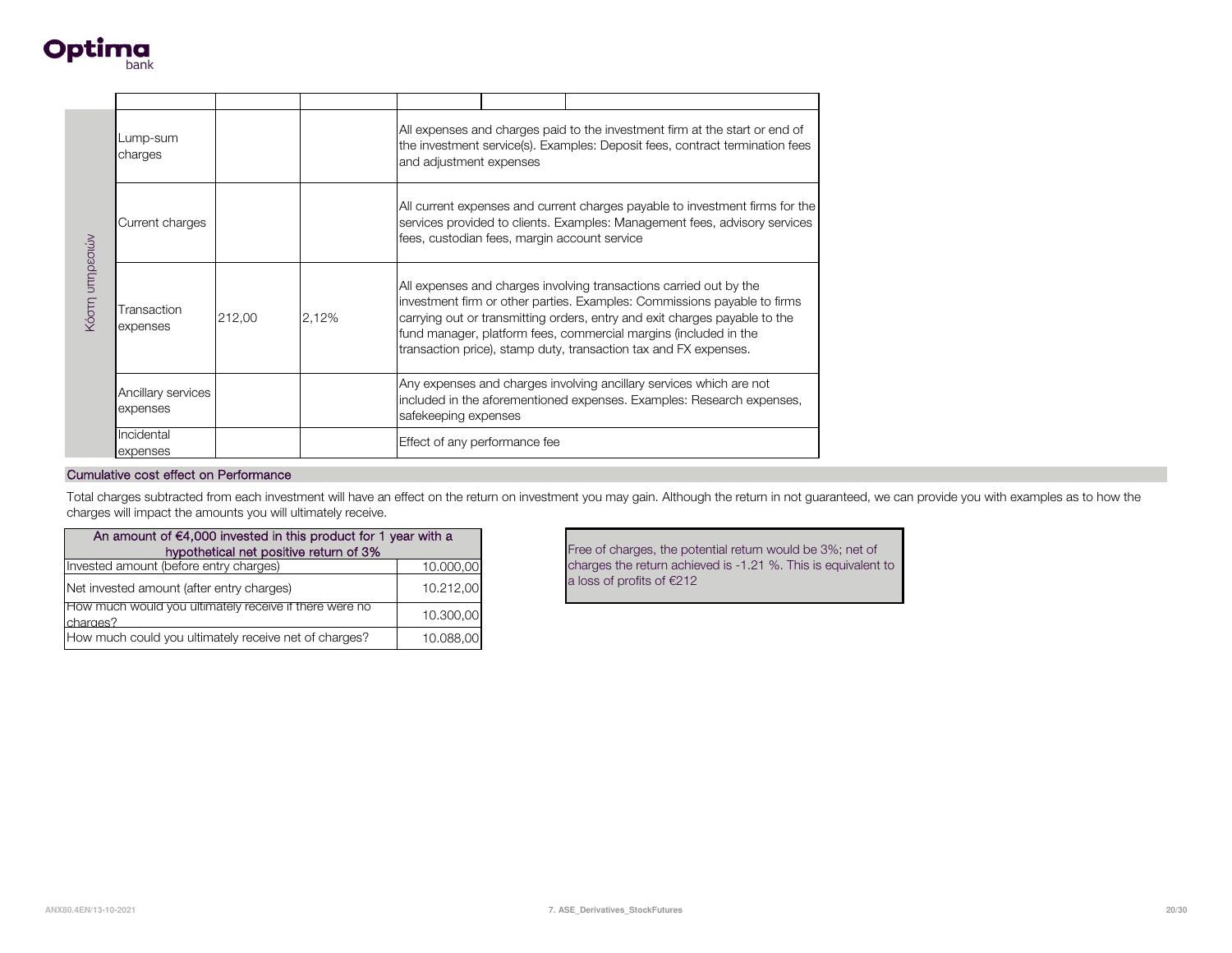

### Inducements to Third Parties

The Bank may pay a person other than the Client an inducement involving an investment service provided to the Client in the form of remuneration, payment, commission or non-monetary benefit other than the customary commission or fees for the said service, provided such inducement has been designed to improve the quality of such service to the Client and does not prevent the Bank from complying with its duty to act honestly, fairly and professionally, showing respect for the Client's interests.

|                                                                                                                                  | Invested amount of €10,212 |                 |  |  |  |
|----------------------------------------------------------------------------------------------------------------------------------|----------------------------|-----------------|--|--|--|
| Examples of<br>inducements for the<br>mediation of a<br>collaborating company<br>for receiving and<br>transmitting client orders | Amount                     | % of investment |  |  |  |
| Fee of collaborating<br>company: 100% of<br>commission received                                                                  | 200                        | 0,99%           |  |  |  |
| Fee of collaborating<br>company: 50% of<br>commission received                                                                   |                            | 0.49            |  |  |  |

Г

#### Non-Monetary Inducements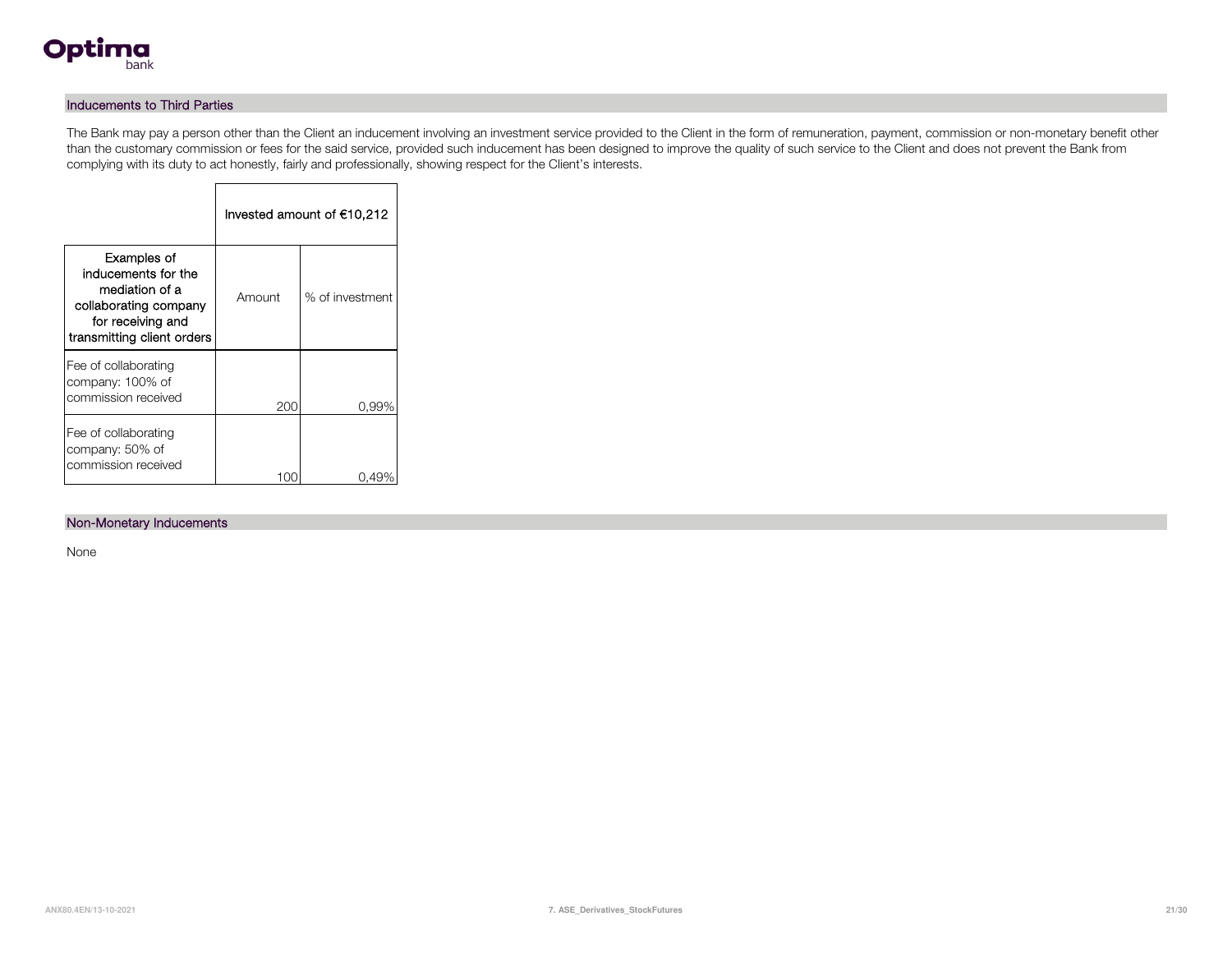

#### **Information and costs and charges** Investment Services other than Management Services other than Management

This document provides the statutory information required on cost and charges for investments in this product. It is recommended to study this document in order to make informed decisions as to whether you will invest in this product or not.

# Product category

## 10. BONDS AND FIXED INCOME SECURITIES (SAVE ATHEX & CSE)

Summary of charges for acquiring a fixed income security on the secondary market with one transaction and holding thereof for a period of one year

|                              |           | Investment amount: $€50,000$ | Investment amount:<br>€100,000 |                      | Investment amount: $€500.000$ |                      | Annualise<br>invested a |
|------------------------------|-----------|------------------------------|--------------------------------|----------------------|-------------------------------|----------------------|-------------------------|
| Cost category                | Amount    | $%$ of<br>investment         | Amount                         | $%$ of<br>investment | Amount                        | $%$ of<br>investment | €500,000                |
| <b>Product costs</b>         |           |                              |                                |                      |                               |                      |                         |
| Third-party fees received    |           |                              |                                |                      |                               |                      |                         |
| Services costs               | 700.00    | ,40%                         | 1400,00                        | ,40%                 | 7000,00                       | ,40%                 |                         |
| Total                        | 700.001   | ا40%.                        | 1400,00                        | .40%l                | 7000,00                       | .40%                 |                         |
| Total value of               |           |                              |                                |                      |                               |                      |                         |
| Itransactions                | 50.700.00 |                              | 101.400,00                     |                      | 507.000,00                    |                      |                         |
| Breakdown of cost categories |           |                              |                                |                      |                               |                      |                         |

Annualised costs based on 3 indicative invested amounts of €50,000, €100,000 and

|               |                         | Investment amount: €50,000 |       |        | Investment amount:<br>€100.000 |         | Investment amount: €500.000 |                                                                                                                                                                                                                                                                                                                                                             |
|---------------|-------------------------|----------------------------|-------|--------|--------------------------------|---------|-----------------------------|-------------------------------------------------------------------------------------------------------------------------------------------------------------------------------------------------------------------------------------------------------------------------------------------------------------------------------------------------------------|
|               | Lump-sum<br>charges     |                            |       |        |                                |         |                             | All expenses and charges (included in the price or added to the financial<br>instrument's price) which are paid to the product's suppliers at the start or<br>end of the investment in the financial instrument concerned. Examples:<br>Front-loading management fee, structuring fee, distribution fee                                                     |
| PRODUCT COSTS | Current charges         |                            |       |        |                                |         |                             | All current expenses and current charges involving the financial product's<br>management which are deducted from the value of such financial<br>instrument during the time of investment in the financial instrument<br>concerned. Examples: Management fees, servicing expenses, switching<br>fees, securities lending expenses and taxes, financing costs |
|               | Transaction<br>expenses |                            |       |        |                                |         |                             | All expenses and charges arising from the acquisition and disposal of<br>investments. Examples: Brokerage fees, entry and exit charges payable<br>from the fund, commercial margins included in the transaction price, stamp<br>duty, transaction tax and foreign exchange expenses                                                                         |
|               | Incidental<br>expenses  |                            |       |        |                                |         |                             | All expenses involving the effect of the fees on performance. Example:<br>Performance fees                                                                                                                                                                                                                                                                  |
|               | Lump-sum<br>charges     | 175,00                     | 0,35% | 350,00 | 0,35%                          | 1750,00 | 0,35%                       | All expenses and charges paid to the investment firm at the start or end of<br>the investment service(s). Examples: Deposit fees, contract termination fees<br>and adjustment expenses, Bank's spread/profit margin etc.                                                                                                                                    |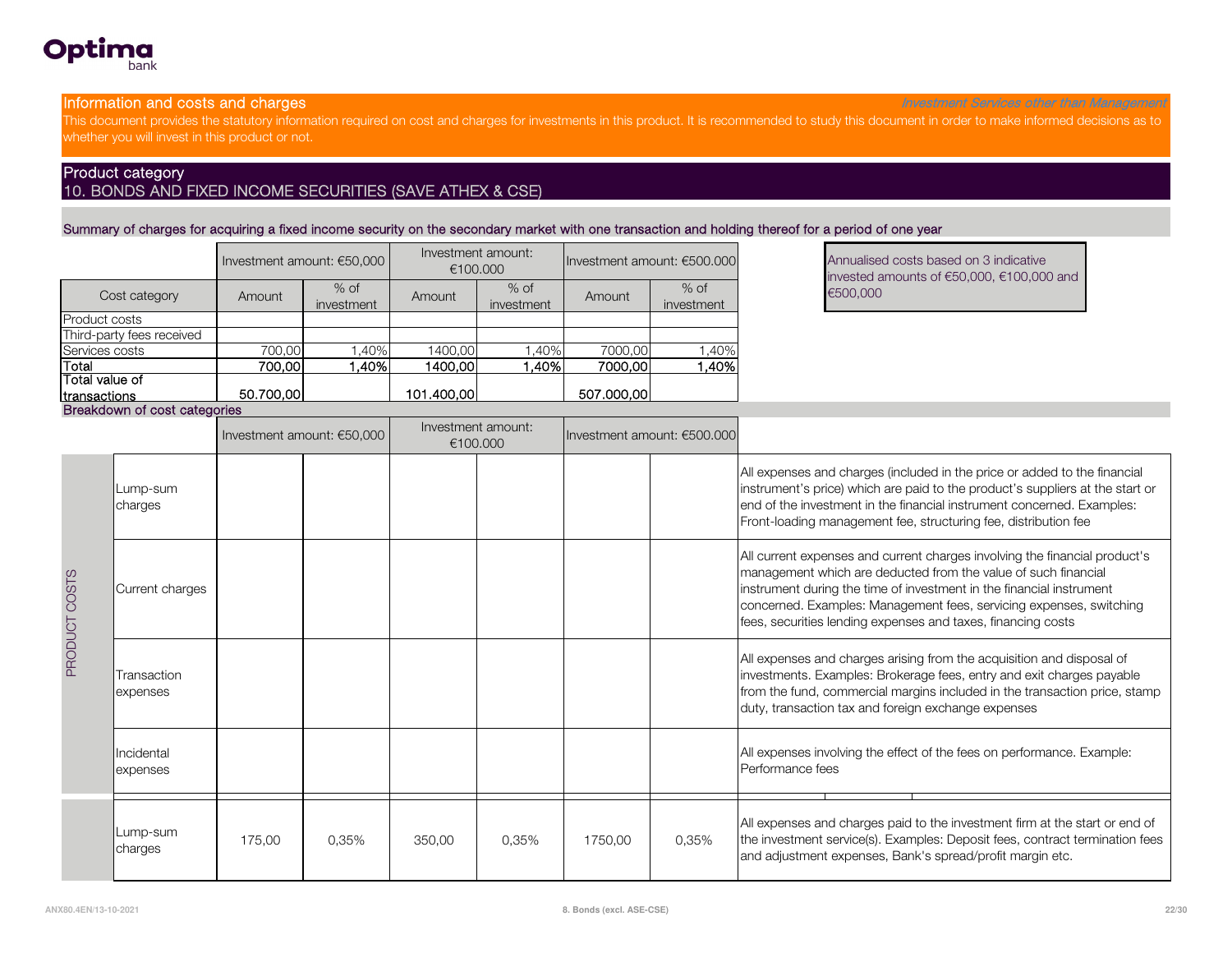

| Services costs                                                                                                                                                                                                                                                    | Current charges                                                                                     |                                        |       |            |       |                           | All current expenses and current charges payable to investment firms for the<br>services provided to clients. Examples: Management fees, advisory services<br>fees, custodian fees |                                                                                                                                                                                                                                                                                                                                                                     |  |  |
|-------------------------------------------------------------------------------------------------------------------------------------------------------------------------------------------------------------------------------------------------------------------|-----------------------------------------------------------------------------------------------------|----------------------------------------|-------|------------|-------|---------------------------|------------------------------------------------------------------------------------------------------------------------------------------------------------------------------------|---------------------------------------------------------------------------------------------------------------------------------------------------------------------------------------------------------------------------------------------------------------------------------------------------------------------------------------------------------------------|--|--|
|                                                                                                                                                                                                                                                                   | Transaction<br>expenses                                                                             | 525,00                                 | 1,05% | 1050,00    | 1,05% | 5250,00                   | 1,05%                                                                                                                                                                              | All expenses and charges involving transactions carried out by the<br>investment firm or other parties. Examples: Commissions payable to firms<br>carrying out or transmitting orders, entry and exit charges payable to the<br>fund manager, platform fees, commercial margins (included in the<br>transaction price), stamp duty, transaction tax and FX expenses |  |  |
|                                                                                                                                                                                                                                                                   | Ancillary services<br>expenses                                                                      |                                        |       |            |       |                           |                                                                                                                                                                                    | Any expenses and charges involving ancillary services which are not<br>included in the aforementioned expenses. Examples: Research expenses,<br>safekeeping expenses                                                                                                                                                                                                |  |  |
|                                                                                                                                                                                                                                                                   | Incidental<br>expenses                                                                              |                                        |       |            |       |                           |                                                                                                                                                                                    | Effect of any performance fee                                                                                                                                                                                                                                                                                                                                       |  |  |
|                                                                                                                                                                                                                                                                   |                                                                                                     |                                        |       |            |       |                           |                                                                                                                                                                                    |                                                                                                                                                                                                                                                                                                                                                                     |  |  |
|                                                                                                                                                                                                                                                                   | Cumulative cost effect on Performance                                                               |                                        |       |            |       |                           |                                                                                                                                                                                    |                                                                                                                                                                                                                                                                                                                                                                     |  |  |
| Total charges subtracted from each investment will have an effect on the return on investment you may gain. Although the return in not guaranteed, we can provide you with examples as to how the<br>charges will impact the amounts you will ultimately receive. |                                                                                                     |                                        |       |            |       |                           |                                                                                                                                                                                    |                                                                                                                                                                                                                                                                                                                                                                     |  |  |
|                                                                                                                                                                                                                                                                   | An amount of $€100,000$ invested in this product for 1 year with a                                  |                                        |       |            |       |                           |                                                                                                                                                                                    |                                                                                                                                                                                                                                                                                                                                                                     |  |  |
|                                                                                                                                                                                                                                                                   |                                                                                                     | hypothetical net positive return of 3% |       |            |       |                           |                                                                                                                                                                                    | Free of charges, the potential return would be 3%; net of                                                                                                                                                                                                                                                                                                           |  |  |
|                                                                                                                                                                                                                                                                   | Invested amount (before entry charges)                                                              |                                        |       | 100.000,00 |       | loss of profits of €2,800 |                                                                                                                                                                                    | charges, the return achieved is 0.2%. This is equivalent to a                                                                                                                                                                                                                                                                                                       |  |  |
|                                                                                                                                                                                                                                                                   | Invested amount (following entry charges)<br>How much would you ultimately receive if there were no |                                        |       | 101.400,00 |       |                           |                                                                                                                                                                                    |                                                                                                                                                                                                                                                                                                                                                                     |  |  |
| charges?                                                                                                                                                                                                                                                          |                                                                                                     |                                        |       | 103.000,00 |       |                           |                                                                                                                                                                                    |                                                                                                                                                                                                                                                                                                                                                                     |  |  |

| An amount of $€100,000$ invested in this product for 1 year with a<br>hypothetical net positive return of 3% |            |  |  |  |  |
|--------------------------------------------------------------------------------------------------------------|------------|--|--|--|--|
| Invested amount (before entry charges)                                                                       | 100.000,00 |  |  |  |  |
| Invested amount (following entry charges)                                                                    | 101.400,00 |  |  |  |  |
| How much would you ultimately receive if there were no<br>charges?                                           | 103.000,00 |  |  |  |  |
| Which is the amount you may ultimately receive net of all<br>charges (together with exit charges)?           | 101.600,00 |  |  |  |  |

#### Inducements to Third Parties

The Bank may pay a person other than the Client an inducement involving an investment service provided to the Client in the form of remuneration, payment, commission or non-monetary benefit other than the customary commission or fees for the said service, provided such inducement has been designed to improve the quality of such service to the Client and does not prevent the Bank from complying with its duty to act honestly, fairly and professionally, showing respect for the Client's interests.

| Invested amount of | Invested amount of | Invested amount of |
|--------------------|--------------------|--------------------|
| €50,700,00         | €101,400.00        | €507,000.00        |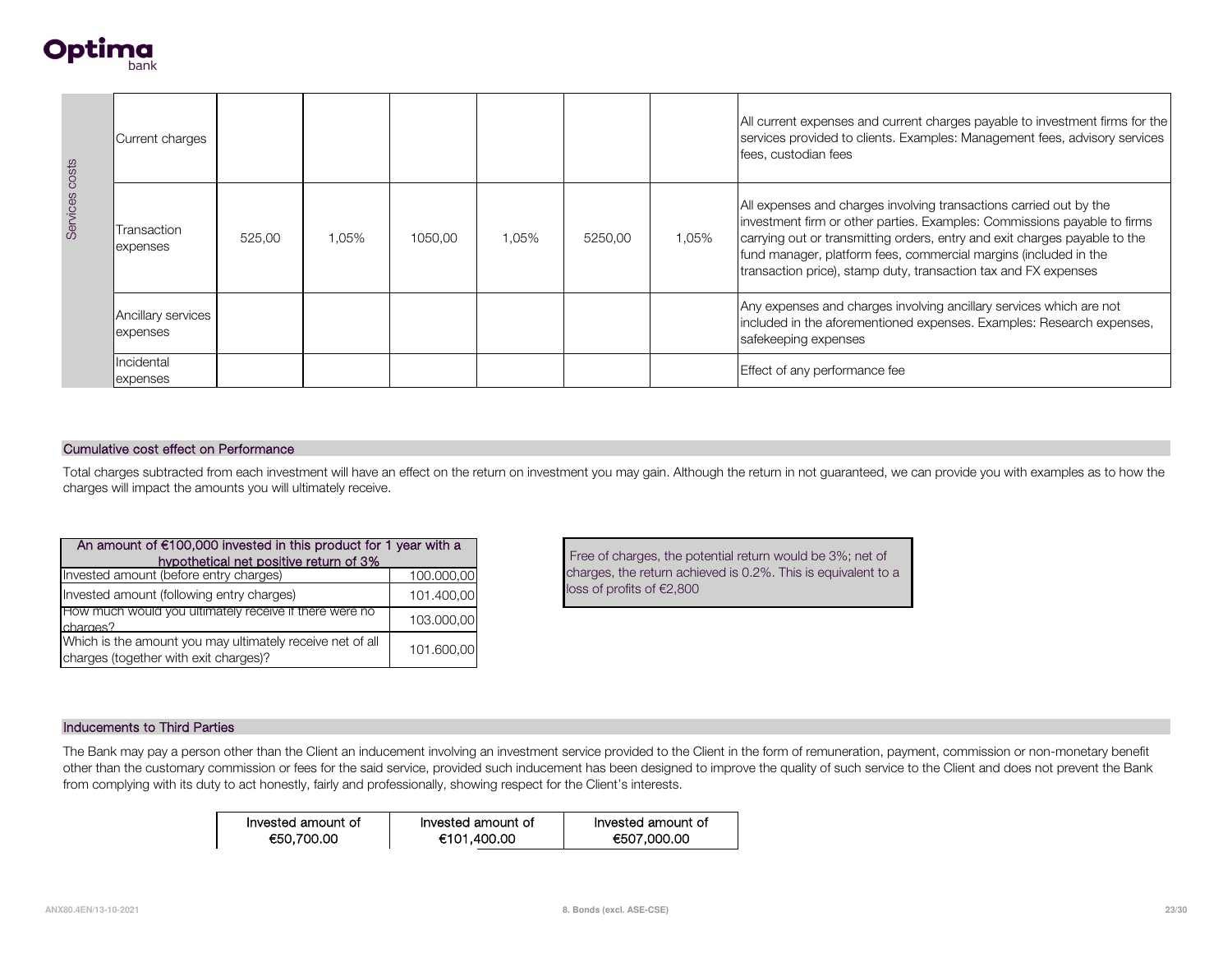

| Examples of<br>inducements for the<br>mediation of a<br>collaborating company<br>for receiving and<br>transmitting client orders | Amount | $%$ of<br>investment | Amount | $%$ of<br>investment | Amount | $%$ of<br>investment |
|----------------------------------------------------------------------------------------------------------------------------------|--------|----------------------|--------|----------------------|--------|----------------------|
| Fee of collaborating<br>company: 100% of<br>commission received                                                                  | 500    | 0.99%                | 1000   | 0.99%                | 5000   | 0,99%                |
| Fee of collaborating<br>company: 50% of<br>commission received                                                                   | 250    | 0.49%                | 500    | 0.49%                | 2500   | 0,49%                |

### Non-Monetary Inducements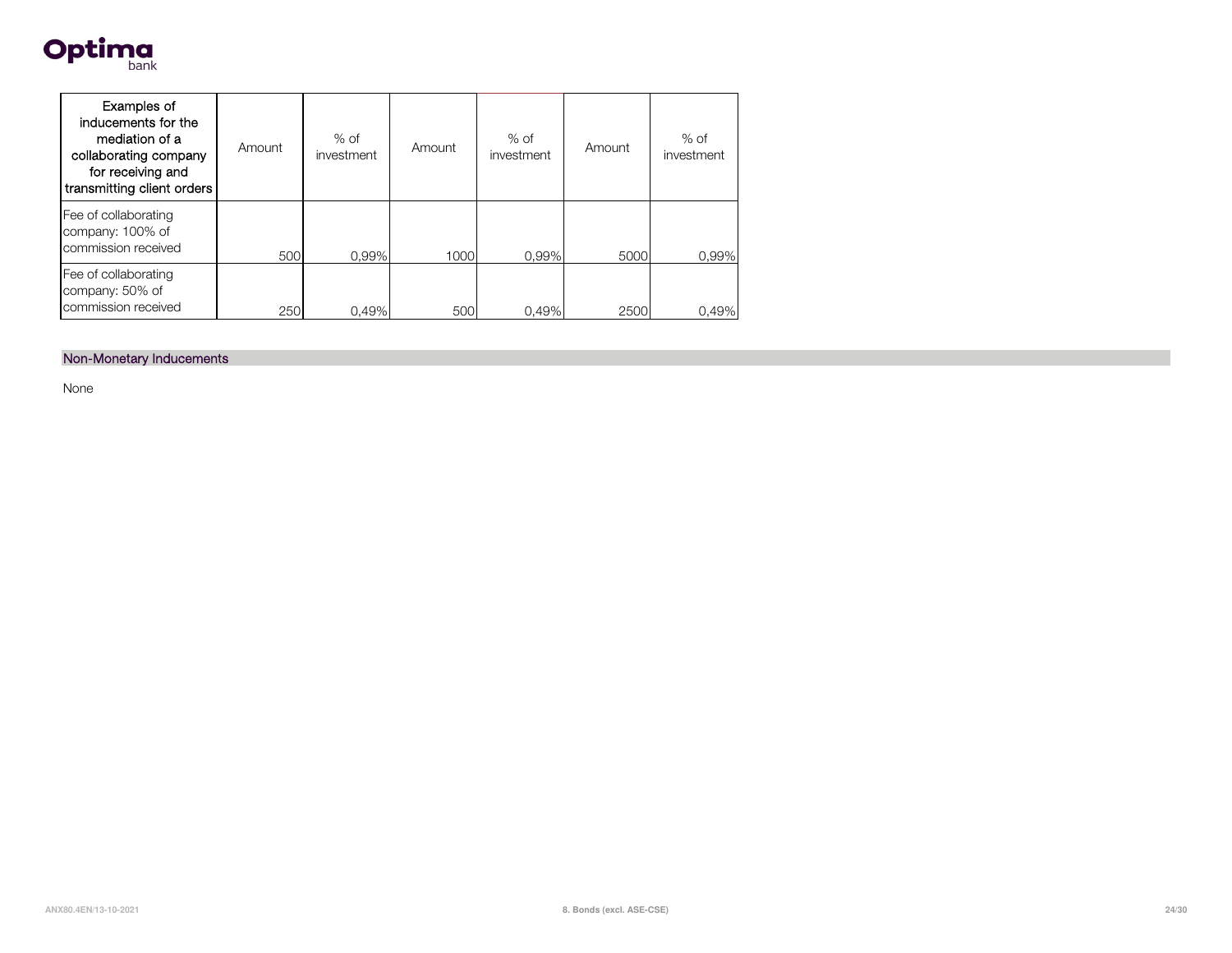

**Information and costs and charges** Investment Services other than Management Services other than Management Services other than Management

This document provides the statutory information required on cost and charges for investments in this product. It is recommended to study this document in order to make informed decisions as to whether you will invest in this product or not.

#### Product category

### 11. DERIVATIVES LISTED ON INTERNATIONAL STOCK EXCHANGES (DAX Futures)

Summary of charges for acquiring 2 futures contracts with DAX Index as underlying index and holding thereof for a period of one year The futures' premium amounts to 1,000 units with a multiplier of 25 and a margin of €20,000 per contract; therefore, the investment amount is 2\*20,000=€40,000.

|                            | Investment amount: €40,000 |                 |  |  |  |
|----------------------------|----------------------------|-----------------|--|--|--|
| Cost category              | Amount                     | % of investment |  |  |  |
| Product costs              | 0.00                       | 0,00%           |  |  |  |
| Third-party fees received  |                            | 0,00%           |  |  |  |
| Services costs             | 102,00                     | 0,26%           |  |  |  |
| Total                      | 102.00                     | 0.26%           |  |  |  |
| Total value of transaction | 40.102,00                  |                 |  |  |  |

Annualised cost for invested amount: €40.000

#### Breakdown of cost categories

|               |                         | Amount | % of investment |                                                                                                                                                                                                                                                                                                                                                             |  |  |
|---------------|-------------------------|--------|-----------------|-------------------------------------------------------------------------------------------------------------------------------------------------------------------------------------------------------------------------------------------------------------------------------------------------------------------------------------------------------------|--|--|
| PRODUCT COSTS | Lump-sum<br>charges     |        |                 | All expenses and charges (included in the price or added to the financial<br>instrument's price) which are paid to the product's suppliers at the start or<br>end of the investment in the financial instrument concerned. Examples:<br>Front-loading management fee, structuring fee, distribution fee                                                     |  |  |
|               | Current charges         |        |                 | All current expenses and current charges involving the financial product's<br>management which are deducted from the value of such financial<br>instrument during the time of investment in the financial instrument<br>concerned. Examples: Management fees, servicing expenses, switching<br>fees, securities lending expenses and taxes, financing costs |  |  |
|               | Transaction<br>expenses |        |                 | All expenses and charges arising from the acquisition and disposal of<br>investments. Examples: Brokerage fees, entry and exit charges payable<br>from the fund, commercial margins included in the transaction price, stamp<br>duty, transaction tax and foreign exchange expenses                                                                         |  |  |
|               | Incidental<br>expenses  |        |                 | All expenses involving the effect of the fees on performance. Example:<br>Performance fees                                                                                                                                                                                                                                                                  |  |  |
|               | Lump-sum<br>charges     |        |                 | All expenses and charges paid to the investment firm at the start or end of<br>the investment service(s). Examples: Deposit fees, contract termination fees<br>and adjustment expenses                                                                                                                                                                      |  |  |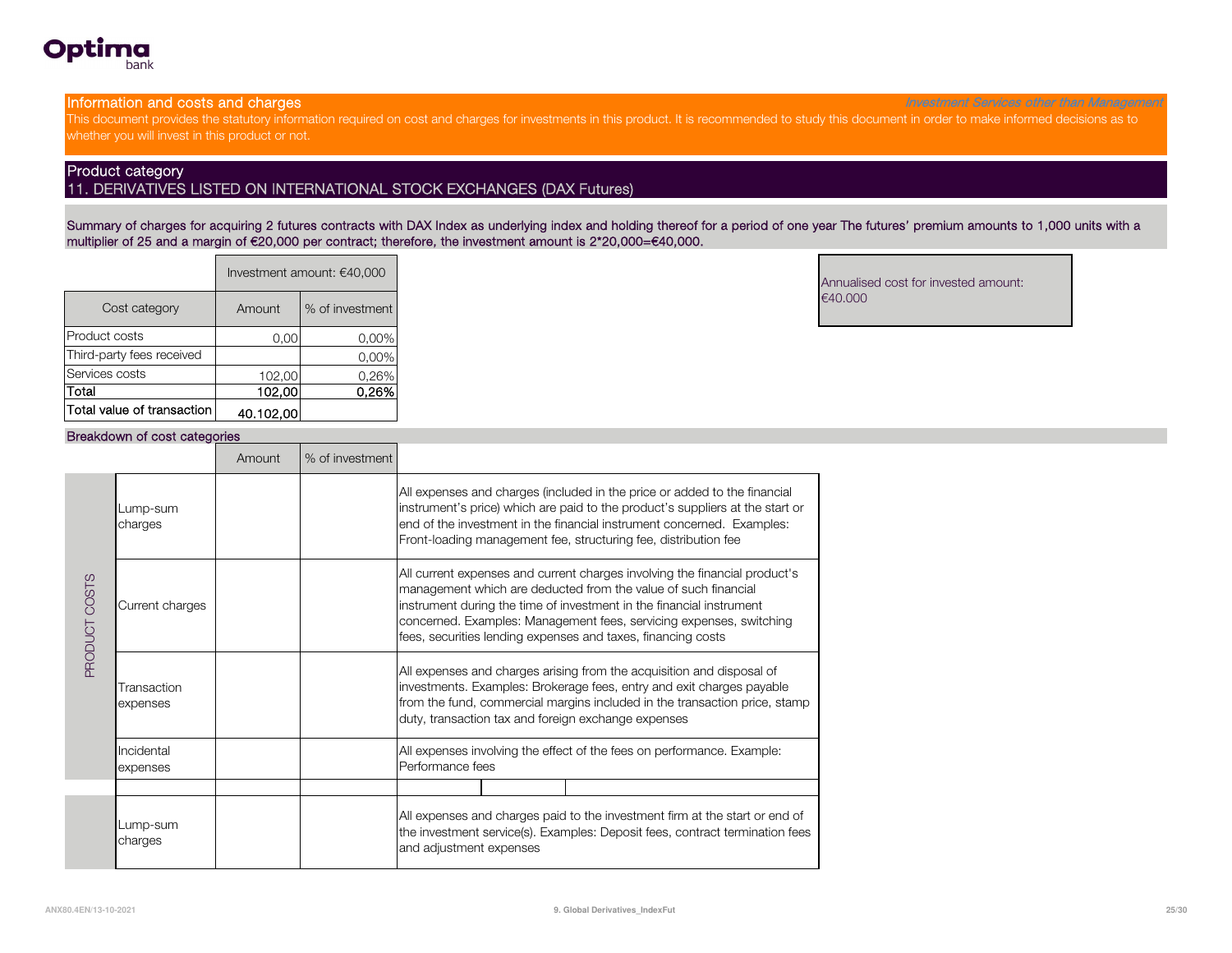

|                 | Current charges                |        |       | All current expenses and current charges payable to investment firms for the<br>services provided to clients. Examples: Management fees, advisory services<br>fees, custodian fees, margin account service                                                                                                                                                           |
|-----------------|--------------------------------|--------|-------|----------------------------------------------------------------------------------------------------------------------------------------------------------------------------------------------------------------------------------------------------------------------------------------------------------------------------------------------------------------------|
| Κόστη υπηρεσιών | Transaction<br>expenses        | 102.00 | 0,26% | All expenses and charges involving transactions carried out by the<br>investment firm or other parties. Examples: Commissions payable to firms<br>carrying out or transmitting orders, entry and exit charges payable to the<br>fund manager, platform fees, commercial margins (included in the<br>transaction price), stamp duty, transaction tax and FX expenses. |
|                 | Ancillary services<br>expenses |        |       | Any expenses and charges involving ancillary services which are not<br>included in the aforementioned expenses. Examples: Research expenses,<br>safekeeping expenses                                                                                                                                                                                                 |
|                 | Incidental<br>expenses         |        |       | Effect of any performance fee                                                                                                                                                                                                                                                                                                                                        |

Total charges subtracted from each investment will have an effect on the return on investment you may gain. Although the return in not guaranteed, we can provide you with examples as to how the charges will impact the amounts you will ultimately receive.

| Amount of $\epsilon$ 40,000 invested in this product for 1 year with a<br>hypothetical net positive return of 3%% |           |
|-------------------------------------------------------------------------------------------------------------------|-----------|
| Invested amount (before entry charges)                                                                            | 40.000,00 |
| Net invested amount (after entry charges)                                                                         | 40.102,60 |
| How much would you ultimately receive if there were no<br>charges?                                                | 41.200,00 |
| How much could you ultimately receive net of charges?                                                             | 41.097,40 |

Free of charges, the potential return would be 3%; net of charges, the return achieved is 2.48%. This is equivalent to a loss of profits of €994.40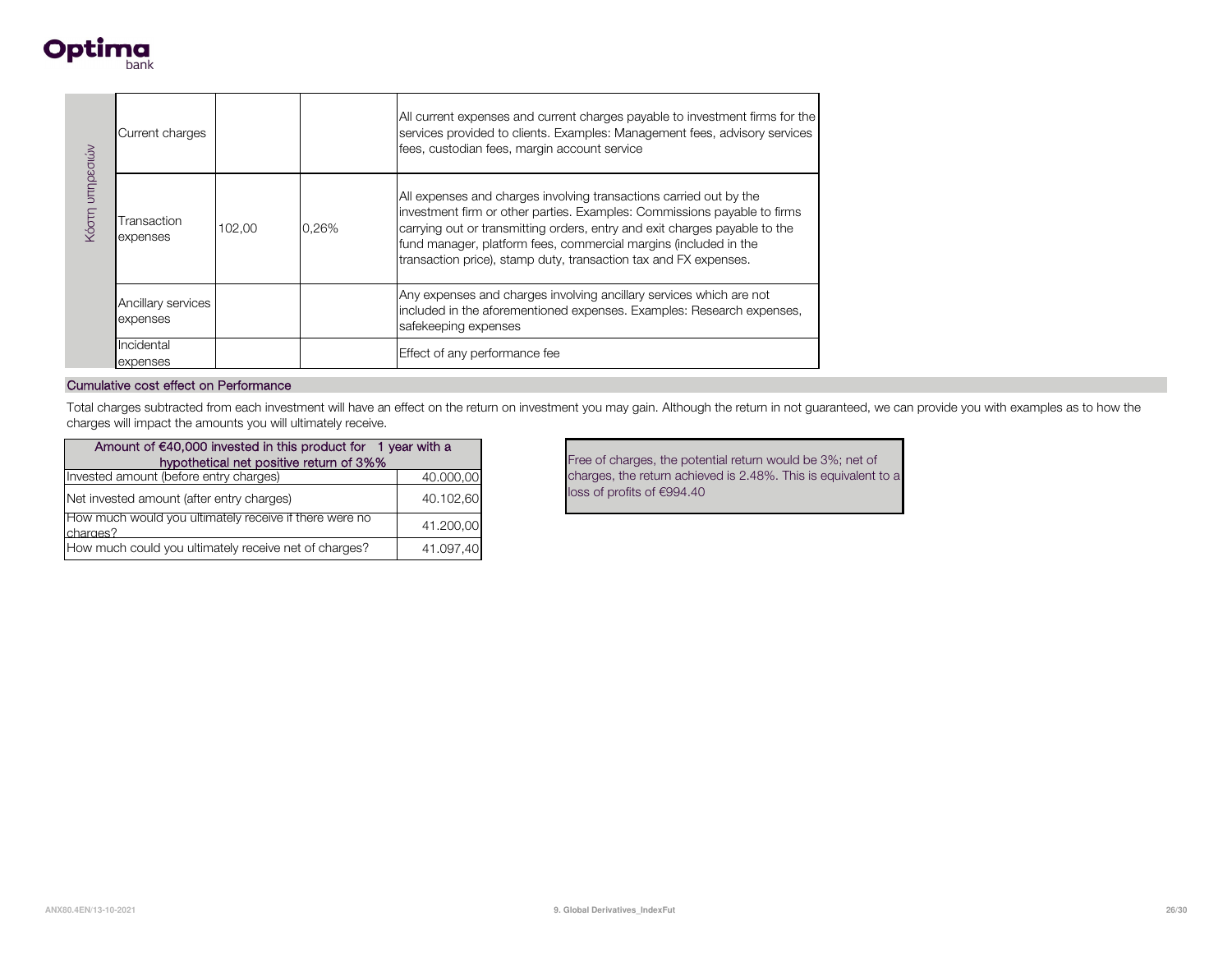

### Inducements to Third Parties

The Bank may pay a person other than the Client an inducement involving an investment service provided to the Client in the form of remuneration, payment, commission or non-monetary benefit other than the customary commission or fees for the said service, provided such inducement has been designed to improve the quality of such service to the Client and does not prevent the Bank from complying with its duty to act honestly, fairly and professionally, showing respect for the Client's interests.

|                                                                                                                                  |        | Invested amount of €40,102.6 |
|----------------------------------------------------------------------------------------------------------------------------------|--------|------------------------------|
| Examples of<br>inducements for the<br>mediation of a<br>collaborating company<br>for receiving and<br>transmitting client orders | Amount | % of investment              |
| Fee of collaborating<br>company: 100% of<br>commission received                                                                  | 100    | 0.49%                        |
| Fee of collaborating<br>company: 50% of<br>commission received                                                                   |        |                              |

Г

#### Non-Monetary Inducements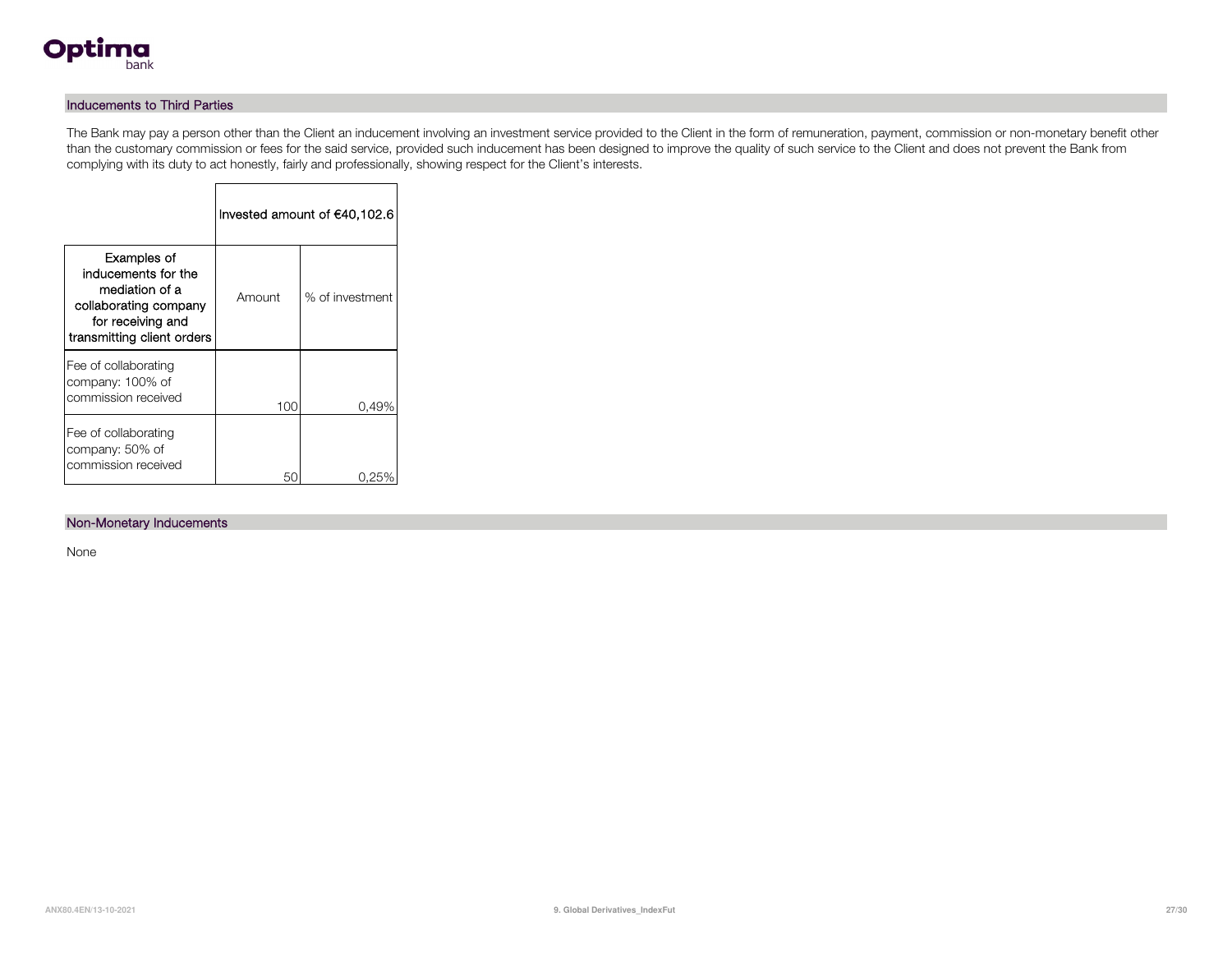#### **Information on Costs and Charges** Investment Services of the Chargement Services other than Management Services other than Management

This document provides the statutory information required on cost and charges for investments in this product. It is recommended to study this document in order to make informed decisions as to whether you will invest in t product or not.

#### Product category

**Optima** 

#### 5. TRANSFERABLE SECURITIES LISTED ON THE ATHENS EXCHANGE SECURITIES MARKET

#### Summary of charges for acquiring transferable securities of a listed company with an over-the-counter (OTC) transaction and cash settlement, and holding thereof for a period of one year

|                           |          | Investment amount: $€1.000$ | Investment amount: $€20.000$ |                      | Investment amount: $€50.000$ | <b>Annualise</b><br>invested |          |
|---------------------------|----------|-----------------------------|------------------------------|----------------------|------------------------------|------------------------------|----------|
| Cost category             | Amount   | $%$ of<br>investment        | Amount                       | $%$ of<br>investment | Amount                       | $%$ of<br>investment         | €50,000. |
| <b>Product costs</b>      | 0,00     | 0,00%                       | 0,00                         | 0,00%                | 0,00                         | 0,00%                        |          |
| Third-party fees received |          |                             |                              |                      |                              |                              |          |
| Services costs            | 31,00    | 3.10%                       | 231.00                       | 1.16%                | 541.00                       | $0.08\%$                     |          |
| Total                     | 31.00    | 3.10%                       | 231,00                       | 1.16%l               | 541.00                       | 08%،                         |          |
| <b>Total Value</b>        | 1.031.00 |                             | 20.231,00                    |                      | 50.541.00                    |                              |          |

Annualised costs based on 3 indicative invested amounts of €1,000, €20,000 and

#### Breakdown of cost categories

|                  |                         | Investment amount: $€1,000$ |          | Investment amount: €20,000 | Investment amount: €50,000 |          |                                                                                                                                                                                                                                                                                                                                                          |  |  |
|------------------|-------------------------|-----------------------------|----------|----------------------------|----------------------------|----------|----------------------------------------------------------------------------------------------------------------------------------------------------------------------------------------------------------------------------------------------------------------------------------------------------------------------------------------------------------|--|--|
| costs<br>Product | Lump-sum<br>charges     |                             | $0.00\%$ | $0.00\%$                   |                            | $0,00\%$ | All expenses and charges (included in the price or added to the financial instrument's price) which are<br>paid to the product's suppliers at the start or end of the investment in the financial instrument concerned.<br>Examples: Front-loading management fee, structuring fee, distribution fee                                                     |  |  |
|                  | Current charges         |                             | 0,00%    | 0,00%                      |                            | 0,00%    | All current expenses and current charges involving the financial product's management which are<br>deducted from the value of such financial instrument during the time of investment in the financial<br>instrument concerned. Examples: Management fees, servicing expenses, switching fees, securities<br>lending expenses and taxes, financing costs |  |  |
|                  | Transaction<br>expenses |                             | 0,00%    | 0,00%                      |                            | 0,00%    | All expenses and charges arising from the acquisition and disposal of investments. Examples: Brokerage<br>fees, entry and exit charges payable from the fund, commercial margins included in the transaction price,<br>stamp duty, transaction tax and foreign exchange expenses                                                                         |  |  |
|                  | Incidental<br>expenses  |                             | 0,00%    | 0,00%                      |                            | 0,00%    | All expenses involving the effect of the fees on performance. Example: Performance fees                                                                                                                                                                                                                                                                  |  |  |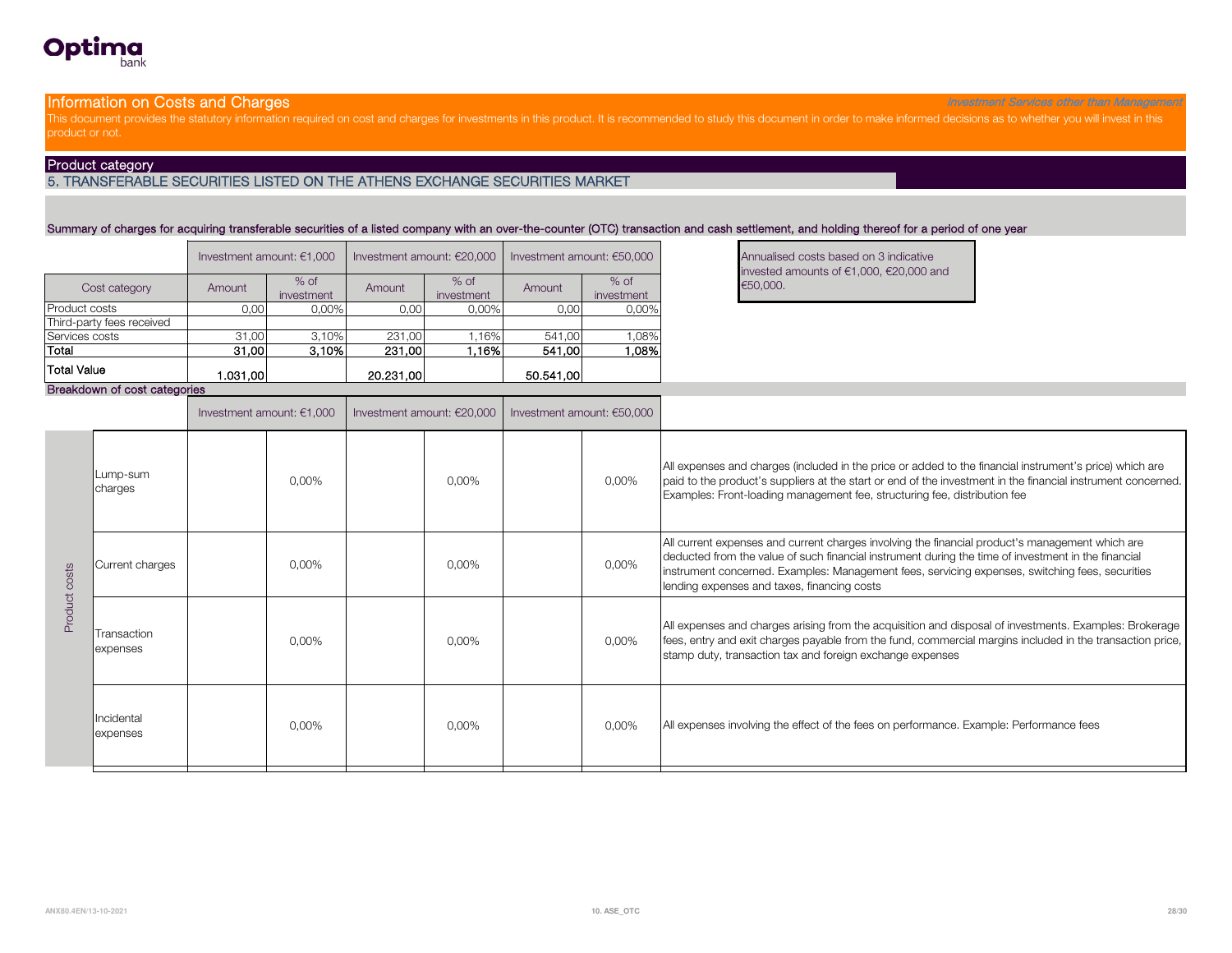

| Services costs                                                                                                                                                        | Lump-sum<br>charges                                    |       | 0,00% |                 | 0,00%    |                                                                 | 0,00%                                             | All expenses and charges paid to the investment firm at the start or end of the investment service(s).<br>Examples: Deposit fees, contract termination fees and adjustment expenses                                                                                                                                                                               |  |  |  |
|-----------------------------------------------------------------------------------------------------------------------------------------------------------------------|--------------------------------------------------------|-------|-------|-----------------|----------|-----------------------------------------------------------------|---------------------------------------------------|-------------------------------------------------------------------------------------------------------------------------------------------------------------------------------------------------------------------------------------------------------------------------------------------------------------------------------------------------------------------|--|--|--|
|                                                                                                                                                                       | Current charges                                        |       | 0,00% |                 | 0,00%    |                                                                 | 0,00%                                             | All current expenses and current charges payable to investment firms for the services provided to clients.<br>Examples: Management fees, advisory services fees, custodian fees, margin account service                                                                                                                                                           |  |  |  |
|                                                                                                                                                                       | Transaction<br>expenses                                | 31,00 | 3,10% | 221             | 1,11%    | 531                                                             | 1,06%                                             | All expenses and charges involving transactions carried out by the investment firm or other parties.<br>Examples: Commissions payable to firms carrying out or transmitting orders, entry and exit charges<br>payable to the fund manager, platform fees, commercial margins (included in the transaction price),<br>stamp duty, transaction tax and FX expenses. |  |  |  |
|                                                                                                                                                                       | Ancillary services<br>expenses                         | 0,00  | 0,00% | 10 <sup>1</sup> | 0.05%    | 10                                                              | 0,02%                                             | Any expenses and charges involving ancillary services which are not included in the aforementioned<br>expenses. Examples: Research expenses, safekeeping expenses                                                                                                                                                                                                 |  |  |  |
|                                                                                                                                                                       | Incidental<br>expenses                                 |       | 0.00% |                 | $0.00\%$ |                                                                 | 0,00%                                             | Effect of any performance fee                                                                                                                                                                                                                                                                                                                                     |  |  |  |
|                                                                                                                                                                       | Cumulative cost effect on Performance                  |       |       |                 |          |                                                                 |                                                   |                                                                                                                                                                                                                                                                                                                                                                   |  |  |  |
|                                                                                                                                                                       | you will ultimately receive.                           |       |       |                 |          |                                                                 |                                                   | Total charges subtracted from each investment will have an effect on the return on investment you may gain. Although the return in not guaranteed, we can provide you with examples as to how the charges will impact the amou                                                                                                                                    |  |  |  |
| An amount of €1,000 invested in this product for 1 year with a<br>Free of charges, the potential return would be 3%; net of<br>hypothetical net positive return of 3% |                                                        |       |       |                 |          |                                                                 |                                                   |                                                                                                                                                                                                                                                                                                                                                                   |  |  |  |
| Invested amount (before entry charges)<br>1.000,00                                                                                                                    |                                                        |       |       |                 |          | charges, the return achieved is -3.33%. This is equivalent to a |                                                   |                                                                                                                                                                                                                                                                                                                                                                   |  |  |  |
| Invested amount (following entry charges)<br>1.031,00                                                                                                                 |                                                        |       |       |                 |          |                                                                 | loss of capital of €34.36 and non-achieved profit |                                                                                                                                                                                                                                                                                                                                                                   |  |  |  |
| charges?                                                                                                                                                              | How much would you ultimately receive if there were no |       |       | 1.030,00        |          |                                                                 |                                                   |                                                                                                                                                                                                                                                                                                                                                                   |  |  |  |
|                                                                                                                                                                       |                                                        |       |       |                 |          |                                                                 |                                                   |                                                                                                                                                                                                                                                                                                                                                                   |  |  |  |

| An amount of $€1,000$ invested in this product for 1 year with a<br>hypothetical net positive return of 3% |          |  |  |  |  |  |
|------------------------------------------------------------------------------------------------------------|----------|--|--|--|--|--|
| Invested amount (before entry charges)                                                                     | 1.000,00 |  |  |  |  |  |
| Invested amount (following entry charges)                                                                  | 1.031,00 |  |  |  |  |  |
| How much would you ultimately receive if there were no<br>charges?                                         | 1.030,00 |  |  |  |  |  |
| Which is the amount you may ultimately receive net of all<br>charges (together with exit charges)?         | 996.64   |  |  |  |  |  |

#### Inducements to third parties

The Bank may pay a person other than the Client an inducement involving an investment service provided to the Client in the form of remuneration, payment, commission or non-monetary benefit other than the customary commission or fees for the said service, provided such inducement has been designed to improve the quality of such service to the Client and does not prevent the Bank from complying with its duty to act honestly, fairly an professionally, showing respect for the Client's interests.

Invested amount of €1,031 | Invested amount of €20,231 | Invested amount of €50,541